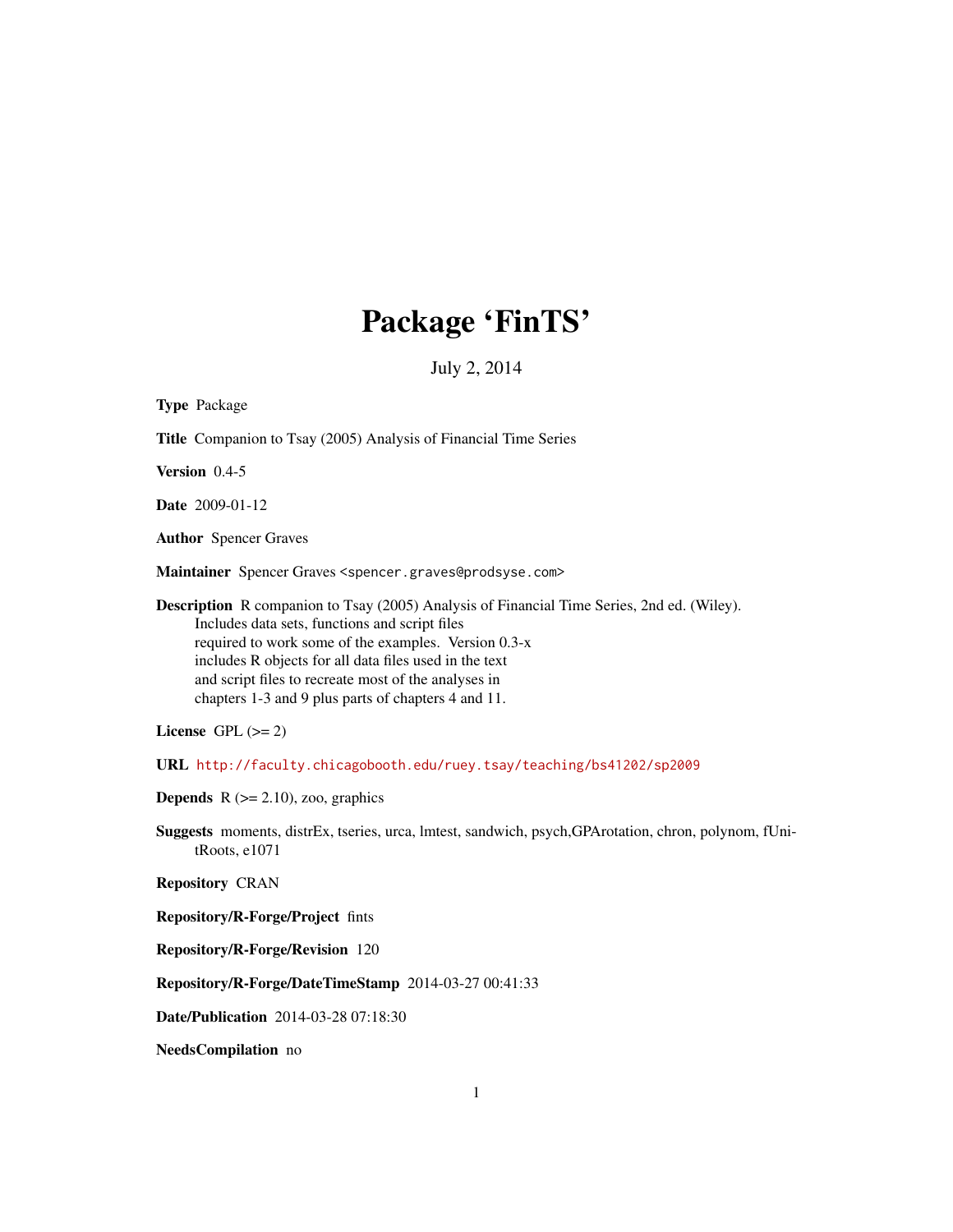# <span id="page-1-0"></span>R topics documented:

|     |                |  |  |  |  |  |  |  |  |  |  |  |  |  |  |  | $\overline{2}$ |
|-----|----------------|--|--|--|--|--|--|--|--|--|--|--|--|--|--|--|----------------|
| Act |                |  |  |  |  |  |  |  |  |  |  |  |  |  |  |  | $\overline{4}$ |
|     |                |  |  |  |  |  |  |  |  |  |  |  |  |  |  |  | 6              |
|     |                |  |  |  |  |  |  |  |  |  |  |  |  |  |  |  | $\overline{7}$ |
|     |                |  |  |  |  |  |  |  |  |  |  |  |  |  |  |  | 8              |
|     |                |  |  |  |  |  |  |  |  |  |  |  |  |  |  |  | 12             |
|     |                |  |  |  |  |  |  |  |  |  |  |  |  |  |  |  | 13             |
|     |                |  |  |  |  |  |  |  |  |  |  |  |  |  |  |  | 14             |
|     |                |  |  |  |  |  |  |  |  |  |  |  |  |  |  |  | 16             |
|     |                |  |  |  |  |  |  |  |  |  |  |  |  |  |  |  | 18             |
|     |                |  |  |  |  |  |  |  |  |  |  |  |  |  |  |  | 19             |
|     |                |  |  |  |  |  |  |  |  |  |  |  |  |  |  |  | 20             |
|     |                |  |  |  |  |  |  |  |  |  |  |  |  |  |  |  | 22             |
|     |                |  |  |  |  |  |  |  |  |  |  |  |  |  |  |  | 23             |
|     |                |  |  |  |  |  |  |  |  |  |  |  |  |  |  |  | 24             |
|     |                |  |  |  |  |  |  |  |  |  |  |  |  |  |  |  | 25             |
|     |                |  |  |  |  |  |  |  |  |  |  |  |  |  |  |  | 27             |
|     |                |  |  |  |  |  |  |  |  |  |  |  |  |  |  |  | 28             |
|     |                |  |  |  |  |  |  |  |  |  |  |  |  |  |  |  | 29             |
|     |                |  |  |  |  |  |  |  |  |  |  |  |  |  |  |  | 30             |
|     | findConjugates |  |  |  |  |  |  |  |  |  |  |  |  |  |  |  | 31             |
|     | FinTS stats    |  |  |  |  |  |  |  |  |  |  |  |  |  |  |  | 32             |
|     | package.dir    |  |  |  |  |  |  |  |  |  |  |  |  |  |  |  | 33             |
|     |                |  |  |  |  |  |  |  |  |  |  |  |  |  |  |  | 35             |
|     |                |  |  |  |  |  |  |  |  |  |  |  |  |  |  |  | 36             |
|     |                |  |  |  |  |  |  |  |  |  |  |  |  |  |  |  | 38             |
|     |                |  |  |  |  |  |  |  |  |  |  |  |  |  |  |  | 39             |
|     |                |  |  |  |  |  |  |  |  |  |  |  |  |  |  |  | 40             |
|     |                |  |  |  |  |  |  |  |  |  |  |  |  |  |  |  | 41             |
|     |                |  |  |  |  |  |  |  |  |  |  |  |  |  |  |  | 44             |
|     |                |  |  |  |  |  |  |  |  |  |  |  |  |  |  |  | 45             |
|     |                |  |  |  |  |  |  |  |  |  |  |  |  |  |  |  |                |

FinTS-package *Companion to Tsay (2005) Analysis of Financial Time Series*

# Description

R companion to Tsay (2005) Analysis of Financial Time Series, 2nd ed. (Wiley). Includes data sets, functions and script files required to work some of the examples. Version 0.2-x includes R objects for all data files used in the text and script files to recreate most of the analyses in chapters 1-3 and 9 plus parts of chapters 4 and 11.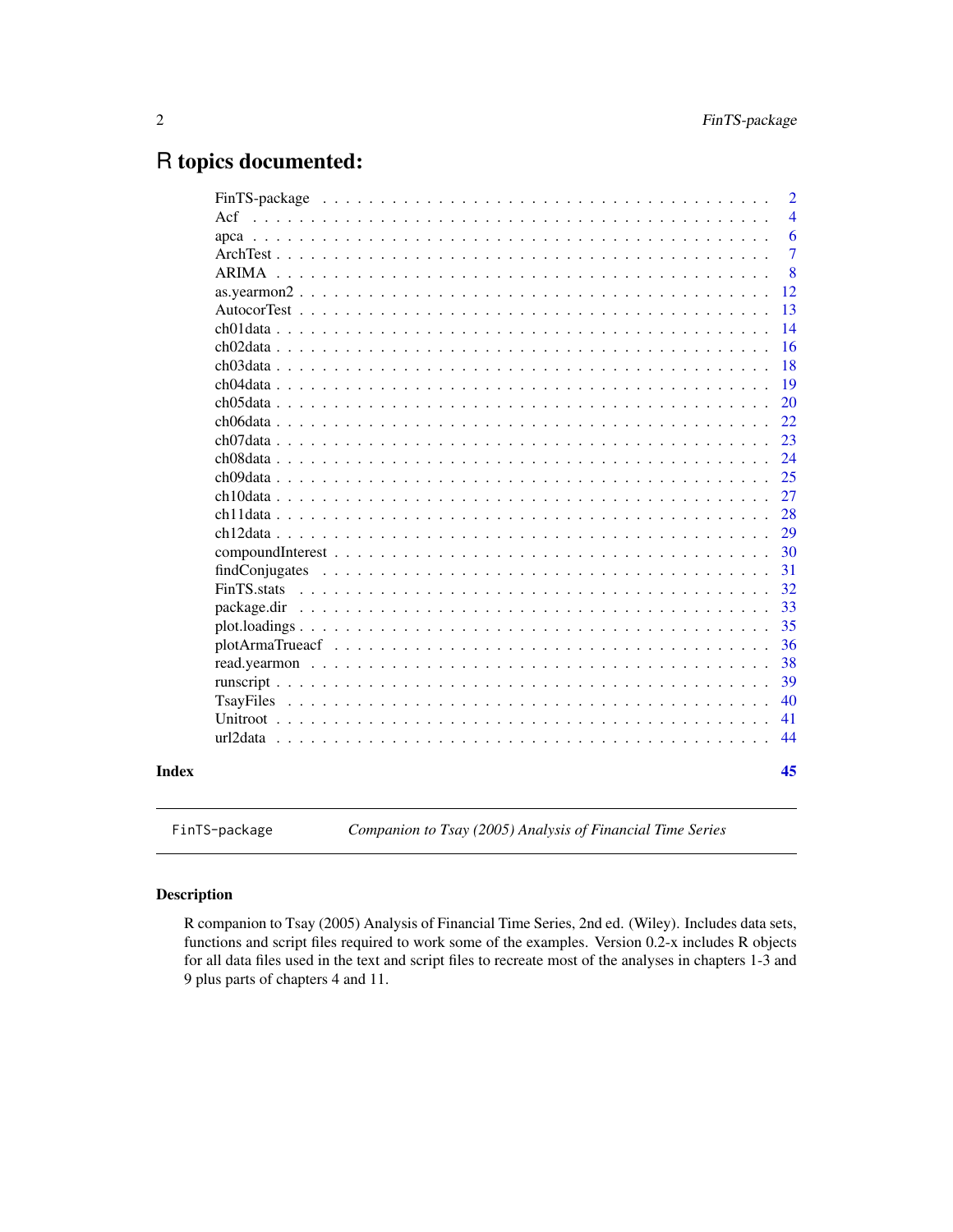# FinTS-package 3

# Details

| Package:  | FinTS                                                                                                    |
|-----------|----------------------------------------------------------------------------------------------------------|
| Type:     | Package                                                                                                  |
| Version:  | $0.3 - 3$                                                                                                |
| Date:     | 2008-05-23                                                                                               |
| License:  | $GPL (=2)$                                                                                               |
| URL:      | http://www.r-project.org                                                                                 |
| Depends:  | zoo, graphics                                                                                            |
| Suggests: | moments, distrEx, tseries, urca, Imtest, sandwich, psych, GPArotation, chron, polynom, fUnitRoots, e1071 |
| Packaged: | Sat May 24 11:32:56 2008; spencerg                                                                       |
| Built:    | R 2.7.0; ; 2008-05-24 11:36:17; windows                                                                  |
|           |                                                                                                          |

Index:

| ARIMA            | Arima with Ljung-Box                                                                     |
|------------------|------------------------------------------------------------------------------------------|
| Acf              | Autocorrelation Function                                                                 |
| ArchTest         | ARCH LM Test                                                                             |
| AutocorTest      | Box-Ljung autocorrelation test                                                           |
| FinTS.stats      | Financial Time Series summary statistics                                                 |
| TsayFiles        | List of the names of files downloaded from the<br>"Analysis of Financial Data" web site. |
| Unitroot         | unit root tests                                                                          |
| арса             | Asymptotic PCA                                                                           |
| as.yearmon2      | Conditionally convert x to yearmon if the                                                |
|                  | conversion is unqique, retaining x as names.                                             |
| ch01data         | financial time series for Tsay (2005, chapter<br>1[text]                                 |
| compoundInterest | compute compound interest                                                                |
| findConjugates   | Find complex conjugate pairs                                                             |
| package.dir      | Directory of a package                                                                   |
| plot.loadings    | Plot loadings                                                                            |
| plotArmaTrueacf  | plot the theoretical ACF corresponding to an<br>ARMA model                               |
| read.yearmon     | Reading Monthly zoo Series                                                               |
| runscript        | Run a package script                                                                     |
| url2data         | Create local copies of files read from urls.                                             |
|                  |                                                                                          |

See the scripts subdirectory of the FinTS installation directory = system.file(package='FinTS').

Corrections to the script files provided and contributions to script files for other chapters will be graciously accepted.

# Author(s)

Spencer Graves

Maintainer: Spencer Graves <spencer.graves@prodsyse.com>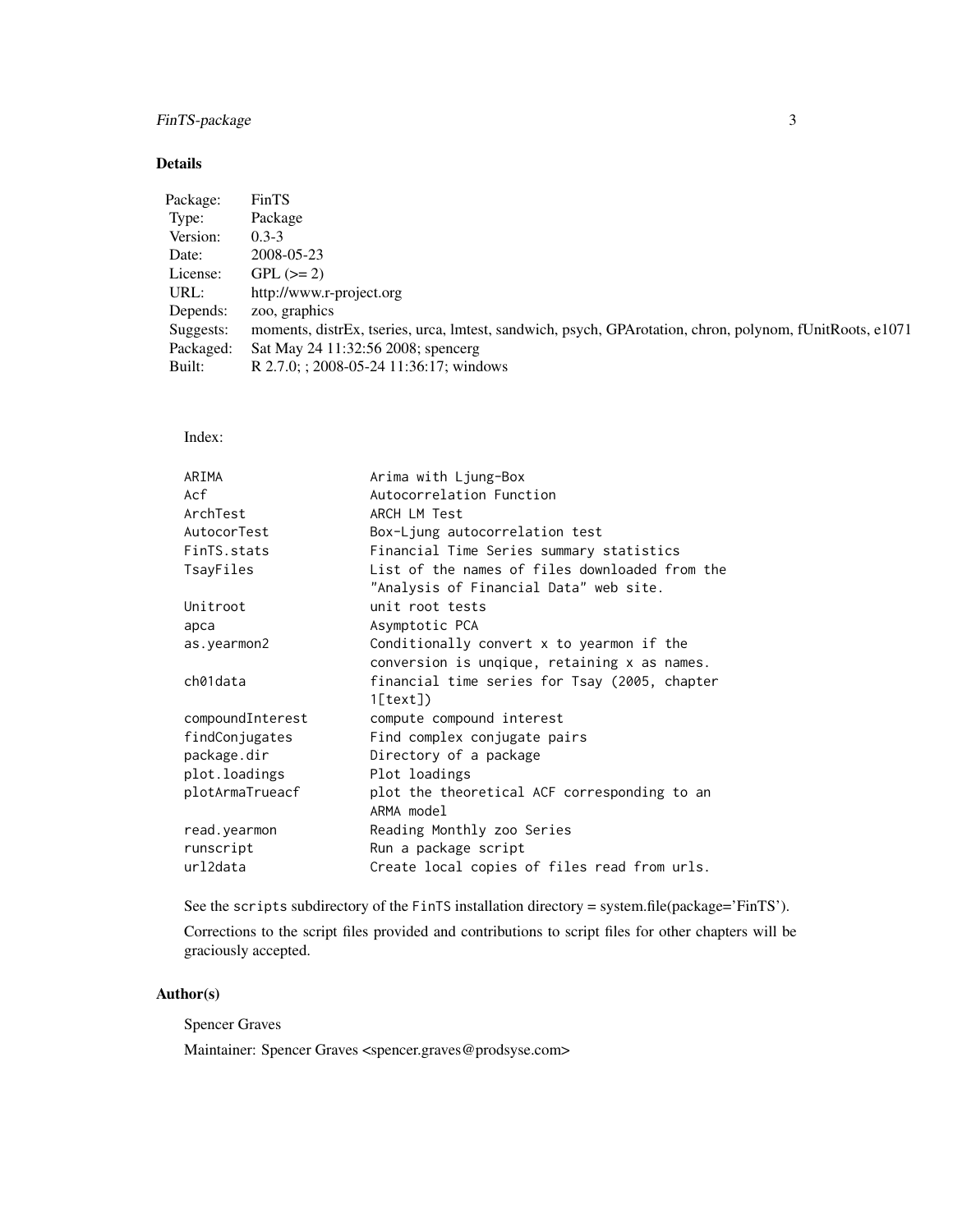# <span id="page-3-0"></span>References

Ruey Tsay (2005) Analysis of Financial Time Series, 2nd ed. (Wiley)

# See Also

[http://faculty.chicagogsb.edu/ruey.tsay/teaching/fts2]( http://faculty.chicagogsb.edu/ruey.tsay/teaching/fts2 )

#### Examples

```
# Where is the 'FinTS' directory?
system.file(package='FinTS')
# View the script file 'ch01.R', which is in the 'scripts'
# subdirectory of the system.file(package='FinTS') directory:
runscript(1, 'view')
# SP statistics in Table 1.2 of Tsay
data(d.ibmvwewsp6203)
FinTS.stats(100*d.ibmvwewsp6203[, "SP"])
```
#### Acf *Autocorrelation Function*

#### Description

Plot the ACF without the traditional noninformation unit spike at lag 0.

#### Usage

```
Acf(x, lag.max = NULL,type = c("correlation", "covariance", "partial"),
         plot = TRUE, na.action = na.fail, demean = TRUE, ...)## S3 method for class 'Acf'
plot(x, ci = 0.95, type = "h", xlab = "Lag", ylab = NULL,ylim = NULL, main = NULL,
          ci.col = "blue", ci.type = c("white", "ma"),
          max.mfrow = 6, ask = Npgs > 1 && dev.interactive(),
          mar = if(nser > 2) c(3, 2, 2, 0.8) else par("mar"),oma = if(nser > 2) c(1,1.2,1,1) else par("oma"),
          mgp = if(nser > 2) c(1.5, 0.6, 0) else par("mgp"),xpd = par("xpd"), cex.main = if(nser > 2) 1 else par("cex.main"),
          verbose = getOption("verbose"), acfLag0=FALSE,
          ...)
```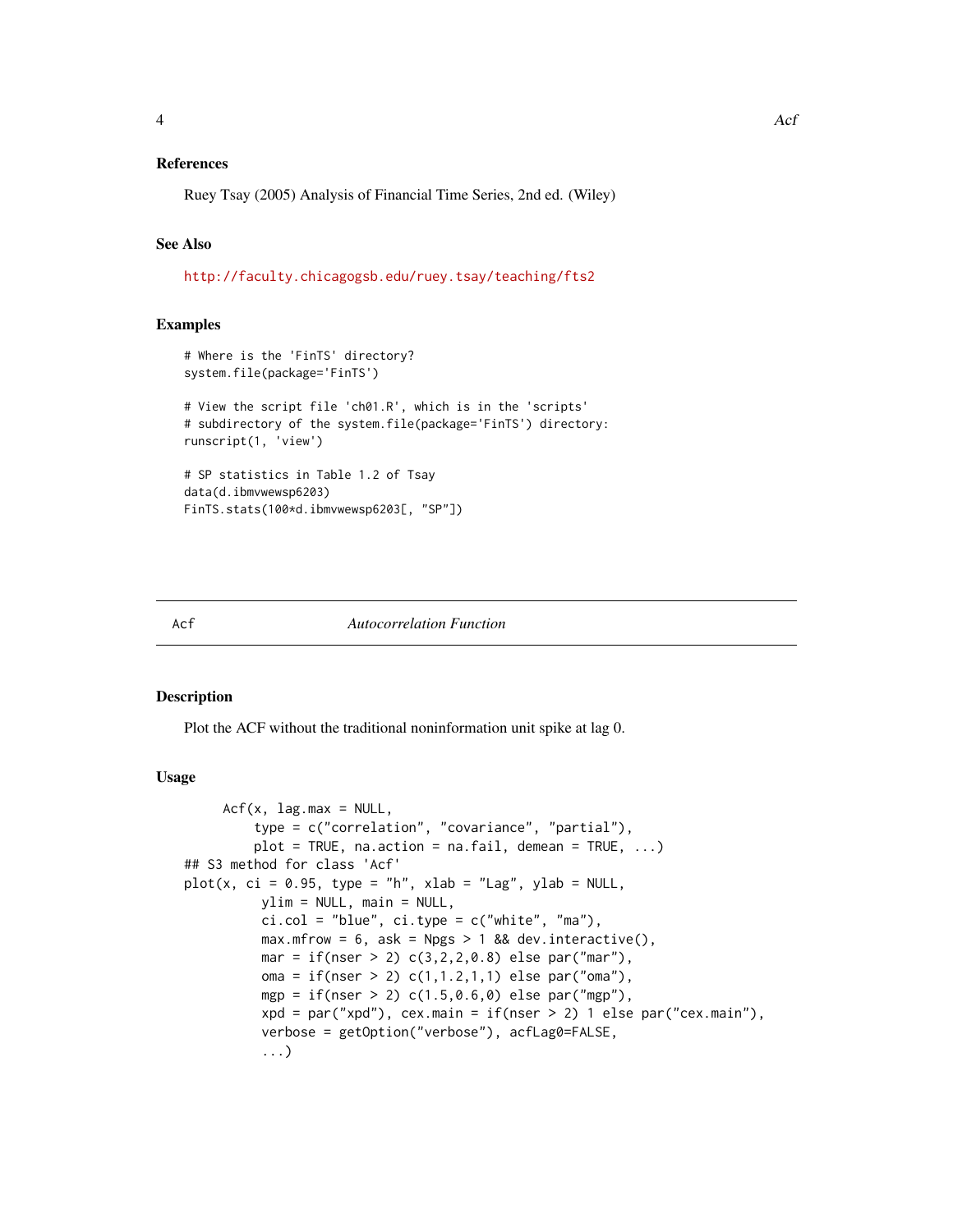# Arguments

|           | These functions are provided to make it easy to plot an autocorrelation function<br>without the noninformative unit spike at lag 0. This is done by calling $plot(x,$<br>acfLag0=FALSE, ). Apart from the 'acfLag0' argument, the rest of the argu-<br>ments are identical to those for 'acf' and 'plot.acf'. |
|-----------|---------------------------------------------------------------------------------------------------------------------------------------------------------------------------------------------------------------------------------------------------------------------------------------------------------------|
|           | for 'acf': a numeric vector or time series.                                                                                                                                                                                                                                                                   |
|           | for 'plot.acf': an object of class 'acf'.                                                                                                                                                                                                                                                                     |
| kag.max   | maximum lag at which to calculate the acf.                                                                                                                                                                                                                                                                    |
| сi        | coverage probability for confidence interval for 'plot.acf'.                                                                                                                                                                                                                                                  |
| type      | the type of 'acf' or 'plot'                                                                                                                                                                                                                                                                                   |
| plot      | logical. If 'TRUE' the 'acf' function will call 'plot.acf'.                                                                                                                                                                                                                                                   |
| na.action | function to be called by 'acf' to handle missing values.                                                                                                                                                                                                                                                      |
| demean    | logical: Should the x be replaced by $(x-mean(x))$ before computing the sums of<br>squares and lagged cross products to produce the 'acf'?                                                                                                                                                                    |
|           | xlab, ylab, ylim, main, ci.col, ci.type, max.mfrow, ask, mar, oma, mgp, xpd, cex.main, verbose<br>as described with help('acf', package='stats')                                                                                                                                                              |
| acfLag0   | logical: TRUE to plot the traditional noninformation unit spike at lag 0. FALSE<br>to omit that spike, consistent with the style in Tsay (2005).                                                                                                                                                              |
| $\cdots$  | further arguments passed to 'plot.acf'                                                                                                                                                                                                                                                                        |

# Value

The 'acf' function returns an object of class 'Acf', which inherits from class 'acf', as described with help('acf', package='stats').

The 'plot.Acf' function returns NULL.

# Author(s)

Spencer Graves for the FinTS modification of 'plot.acf'.

# References

Ruey Tsay (2005) Analysis of Financial Time Series, 2nd ed. (Wiley)

# See Also

[acf](#page-0-0) [plot.acf](#page-0-0) [Box.test](#page-0-0) [AutocorTest](#page-12-1)

# Examples

```
data(m.ibm2697)
Acf(m.ibm2697)
Acf(m.ibm2697, lag.max=100)
Acf(m.ibm2697, lag.max=100,
        main='Monthly IBM returns, 1926-1997')
```
<span id="page-4-0"></span> $Acf$  5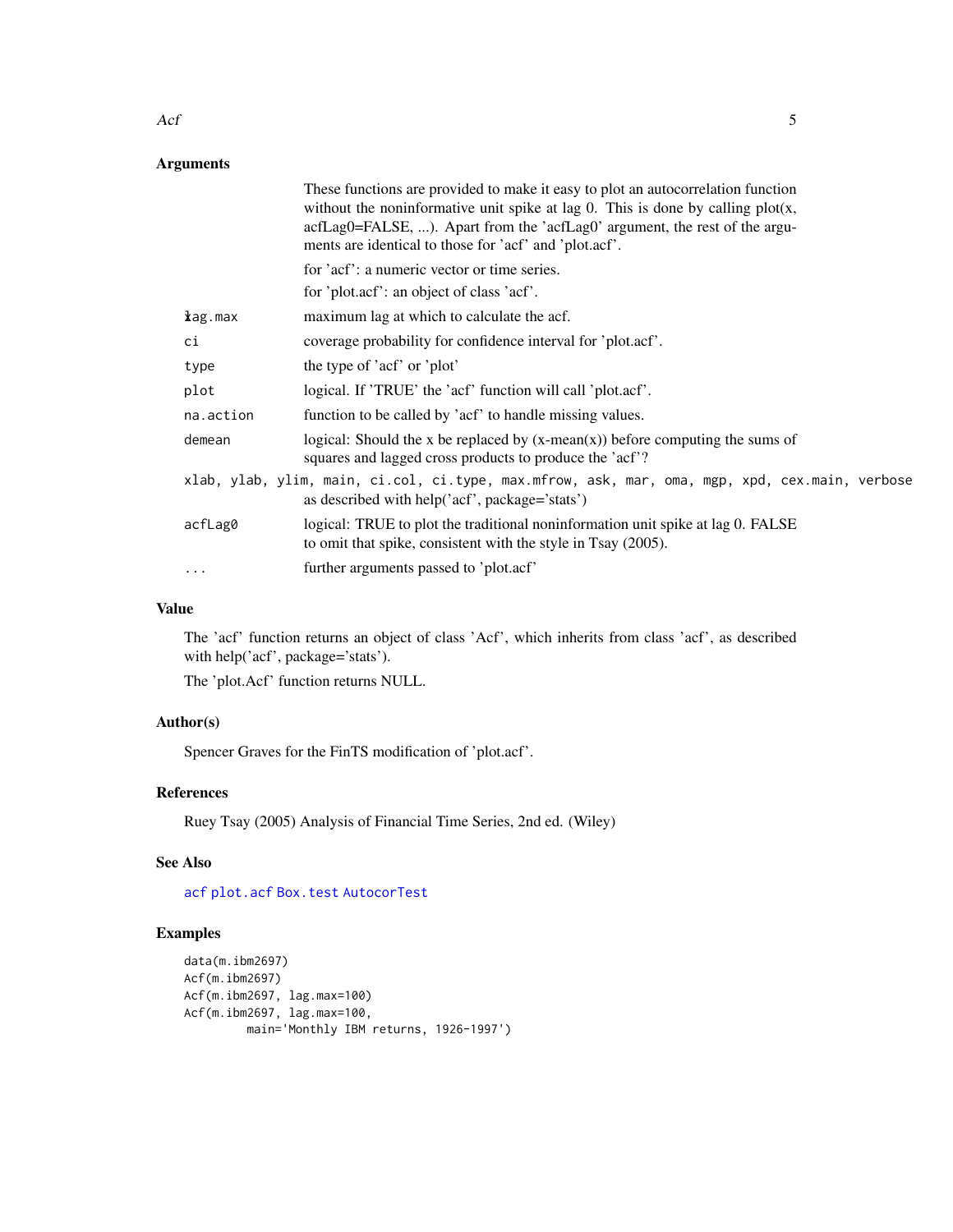<span id="page-5-0"></span>

# Description

Asymptotic Principal Components Analysis for a fixed number of factors

# Usage

apca(x,nf)

# Arguments

|    | a numeric matrix or other object for which 'as matrix' will produce a numeric<br>matrix. |
|----|------------------------------------------------------------------------------------------|
| nf | number of factors desired                                                                |

# Details

NOTE: This is a preliminary version of this function, and it may be modified in the future.

# Value

A list with four components:

| eig      | eigenvalues                                                        |
|----------|--------------------------------------------------------------------|
| factors  | estimated factor scores                                            |
| loadings | estimated factor loadings                                          |
| rsa      | R-squared from the regression of each variable on the factor space |

# Author(s)

Ruey Tsay

# References

Ruey Tsay (2005) Analysis of Financial Time Series, 2nd ed. (Wiley, sec. 9.6, pp. 436-440)

# See Also

[princomp](#page-0-0)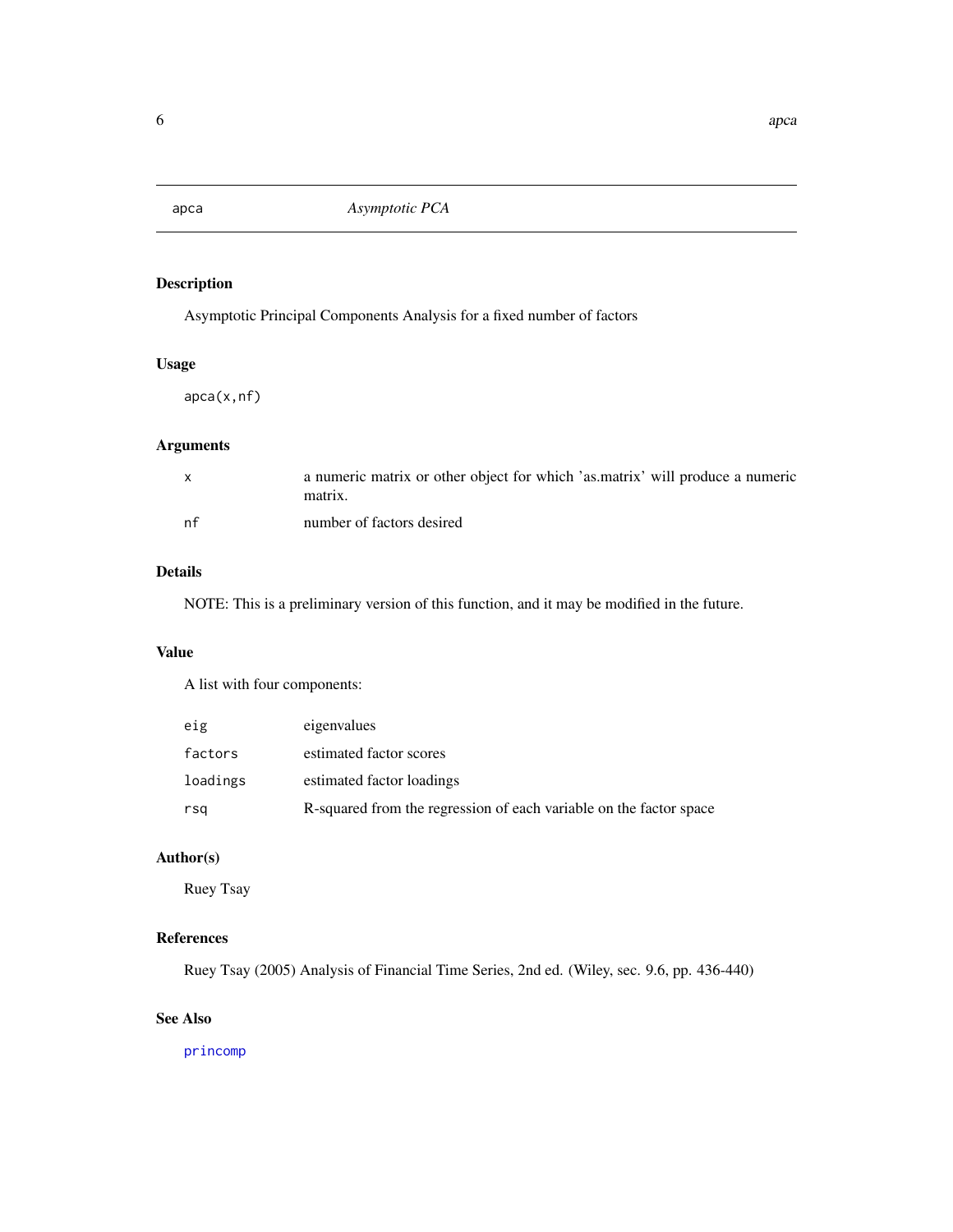#### <span id="page-6-0"></span>ArchTest 7

#### Examples

```
# Consider the monthly simple returns of 40 stocks on NYSE and NASDAQ
# from 2001 to 2003 with 36 observations.
data(m.apca0103)
dim(m.apca0103)
M.apca0103 <- with(m.apca0103, array(return, dim=c(36, 40), dimnames=
          list(as.character(date[1:36]),
               paste("Co", CompanyID[seq(1, 1440, 36)], sep=""))))
# The traditional PCA is not applicable to estimate the factor model
# because of the singularity of the covariance matrix. The asymptotic
# PCA provides an approach to estimate factor model based on asymptotic
# properties. For the simple example considered, the sample size is
# $T$ = 36 and the dimension is $k$ = 40. If the number of factor is
# assumed to be 1, the APCA gives a summary of the factor loadings as
# below:
#
apca40 < -apca(M.apca0103, 1)#
# (min, 1st Quartile, median, mean, 3rd quartile, max) =
# (0.069, 0.432, 0.629, 0.688, 1.071, 1.612).
#
# Note that the sign of any loading vector is not uniquely determined
# in the same way as the sign of an eigenvector is not uniquely
# determined. The output also contains the summary statistics of the
# R-squares of individual returns, i.e. the R-squares measuring the
# total variation of individual return explained by the factors. For
# the simple case considered, the summary of R-squares is (min, 1st
# Quartile, median, mean, 3rd quartile, max) =
# (0.090,0.287,0.487,0.456,0.574,0.831).
```
ArchTest *ARCH LM Test*

#### Description

Lagrange Multiplier (LM) test for autoregressive conditional heteroscedasticity (ARCH)

### Usage

```
ArchTest (x, lags=12, demean = FALSE)
```
#### Arguments

|        | numeric vector                                                         |
|--------|------------------------------------------------------------------------|
| lags   | positive integer number of lags                                        |
| demean | logical: If TRUE, remove the mean before computing the test statistic. |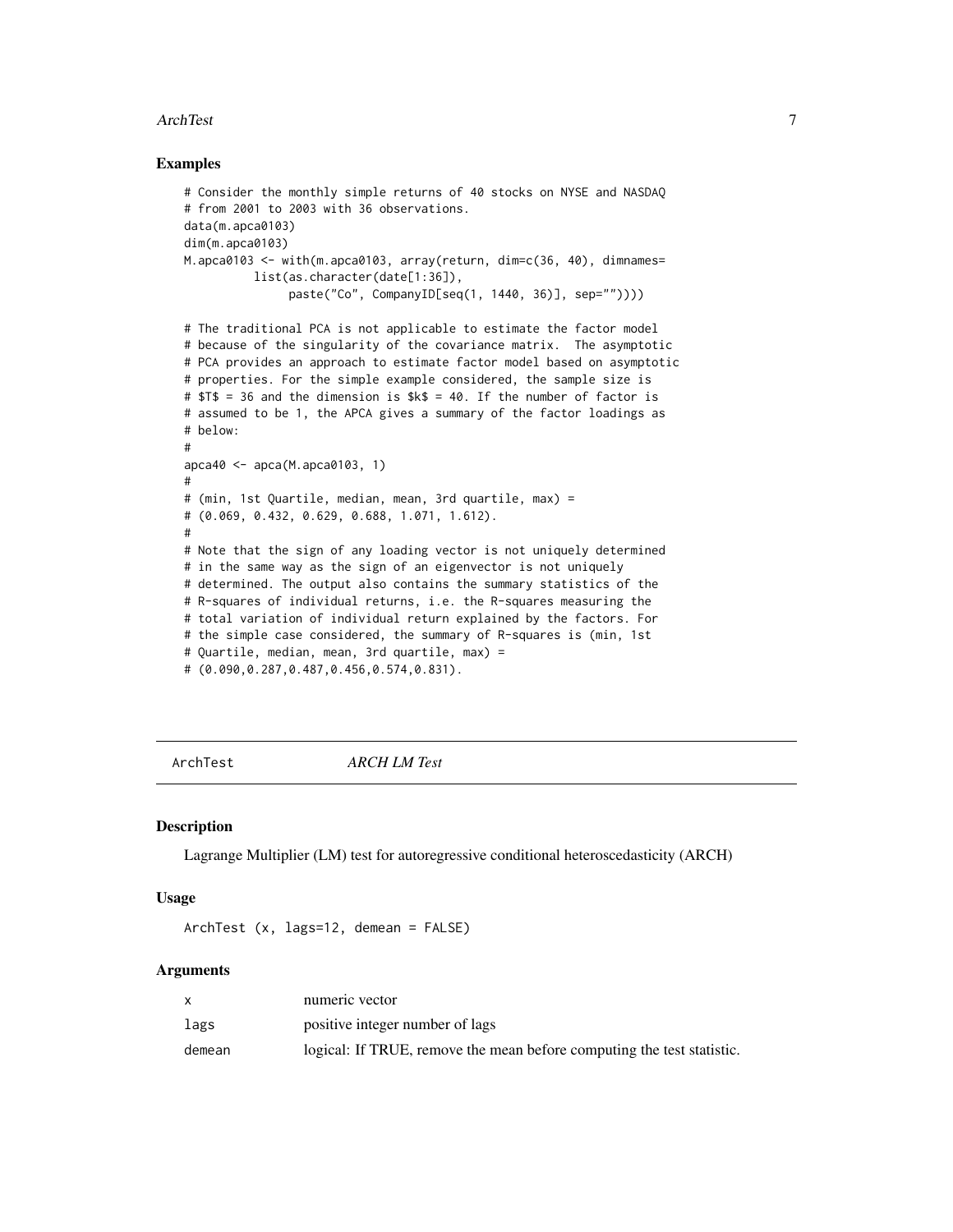# <span id="page-7-0"></span>Details

Computes the Lagrange multiplier test for conditional heteroscedasticity of Engle (1982), as described by Tsay (2005, pp. 101-102).

This is provided for compatibility with 'archTest' in the S-Plus script in Tsay (p. 102).

#### Value

an object of class 'htest'

#### Author(s)

Bernhard Pfaff

# See Also

[AutocorTest](#page-12-1)

# Examples

```
data(m.intc7303)
intcLM <- ArchTest(log(1+as.numeric(m.intc7303)), lag=12)
# Matches answer on Tsay (p. 102)
```
<span id="page-7-1"></span>ARIMA *Arima with Ljung-Box*

# Description

Fit an ARIMA model and test residuals with the Ljung-Box statistic

#### Usage

```
ARIMA(x, order = c(0, 0, 0),seasonal = list(order = c(0, 0, 0), period = NA),
    xreg = NULL, include.mean = TRUE, transform.pars = TRUE,
    fixed = NULL, init = NULL, method = c("CSS-ML", "ML", "CSS"),n.cond, optim.control = list(), kappa = 1e6, Box.test.lag=NULL,
    Box.test.df = c("net.lag", "lag"),type = c("Ljung-Box", "Box-Pierce", "rank"))
```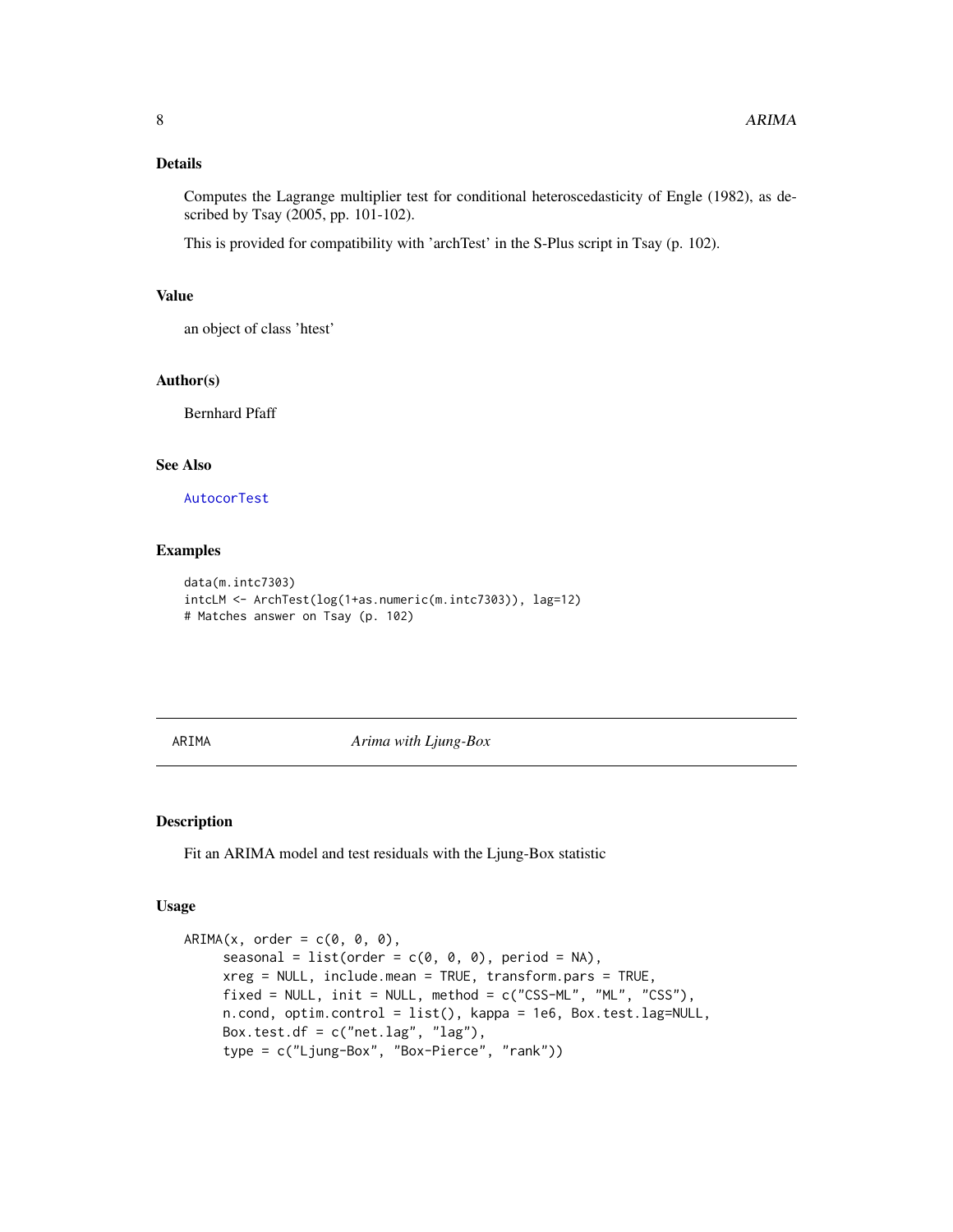#### ARIMA 2008 - 2009 - 2009 - 2009 - 2009 - 2009 - 2009 - 2009 - 2009 - 2009 - 2009 - 2009 - 2009 - 2009 - 2009 -

# Arguments

| х              | a univariate time series                                                                                                                                                                                                                                                                                                                                                                        |
|----------------|-------------------------------------------------------------------------------------------------------------------------------------------------------------------------------------------------------------------------------------------------------------------------------------------------------------------------------------------------------------------------------------------------|
| order          | A specification of the non-seasonal part of the ARIMA model: the three com-<br>ponents $(p, d, q)$ are the AR order, the degree of differencing, and the MA order.                                                                                                                                                                                                                              |
| seasonal       | A specification of the seasonal part of the ARIMA model, plus the period (which<br>defaults to 'frequency(x)'). This should be a list with components 'order' and<br>'period', but a specification of just a numeric vector of length 3 will be turned<br>into a suitable list with the specification as the 'order'.                                                                           |
| xreg           | Optionally, a vector or matrix of external regressors, which must have the same<br>number of rows as $x'$ .                                                                                                                                                                                                                                                                                     |
| include.mean   | Should the ARMA model include a mean/intercept term? The default is 'TRUE'<br>for undifferenced series, and it is ignored for ARIMA models with differencing.                                                                                                                                                                                                                                   |
| transform.pars | Logical. If true, the AR parameters are transformed to ensure that they remain<br>in the region of stationarity. Not used for 'method = "CSS"'.                                                                                                                                                                                                                                                 |
| fixed          | optional numeric vector of the same length as the total number of parameters. If<br>supplied, only 'NA' entries in 'fixed' will be varied. 'transform.pars = TRUE'<br>will be overridden (with a warning) if any AR parameters are fixed. It may be<br>wise to set 'transform.pars = FALSE' when fixing MA parameters, especially<br>near non-invertibility.                                    |
| init           | optional numeric vector of initial parameter values. Missing values will be filled<br>in, by zeroes except for regression coefficients. Values already specified in<br>'fixed' will be ignored.                                                                                                                                                                                                 |
| method         | Fitting method: maximum likelihood or minimize conditional sum-of-squares.<br>The default (unless there are missing values) is to use conditional-sum-of-squares<br>to find starting values, then maximum likelihood.                                                                                                                                                                           |
| n.cond         | Only used if fitting by conditional-sum-of-squares: the number of initial obser-<br>vations to ignore. It will be ignored if less than the maximum lag of an AR<br>term.                                                                                                                                                                                                                        |
| optim.control  | List of control parameters for 'optim'.                                                                                                                                                                                                                                                                                                                                                         |
| kappa          | the prior variance (as a multiple of the innovations variance) for the past obser-<br>vations in a differenced model. Do not reduce this.                                                                                                                                                                                                                                                       |
| Box.test.lag   | the Box.test statistic will be based on 'Box.test.lag' autocorrelation coefficients<br>of the whitened residuals.                                                                                                                                                                                                                                                                               |
|                | The default is the maximum of the following:                                                                                                                                                                                                                                                                                                                                                    |
|                | round( $log(sum(!is, na(x))))$ ), recommended by Tsay (p. 27)                                                                                                                                                                                                                                                                                                                                   |
|                | One more than the number of parameters estimated, not counting any 'intercept'<br>in the model.                                                                                                                                                                                                                                                                                                 |
| Box.test.df    | numeric or character variable indicating the degrees of freedom for the ch-square<br>approximation to the distribution of the Box.test statistic. The default 'net.lag' is<br>'Box.test.lag' minus the number of relevant parameters estimated. The primary<br>alternative 'lag' is the number of lags included in the computation of the statistic.<br>A positive number can also be provided. |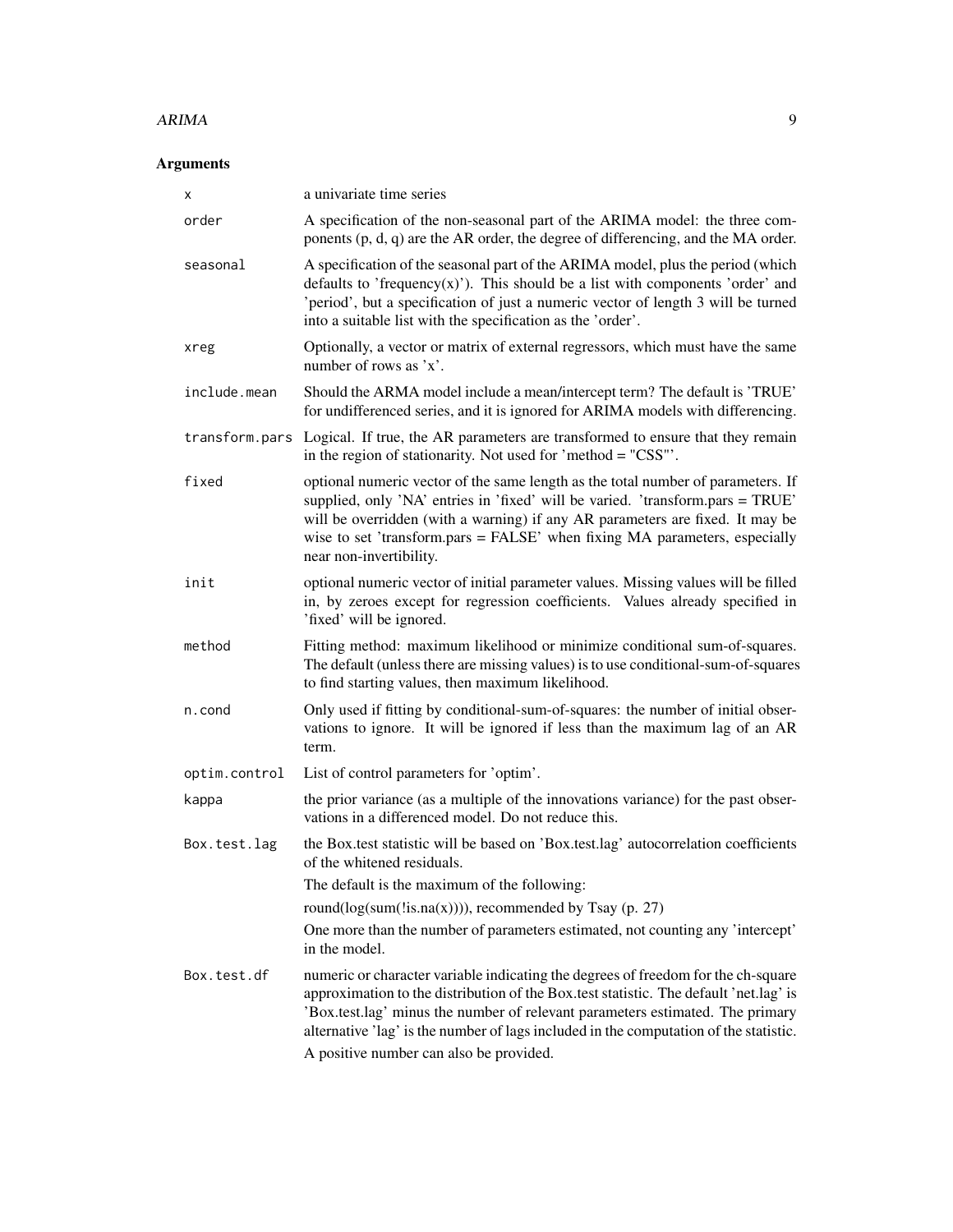<span id="page-9-0"></span>

| type | which Box test 'type' should be used? Partial matching is used.                     |
|------|-------------------------------------------------------------------------------------|
|      | The 'rank' alternative computes 'Ljung-Box' on $rank(x)$ ; see Burns (2002) and     |
|      | references therein.                                                                 |
|      | NOTE: The default 'Ljung-Box' type generally seems to be more accurate and          |
|      | popular than the earlier 'Box-Pierce', which is however the default for 'Box.test'. |

#### Details

1. Fit the desired model using 'arima'.

- 2. Compute the desired number of lags for Box.test
- 3. Apply 'AutocorTest' to the whitened residuals.

NOTE: Some software does not adjust the degrees of freedom for the number of parameters estimated. Tsay (2005) and Enders (2004) do. The need to adjust the degrees of freedom discussed by Brockwell and Davis (1990), who provide a proof describing the circumstances under which this is appropriate.

This is, however, an asymptotic result, and it would help to have simulation studies of the distribution of the Ljung-Box statistic, estimating degrees of freedom and evaluating goodness of fit. Burns recommends a rank version of the Ljung-Box test, but does not estimate degrees of freedom. If you have done such a simulation or know of a reference describing such, would you please notify the maintainer of this package?

4. If 'xreg' is supplied, compute r.squared.

#### Value

an 'arima' object with an additional 'Box.test' component and if 'xreg' is not null, an 'r.squared' component.

NOTE: The 'Box.test' help page in R 2.6.1 says, 'Missing values are not handled.' However, if 'x' contains NAs, 'ARIMA' still returns a numeric answer that seems plausible, at least in some examples. Therefore, either this comment on the help page is wrong (or obsolete) or the answer can not be trusted with NAs.

#### Author(s)

Spencer Graves for the ARIMA{FinTS} wrapper for [arima](#page-0-0), written by the R Core Team, and [Box.test](#page-0-0), written by A. Trapletti. John Frain provided the citation to a proof in Brockwell and Davis (1990) that the degrees of freedom for the approximating chi-square distribution of the Ljung-Box statistic should be adjusted for the number of parameters estimated. Michal Miklovic provided the citation to Enders (2004).

#### References

Brockwell and Davis (1990) Time Series: Theory and Methods, 2nd Edition (Springer, page 310).

Walter Enders (2004) Applied Econometric Time Series (Wiley, pp. 68-69)

Greta Ljung and George E. P. Box (1978) 'On a measure of lack of fit in time series models', Biometrika, vol. 66, pp. 67-72.

Ruey Tsay (2005) Analysis of Financial Time Series, 2nd ed. (Wiley, ch. 2)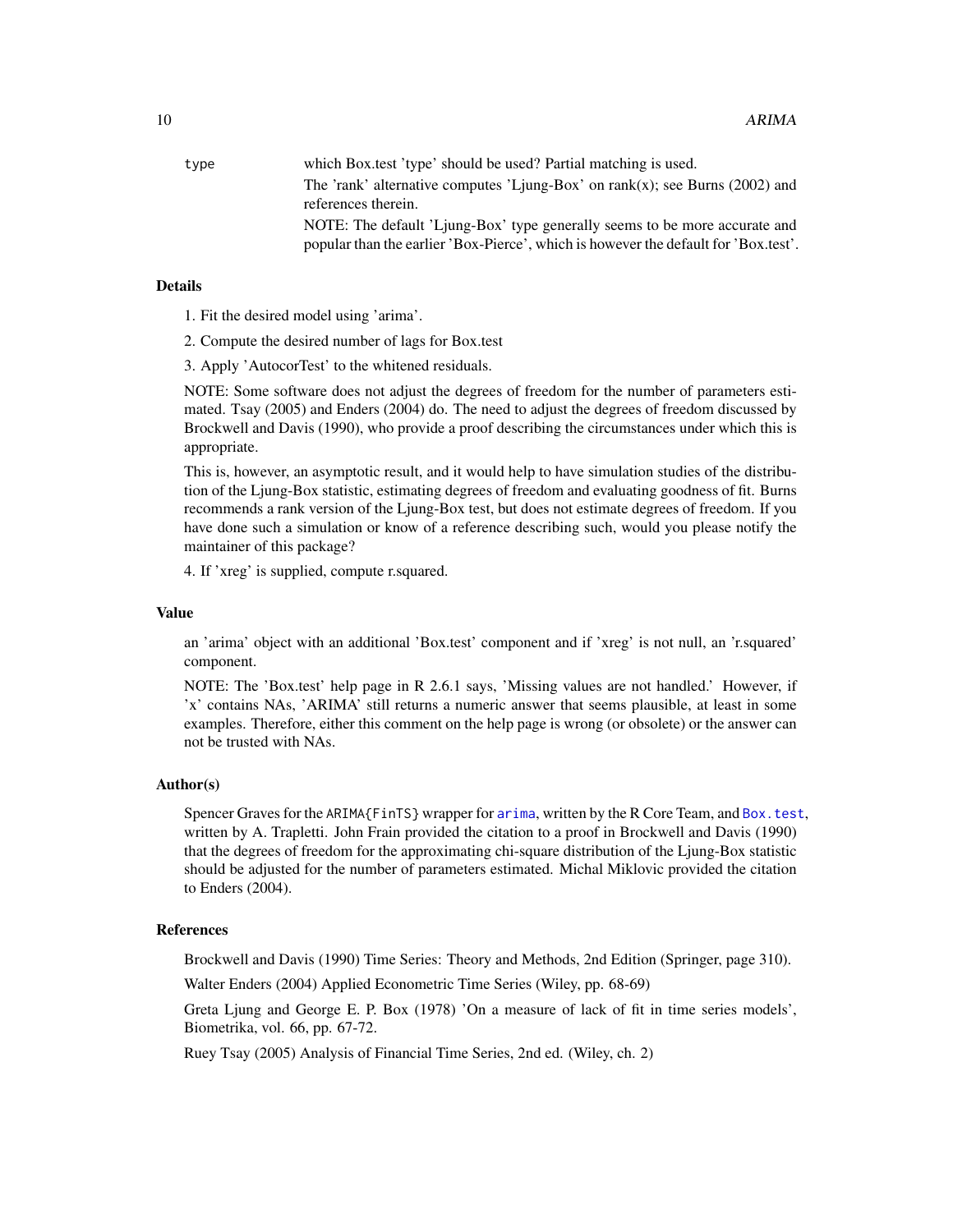#### <span id="page-10-0"></span> $ARIMA$  11

Patrick Burns (2002) 'Robustness of the Ljung-Box Test and its Rank Equivalent', [http://www.](http://www.burns-stat.com/pages/Working/ljungbox.pdf) [burns-stat.com/pages/Working/ljungbox.pdf](http://www.burns-stat.com/pages/Working/ljungbox.pdf), accessed 2007.12.29.

# See Also

[arima](#page-0-0) [Box.test](#page-0-0) [tsdiag](#page-0-0)

# Examples

```
##
## Examples from 'arima'
##
1h100 \leq ARIMA(1h, order = c(1, 0, 0))lh100$Box.test
# df = 3 = round(log(lh)) - 1
# 2 parameters are estimated, but 1 is 'intercept',
# so it doesn't count in the 'df' computation
1h500 \le - ARIMA(1h, order = c(5, 0, 0))
lh500$Box.test
# round(log(length(lh))) = 4# Default Box.test.lag = min(5+1, 4) = 6,
# so df = 1; without the min(5+1, ...), it would be -1.
lh500$Box.test$method # lag = 61h101 <- ARIMA(1h, order = c(1, 0, 1))
lh101$Box.test
# works with mixed ARMA
USAccD011 <- ARIMA(USAccDeaths, order = c(0,1,1),
                   seasonal = list(order=c(0,1,1)))USAccD011$Box.test
# df = round(log(length(USAccDeaths))) - 2:
# correct 'df' with nonstationary 'seasonal' as well
LakeH200 <- ARIMA(LakeHuron, order = c(2,0,0),
                  xreg = time(LakeHuron)-1920)
LakeH200$Box.test
# correct 'df' with 'xreg'
LakeH200$r.squared
## presidents contains NAs
## graphs in example(acf) suggest order 1 or 3
require(graphics)
(fit1 <- ARIMA(presidents, c(1, 0, 0)))
fit1$Box.test
tsdiag(fit1)
##
## Example with multiple 'xreg' variables
##
tLH <- as.numeric(time(LakeHuron)-1920)
tLH2 \leftarrow cbind(timeLH.1920 = tLH, time.sq = tLH*tLH)
```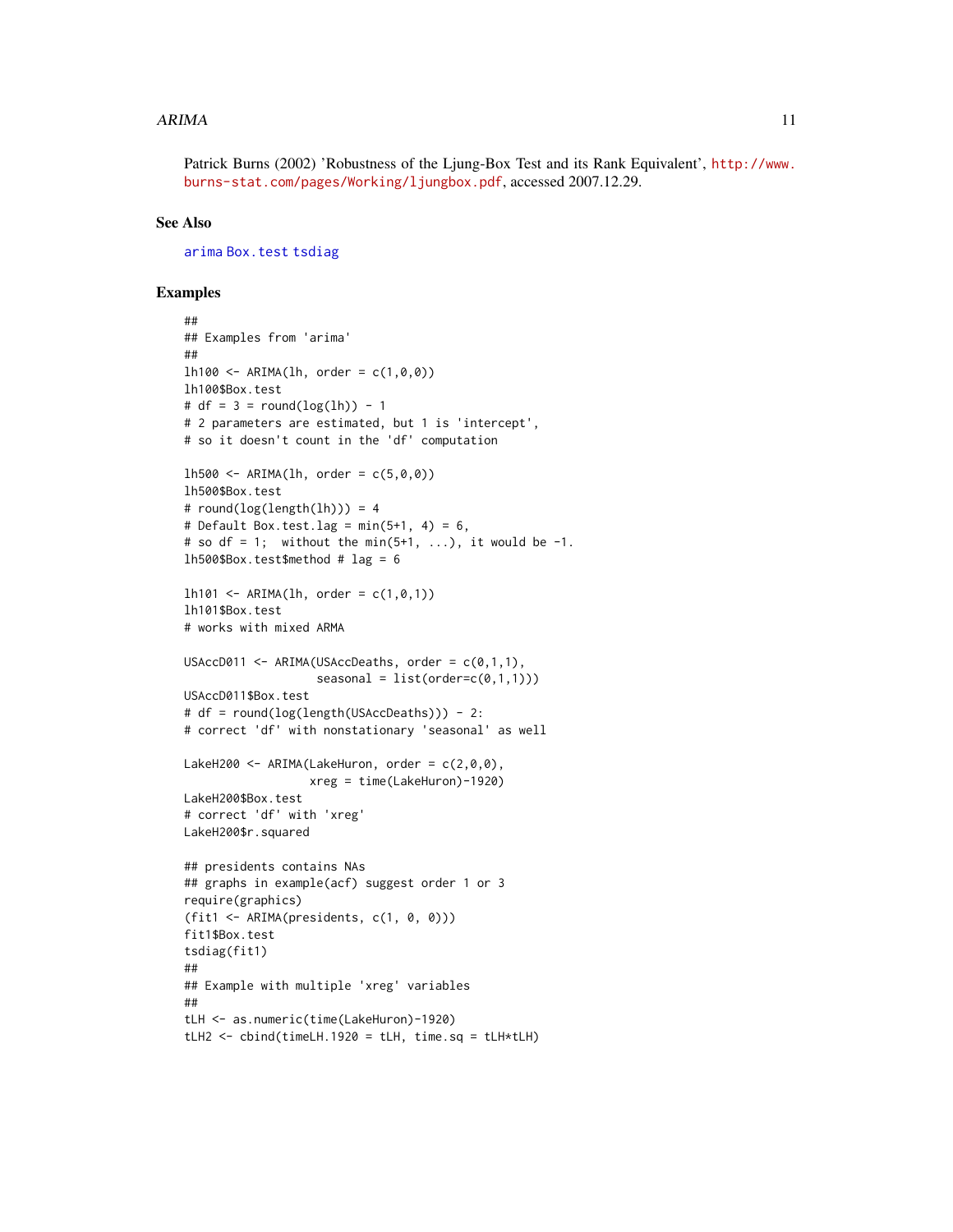```
LakeH200. <- ARIMA(LakeHuron, order=c(2,0,0), xreg=tLH2)
LakeH200.$r.squared
```
<span id="page-11-1"></span>as.yearmon2 *Conditionally convert x to yearmon if the conversion is unqique, retaining x as names.*

#### Description

Convert x to class "yearmon". If duplicate months are found, return x. Otherwise, return the conversion with names  $= x$ .

#### Usage

as.yearmon $2(x, \ldots)$ 

# Arguments

|   | object suitable for as, yearmon                                        |
|---|------------------------------------------------------------------------|
| . | additional argument(s) (e.g., a format) passed to as $\alpha$ yearmon. |

# Details

Dates for some monthly data include the day of the month on which the data were published. For many purposes, one would like to have the data as a zoo object with a yearmon index, while still retaining the full date for other purposes.

If the yearmon form of the input is not uniqe, as.yearmon2 returns the input unchanged with a warning. Otherwise, it returns the yearmon conversion with the input as names.

#### Value

Returns either its argument or its argument converted to class yearmon with names.

# See Also

[yearmon](#page-0-0)

#### Examples

```
x1 <- as.Date(c("2000-01-01", "2000-01-01"))
as.yearmon2(x1)
#Warning message:
#In as.yearmon2(x1) :
# 1 duplicate months found in 'x'; returning 'x' unchanged
x2 <- as.Date(c("2000-01-01", "2000-02-01"))
as.yearmon2(x2)
# month of x2 with names x2
```
<span id="page-11-0"></span>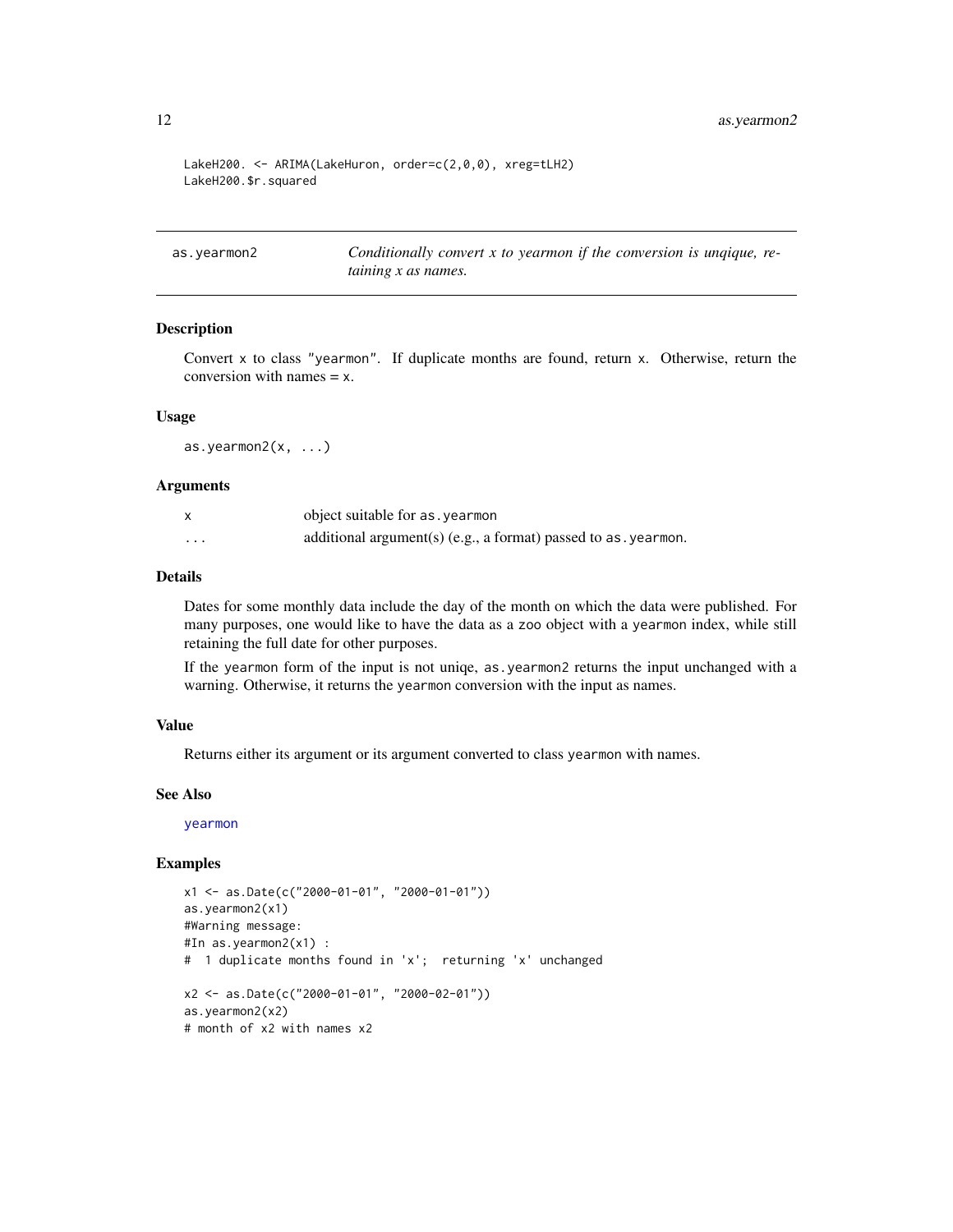<span id="page-12-1"></span><span id="page-12-0"></span>

# Description

Ljung-Box test for autocorrelation

# Usage

```
AutocorTest(x, lag=ceiling(log(length(x))),
            type=c("Ljung-Box", "Box-Pierce", "rank"),
            df=lag )
```
# Arguments

| X    | a numeric vector or a univariate time series                                                                                                                                                                                                                                                                                                                                       |
|------|------------------------------------------------------------------------------------------------------------------------------------------------------------------------------------------------------------------------------------------------------------------------------------------------------------------------------------------------------------------------------------|
| lag  | the statistic will be based on 'lag' autocorrelation coefficients. Tsay (p. 27-<br>28) says, 'Simulation studies suggest that the choice of $[lag = log(length(x))]$<br>provides better power performance. This general rule needs modification in<br>analysis of seasonal time series for which autocorrelations with lags at multiples<br>of the seasonality are more important. |
| type | which Box.test 'type' should be used? Partial matching is used.                                                                                                                                                                                                                                                                                                                    |
|      | The 'rank' alternative computes 'Ljung-Box' on $rank(x)$ ; see Burns (2002) and<br>references therein.                                                                                                                                                                                                                                                                             |
|      | NOTE: The default 'Ljung-Box' type generally seems to be more accurate and<br>popular than the earlier 'Box-Pierce', which is however the default for 'Box.test'.                                                                                                                                                                                                                  |
| df   | a positive number giving the degrees of freedom for the reference chi-squre<br>distribution used to compute the p-value for the statistic.                                                                                                                                                                                                                                         |
|      | This makes it easy to call AutocorTest with the residuals from a fit and have<br>the p-value computed with reference to a chi-square with degrees of freedom<br>different from "lag". See the discussion of degrees of freedom for 'Box.test in<br>ARIMA.                                                                                                                          |

# Details

This is provided for compatibility with 'autocorTest' in the S-Plus script in Tsay (p. 30). It is a wrapper for the R function [Box.test](#page-0-0).

# Value

a list of class 'htest' containing the following components:

| statistic | a number giving the value of the test statistic.                                                                                           |
|-----------|--------------------------------------------------------------------------------------------------------------------------------------------|
| paramter  | a number giving the degrees of freedom of the approximate chi-squared distri-<br>bution of the test statistic used to compute the p value. |
| p.value   | the p-value of the test.                                                                                                                   |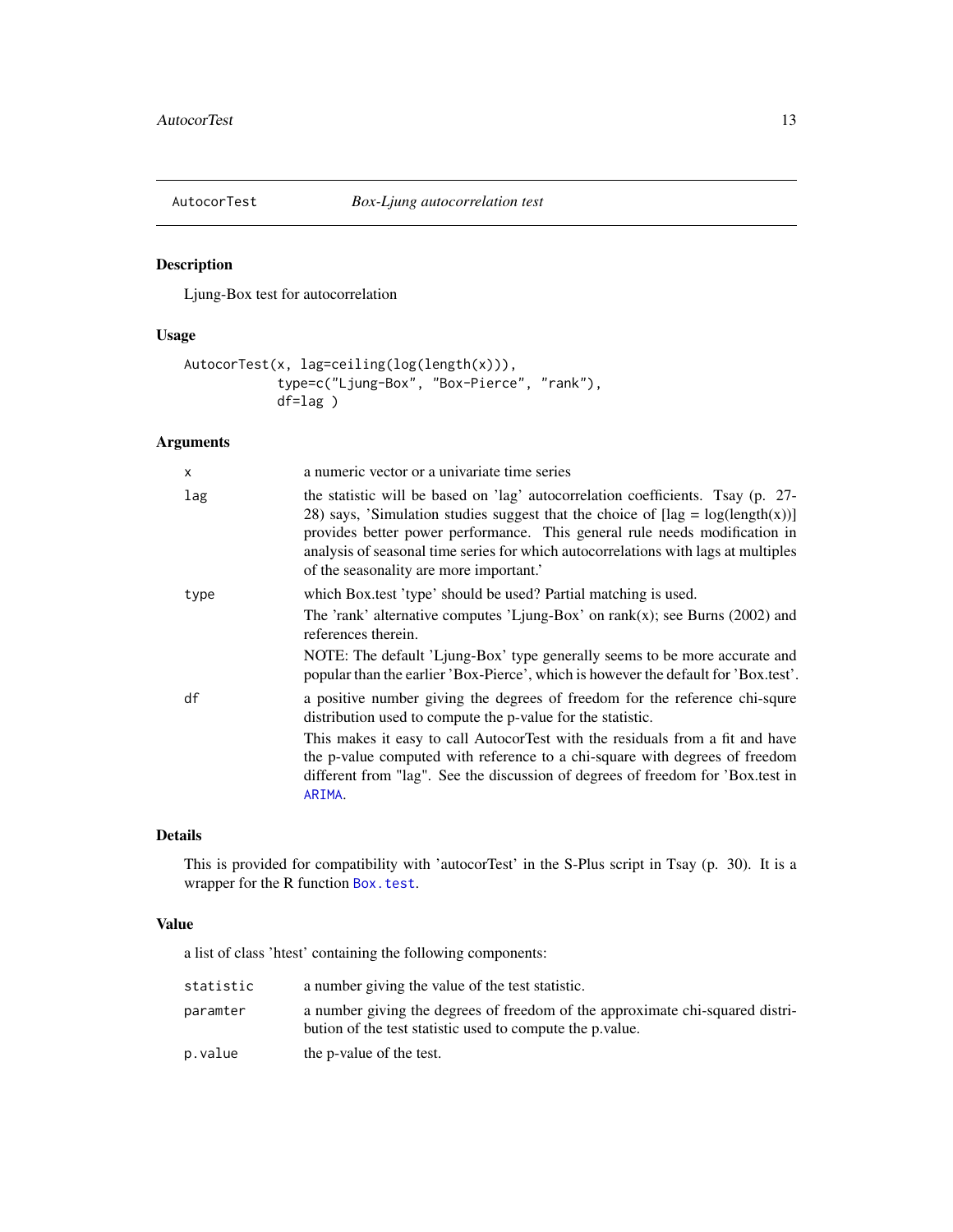<span id="page-13-0"></span>

| method | a character string indicating which type of test was performed. If $(df \leq lag)$ , this                                   |
|--------|-----------------------------------------------------------------------------------------------------------------------------|
|        | character string ends with paste( $\lceil (\log = \cdot \rceil, \log, \cdot \rceil) \rceil$ , sep= $\lceil \cdot \rceil$ ). |

#### Source

[http://faculty.chicagogsb.edu/ruey.tsay/teaching/fts2]( http://faculty.chicagogsb.edu/ruey.tsay/teaching/fts2 )

# References

Ruey Tsay (2005) Analysis of Financial Time Series, 2nd ed. (Wiley)

Patrick Burns (2002) 'Robustness of the Ljung-Box Test and its Rank Equivalent', [http://www.](http://www.burns-stat.com/pages/Working/ljungbox.pdf) [burns-stat.com/pages/Working/ljungbox.pdf](http://www.burns-stat.com/pages/Working/ljungbox.pdf), accessed 2007.12.29.

# See Also

[Box.test](#page-0-0) [ARIMA](#page-7-1)

# Examples

```
data(m.ibm2697)
AutocorTest(m.ibm2697, 5)
```

```
AT4 <- AutocorTest(m.ibm2697, 5, df=4)
str(AT4) # $method = "Box-Ljung test (lag = 5)"
```
<span id="page-13-1"></span>ch01data *financial time series for Tsay (2005, chapter 1[text])*

#### Description

Financial time series used in examples in chapter 1.

#### Usage

```
data(d.ibmvwewsp6203)
data(d.intc7303)
data(d.3m6203)
data(d.msft8603)
data(d.c8603)
data(m.ibmvwewsp2603)
data(m.intc7303)
data(m.3m4603)
data(m.msft8603)
data(m.c8603)
data(m.gs10)
data(m.gs1)
data(d.fxjp00)
```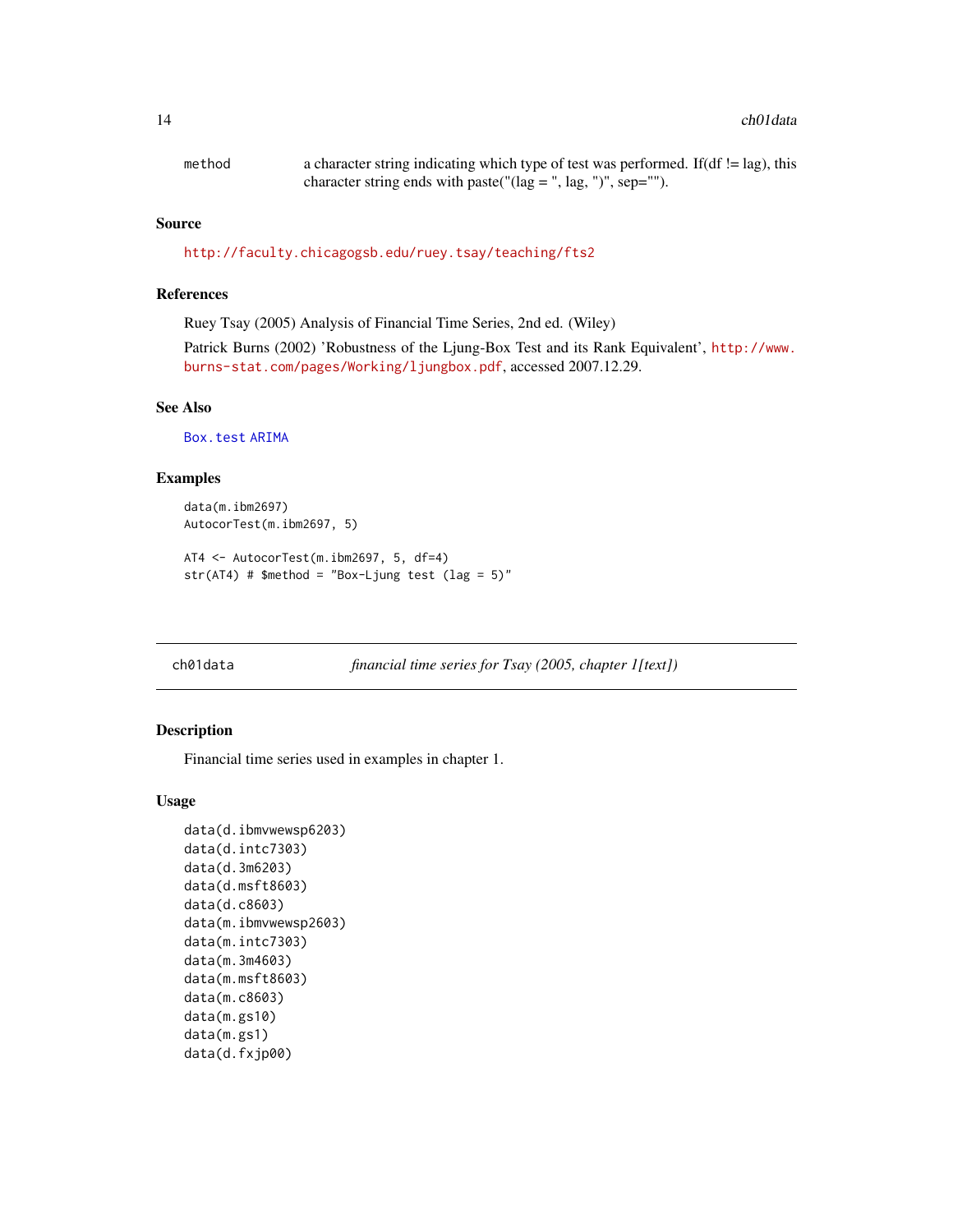#### ch01data 15

```
data(m.fama.bond5203)
data(m.gs3)
data(m.gs5)
data(w.tb3ms)
data(w.tb6ms)
```
#### Format

Objects of class zoo giving simple returns for each trading period (day, week or month) for different periods, with different start dates but typically running to the end of 2003.

- d.ibmvwewsp6203, m.ibmvwewsp2603 Zoo objects with 4 columns (IBM, VW, EW, and SP). Daily data starts with 1962-07-03. Monthly data starts with 1926-01-30.
- d.intc7303, m.intc7303 Matrices of class zoo with a single column "Intel" starting from January 1973.
- d.3m6203, m.3m6203 Matrices of class zoo with a single column "MMM". Daily data starts with 1962-07-03. Monthly data starts with 1946-02-28.
- d.msft8603, m.msft8603 Matrices of class zoo with a single column "MSFT" starting from 1906-03-14.
- d.c8603, m.c8603 Matrix of class zoo with a single column "C" starting from 1986-10-30.
- m.gs10, m.gs1 Monthly 10-yr and 1-yr Treasury constant maturity rates (4/53-3/04)
- d.fxjp00 Daily exchange rate between U.S. dollar and Japanese yen
- m.fama.bond5203 Monthly bond returns as follows:
	- m1.121-12m
	- m24.3624-36m
	- m48.6048-60m
	- m61.12061-120m
- m.gs3, m.gs5 Monthly 3-yr and 5-yr Treasury constant maturity rates
- w.tb3ms, w.tb6ms Weekly Treasury Bill rates

#### Details

The first 16 of these objects contain daily and monthly simple returns for 8 financial time series analyzed Tsay (2005, Table1.2). These 8 are SP (Standard & Poors), EW, IBM, Intel, Microsoft, and Citi-Group, beginning at different times and running to the end of 2003.

The others are used elsewhere in chapter 1.

# Source

[http://faculty.chicagogsb.edu/ruey.tsay/teaching/fts2]( http://faculty.chicagogsb.edu/ruey.tsay/teaching/fts2 )

# References

Ruey Tsay (2005) Analysis of Financial Time Series, 2nd ed. (Wiley, ch. 1)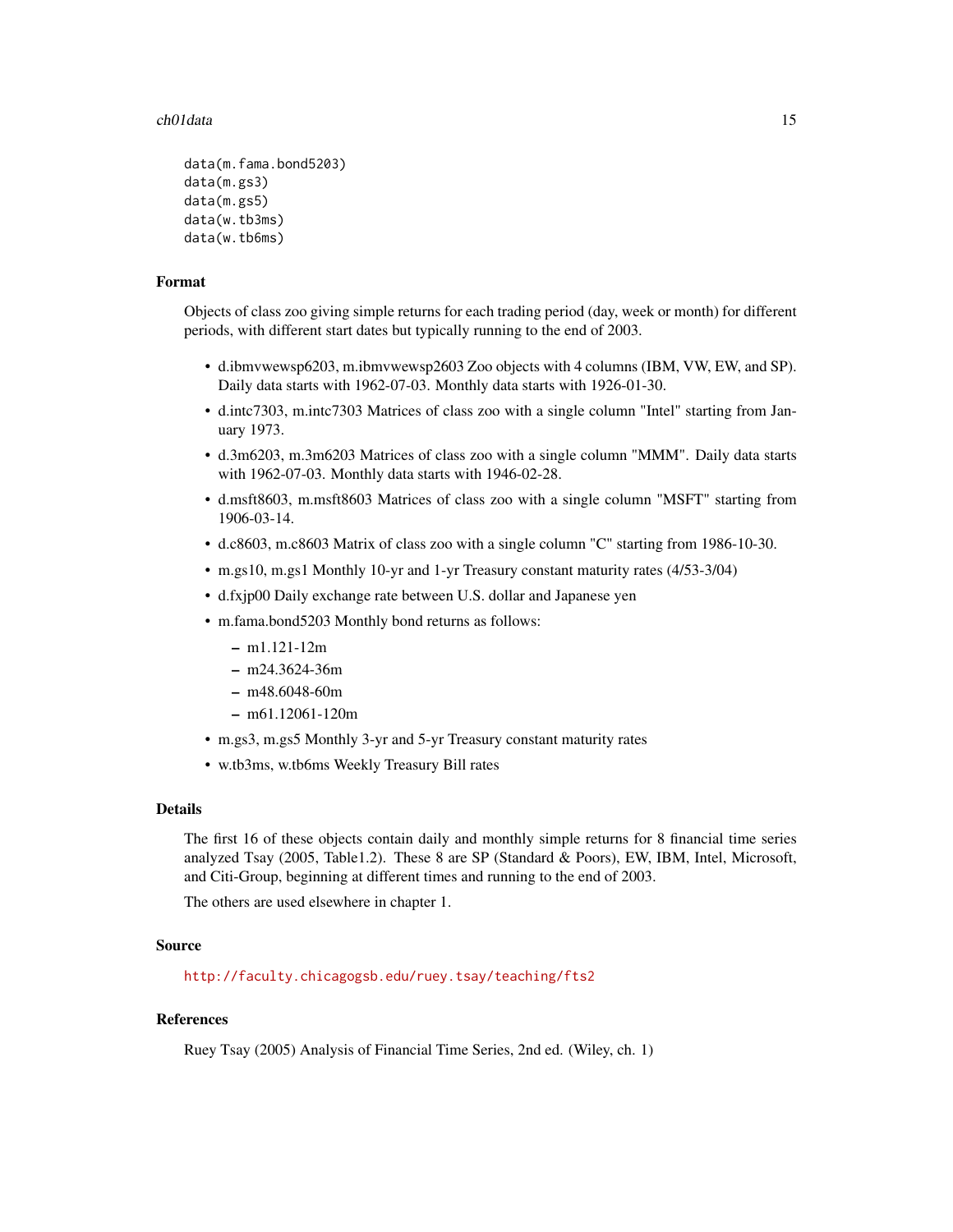#### See Also

[FinTS.stats](#page-31-1)

# Examples

```
# First half of Table 1.2:
data(d.ibmvwewsp6203)
data(d.intc7303)
data(d.3m6203)
data(d.msft8603)
data(d.c8603)
(Daily.Simple.Returns.pct <- rbind(
   SP = FinTS.stats(100*d.ibmvwewsp6203[, "SP"]),
   VW = FinTS.stats(100*d.ibmvwewsp6203[, "VW"]),
   EW = FinTS.stats(100*d.ibmvwewsp6203[, "EW"]),
   IBM= FinTS.stats(100*d.ibmvwewsp6203[, "IBM"]),
    Intel=FinTS.stats(100*d.intc7303[, "Intel"]),
   MMM= FinTS.stats(100*d.3m6203[, "MMM"]),
   MSFT=FinTS.stats(100*d.msft8603[, 'MSFT']),
   C = FinTS.stats(100*d.c8603[, "C"])) )
(Daily.log.Returns.pct <- rbind(
    SP = FinTS.stats(100*log(1+d.inbwewsp6203[, "SP"])),VW = FinTS.stats(100*log(1+d.ibmvwewsp6203[, "VW"])),
   EW = FinTS.stats(100*log(1+d.ibmvwewsp6203[, "EW"])),
   IBM= FinTS.stats(100*log(1+d.ibmvwewsp6203[, "IBM"])),
   Intel=FinTS.stats(100*log(1+d.intc7303[,"Intel"])),
   MMM= FinTS.stats(100*log(1+d.3m6203[, "MMM"])),
   MSFT=FinTS.stats(100*log(1+d.msft8603[, 'MSFT'])),
   C = FinTS.stats(100*log(1+d.c8603[, "C"])) )
```
<span id="page-15-1"></span>

ch02data *financial time series for Tsay (2005, chapter 2[text])*

#### Description

Financial time series used in examples in chapter 2.

# Usage

```
data(m.ibm2697)
data(m.vw2697)
data(q.gnp4791)
data(m.ibm3dx2603)
data(m.3m4697)
```
<span id="page-15-0"></span>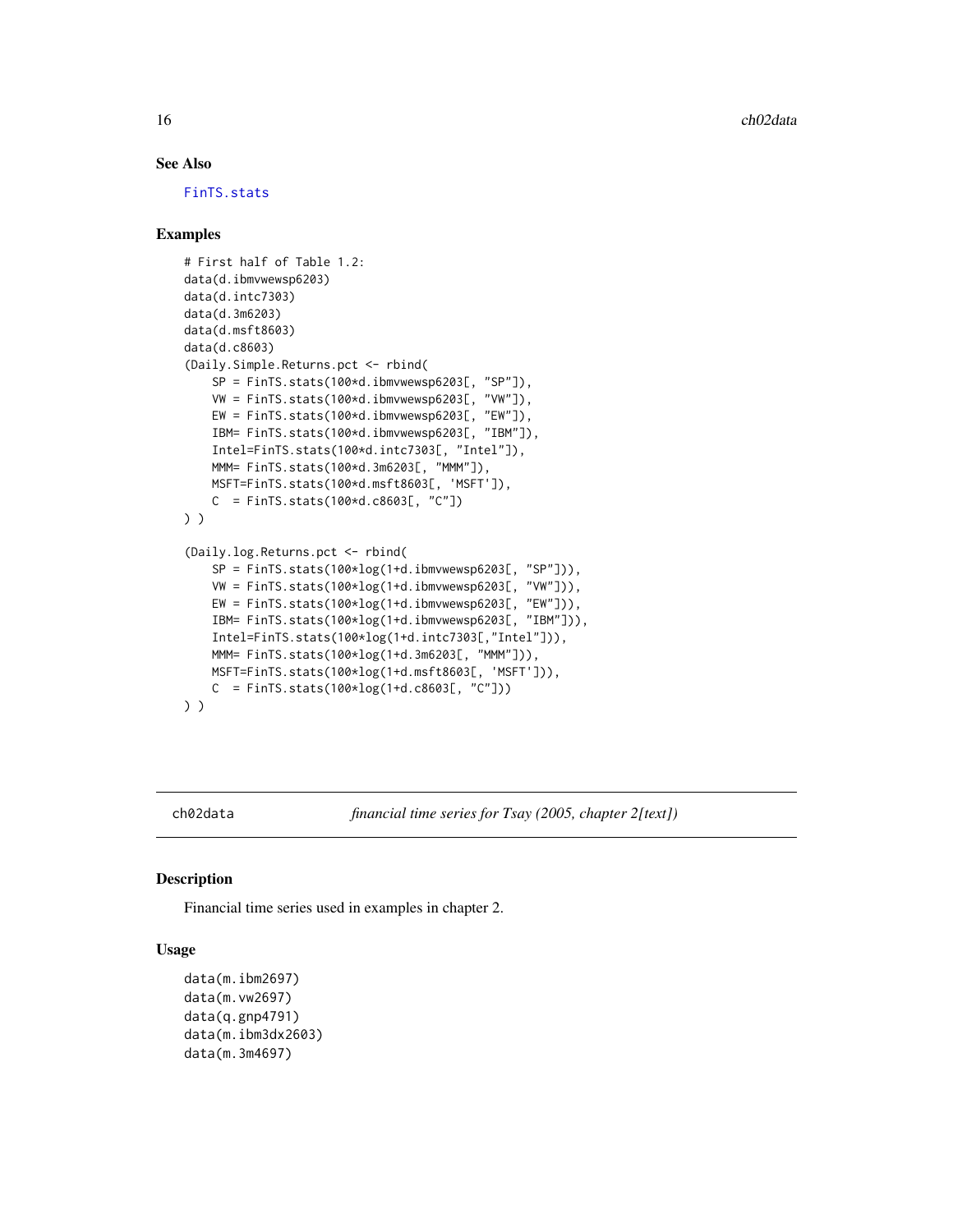#### ch02data 17

```
data(q.gdp4703)
data(d.sp9003lev)
data(q.jnj)
data(m.decile1510)
data(w.gs1n36299)
```
### Format

Objects of class zoo giving simple returns for each trading period (day, week or month) for different periods.

- m.ibm2697, m.vw2697 Monthly returns for IBM stock and the value weighted index from 1926 to 1997.
- q.gnp4791 Growth rate of U.S. quarterly real gnp, from 1947Q2 to 1991Q1.
- m.ibm3dx2603 Monthy returns of IBM stock, the value and equal weighted and Standard and Poors indices from 1926 through 2003.
- m.3m4697 Monthly simple returns of 3M stock from Feb., 1946 through Dec. 2003.
- q.gdp4703 U.S. quarterly GDP from 1947 through 2003
- d.sp9003lev Daily values of S&P 500 index from 1990 through 2003.
- q.jnj Quarterly earnings of Johnson & Johnson from 1960 through 1980.
- m.decile1510 Monthly simple returns of Deciles 1, 5, 10. Decile 1 means the weighted returns of companies in the first 10 percent of market cap (i.e. 0 to 10). (Thus, it is not the 10th percentile.) Decile 10 means the returns of the top 10 percent of the companies (market cap). Therefore, decile 1 is the smallest listed companies, and decile 10 is for the largest companies. The 'index' of 'm.decile1510' has class 'Date'. Since it's a monthly series, it would be better for many purposes if it had 'index' of class 'yearmon'. See the 'examples' below for how to achieve this conversion.
- w.gs1n36299 zoo object with two columns, 'gs1' and 'gs3', giving weekly 1-yr & 3-yr interest rates from 1962-01-05 through 2007-11-02. These data were reextracted from the Federal Reserve Bank at St. Louis to replace data from the book's web site that had obvious data quality problems (e.g., a date of 1962-08-32).

To get data covering January 4, 1962, through September 10, 1999, use window(w.gs1n36299, start=as.Date("1962-01-12"), end=as.Date("1999-09-10")); see 'examples' below.

# Author(s)

Spencer Graves with help from Gabor Grothendieck.

#### Source

[http://faculty.chicagogsb.edu/ruey.tsay/teaching/fts2]( http://faculty.chicagogsb.edu/ruey.tsay/teaching/fts2 )

# References

Ruey Tsay (2005) Analysis of Financial Time Series, 2nd ed. (Wiley, ch. 2)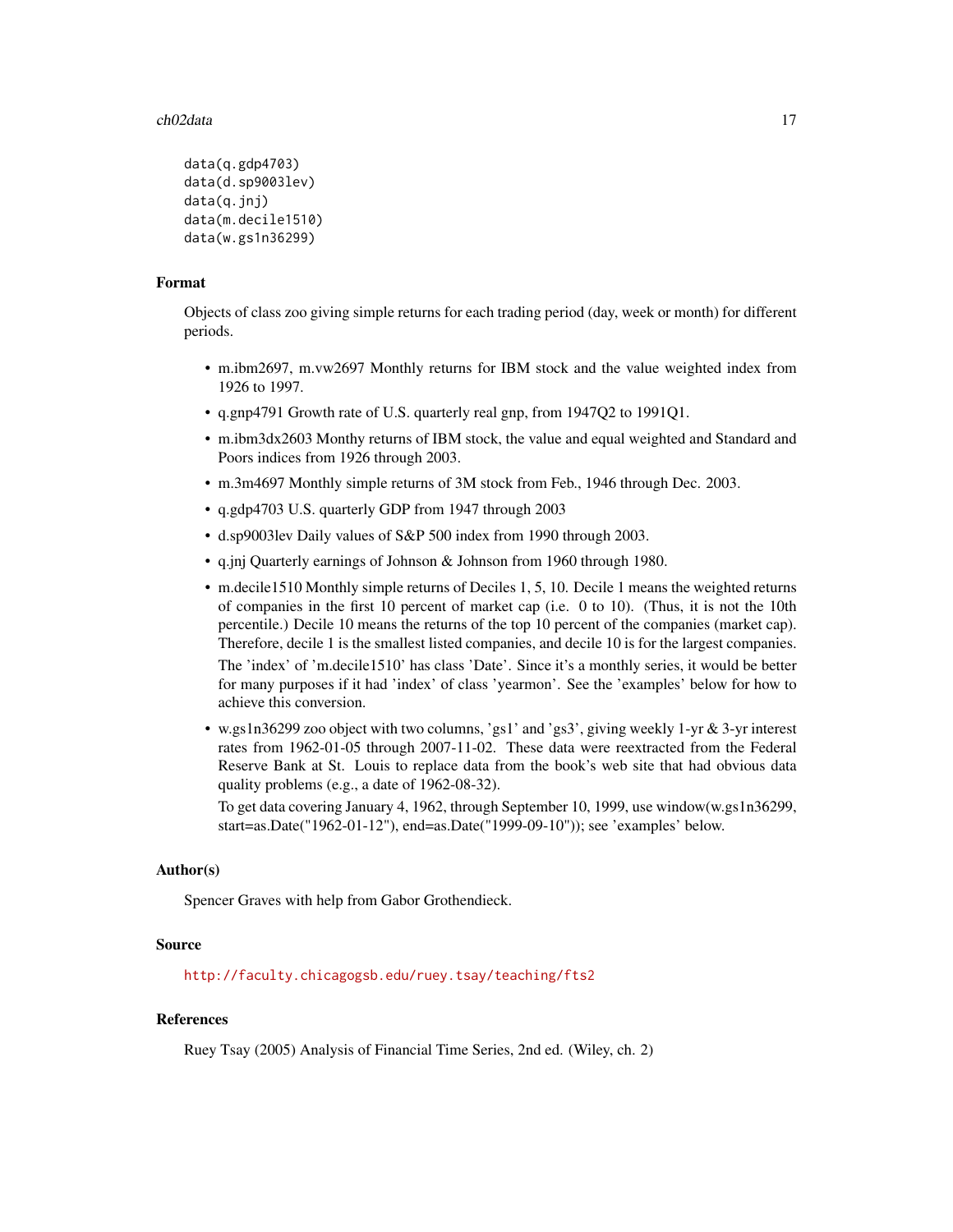<span id="page-17-0"></span>18 ch03data

# See Also

[ch01data](#page-13-1)

#### Examples

```
##
## m.decile1510 has 'index' of class 'Date'
## Since it's a monthly series, for many purposes,
## it should have 'index' of class 'yearmon'.
## To get this, do the following:
##
data(m.decile1510)
mDecile1510 <- zoo(m.decile1510, as.yearmon(index(m.decile1510)))
##
## w.gs1n36299 covers a broader range than used in
## Tsay (2005, sec. 2.9, pp. 80ff): subset using 'window':
##
data(w.gs1n36299)
w.gs1n3 <- window(w.gs1n36299, start=as.Date("1962-01-12"),
    end=as.Date("1999-09-10"))
```
<span id="page-17-1"></span>

ch03data *financial time series for Tsay (2005, chapter 3[text])*

#### Description

Financial time series used in examples in chapter 3.

#### Usage

```
#m.intc7303
data(exch.perc)
data(sp500)
#m.ibm2697
#d.ibmvwewsp6203
data(m.ibmspln)
data(m.ibmsplnsu)
data(d.sp8099 )
```
# Format

Three data stes used in chapter 3 are also used in chapter 1 or 2 and are documented with 'ch01data' or 'ch02data': In particular, 'm.intc7303' and 'd.ibmvwewsp6203' are used in chapters 1 and 3 and are documented with 'ch01data'; 'm.ibm2697' is used in chapters 2 and 3 is documented with ch02data.

The other data sets used in chapter 3 are as follows: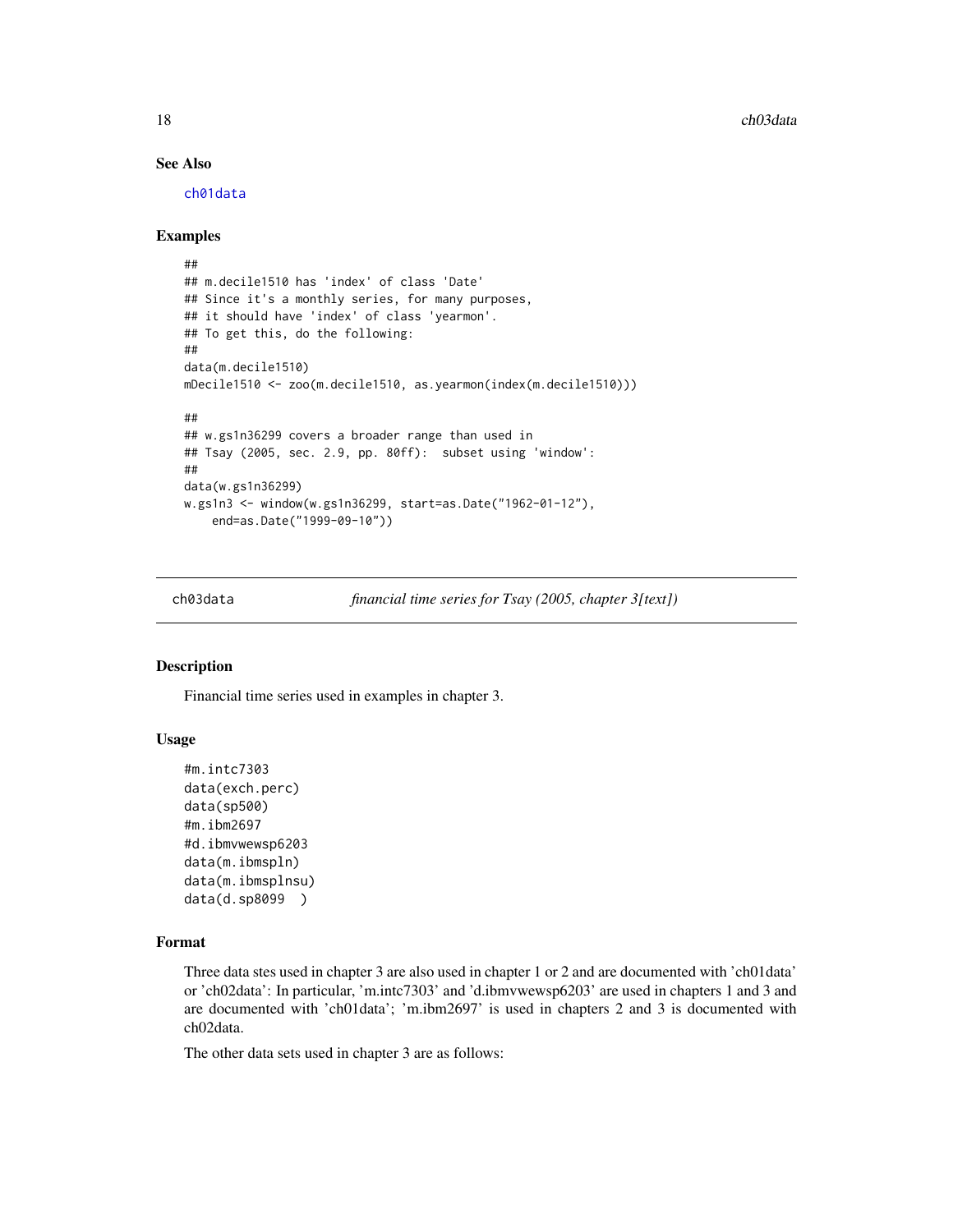#### <span id="page-18-0"></span>ch04data 19

- exch.perc numeric vector of length 2497 giving percentage changes in the exchange rate between the German mark and the US dollar in 10 minute intervals, June 5-19, 1989. (The book describes analyses of 2488 observations. If these 2497 observations are plotted, it is difficult to see any differences from Figure 3.2.)
- sp500 object of class 'zooreg' giving the monthly excess returns of the S&P 500 index starting from 1926. This zooreg object is labeled assuming it starts in January, though the book does not say whether it starts in January or just some time in 1926. (Many of the files included date with the data, but 'sp500.dat' did not.)
- m.ibmspln object of class 'zooreg' giving the monthly log returns of IBM stock and S&P 500 index from January 1926 to December 1999 for 888 observations. NOTE: The examples in the book use only the first 864 of these observations.
- m.ibmsplnsu same as 'm.ibmspln' but with a third column 'summer' that is 1 in June, July and August, and 0 otherwise.
- d.sp8099 zoo object giving the average daily returns of the S&P 500 from 1980 through 1999.

#### Source

[http://faculty.chicagogsb.edu/ruey.tsay/teaching/fts2]( http://faculty.chicagogsb.edu/ruey.tsay/teaching/fts2 )

#### References

Ruey Tsay (2005) Analysis of Financial Time Series, 2nd ed. (Wiley, ch. 3)

# See Also

[ch01data](#page-13-1) [ch02data](#page-15-1)

<span id="page-18-1"></span>ch04data *financial time series for Tsay (2005, chapter 4[text])*

# Description

Financial time series used in examples in chapter 4.

#### Usage

```
data(m.unrate)
#d.ibmvwewsp6203
#m.3m4697
#q.gnp4791
data(w.3mtbs7097)
data(m.ibmln2699)
data(q.unemrate)
```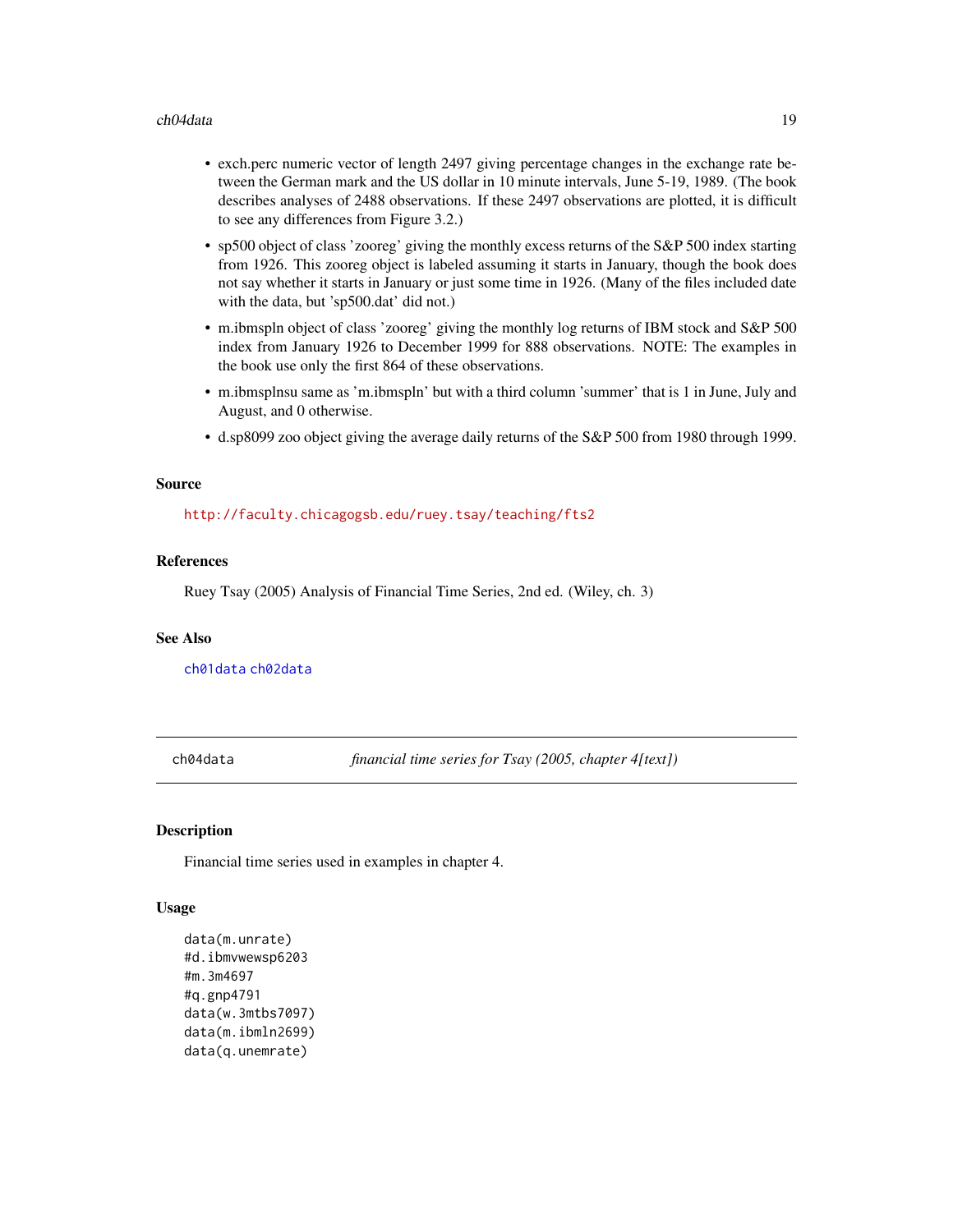#### <span id="page-19-0"></span>Format

Three data stes used in chapter 4 are also used earlier: 'd.ibmvwewsp6203' is used in chapter 1, and 'm.3m4697' and 'q.gnp4791' are used in chapter 2; these three data objects are docuemented in 'ch01data' or 'ch02data'.

The other data sets used in chapter 4 are as follows:

- m.unrate zoo object giving the monthly US civilian unemployment rate from 1948 through 2004.
- w.3mtbs7097 zoo object giving the US weekly 3-month treasury bill rate in the secondary market from 1970 through 1997.
- m.ibmln2699 zoo object giving the monthly log returns in percentages of IBM stock from 1926 through 1999.
- q.unemrate zoo object giving the US quarterly unemployment rate seasonally adjusted from 1948 through 1993.

#### Source

[http://faculty.chicagogsb.edu/ruey.tsay/teaching/fts2]( http://faculty.chicagogsb.edu/ruey.tsay/teaching/fts2 )

#### References

Ruey Tsay (2005) Analysis of Financial Time Series, 2nd ed. (Wiley, ch. 4)

#### See Also

[ch01data](#page-13-1) [ch02data](#page-15-1)

<span id="page-19-1"></span>ch05data *financial time series for Tsay (2005, chapter 5[text])*

#### Description

Financial time series used in examples in chapter 5.

#### Usage

```
data(ibm)
data(ibm9912.tp)
data(ibmdurad)
data(ibm1to5.dur)
data(ibm91.ads)
data(ibm91.adsx)
data(day15.ori)
data(day15)
```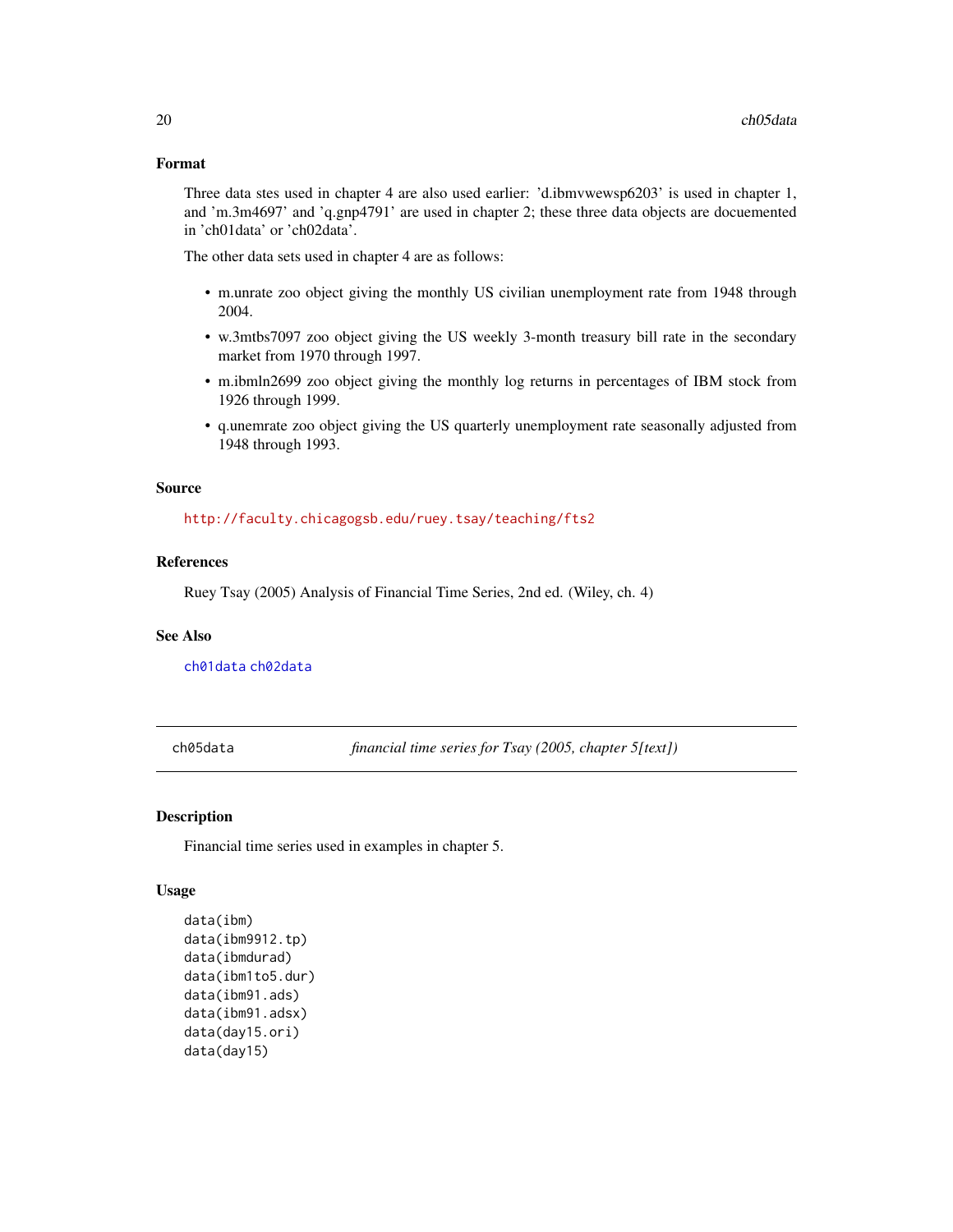#### ch05data 21

#### Format

- ibm IBM transactions data (11/1/1990 1/31/1991) data.frame of date.time, volume, bid, ask, and price of IBM stock transactions. date.time is of class 'chron', while volume, bid, ask, and price are all numeric. Some tranactions have the same date.time values, which is why this is a data.frame and not a zoo object.
- ibm9912.tp IBM transactions data of December 1999: data.frame of date.time and price.
- ibmdurad Adjusted time durations between trades of IBM stock (11/01/1990-1/31/1991). Format: data.frame with columns date.time and adjusted.duration
- ibm1to5.dur subset of 'ibmdurad' limited to positive durations in the first 5 trading days.
- ibm91.ads a data.frame on the changes in the price of IBM stock transactions between November 1, 1990 and January 31, 1991. This period includes 63 trading days, during which 59,838 transactions were recorded during normal trading hours. The first transcation for each day was dropped leaving the 59,775 transactions in this data.frame.
	- A.priceChange 1 if a price change from the previous trade, 0 otherwise
	- DirectionOfChg 1 if positive, -1 if negative, 0 if no change
	- SizeInTicks Size of the price change in number of ticks of 1/8 of a US dollar. NOTE: There are 10 anomalous records for which A.priceChange  $!=$  but SizeInTicks  $==$ 0 in this data.frame. These correspond to price changes of half a tick, which got rounded down to 0.
- ibm91.adsx a data.frame with 6 variables the same transactions as in 'ibm91.ads':
	- volume.thousandsthousands of shares traded
	- time.betw.tradesseconds between the previous two trades
	- bid.ask.spread the bid-ask spread in USD of the current transaction.
	- A.priceChange 1 if the previous trade involved a price change from its predacessor, and 0 otherwise
	- DirectionOfChg 1 if the previous change was positive, -1 if negative, 0 if no change
	- SizeInTicks Size of the price change in the previous trade in number of ticks of 1/8 of a US dollar.
		- NOTE: The last three columns are ibm91.ads lagged one transaction, so ibm91.adsx[-1,  $4:5$ ] = ibm91.ads[-59775, ], with 24 exceptions.
- day15.ori data.frame with the transaction time and the stock price for the 728 IBM stock transactions that occurred during normal trading hours on November 21, 1990.
- day15 a zoo object with the following columns supposedly summarizing only the price changes in day15.ori:
	- timeBetwPriceChg time in seconds since the last price change
	- DirectionOfChange 1 if the price increased, -1 if it decreased
	- priceChgTicks price change in number of ticks of USD 1/8.
	- nTradesWoChg number of trades without a price change since the previous price change ... supposedly. These numbers do not match a manual extraction of these data from 'day15.ori'.
	- multTrans 1 if there were multiple transactions within the same one second interval, 0 if not.
	- dailyCumChg cumulative price change in USD since the start of normal trading on November 21, 1990.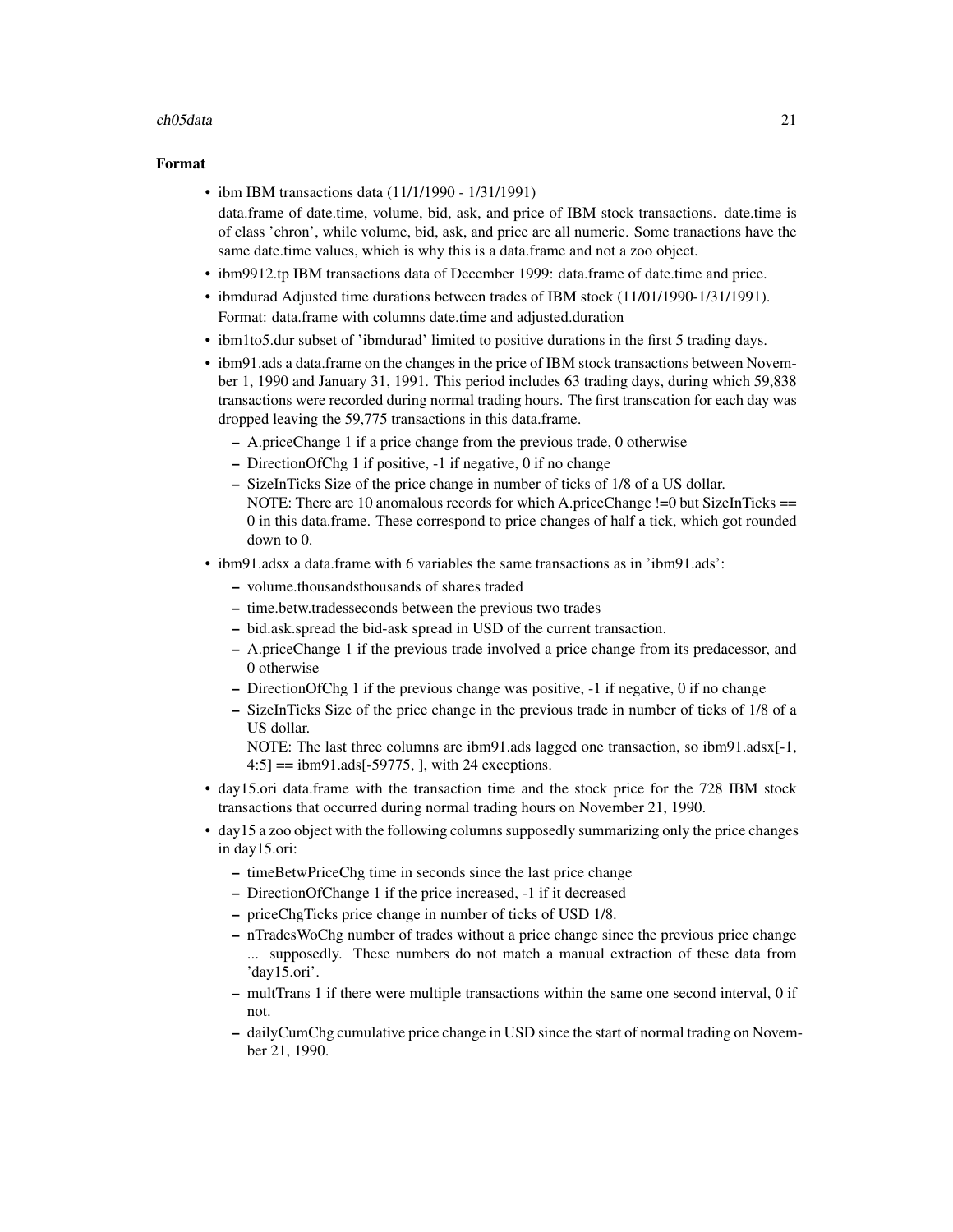# <span id="page-21-0"></span>Source

[http://faculty.chicagogsb.edu/ruey.tsay/teaching/fts2]( http://faculty.chicagogsb.edu/ruey.tsay/teaching/fts2 )

# References

Ruey Tsay (2005) Analysis of Financial Time Series, 2nd ed. (Wiley, ch. 5)

# See Also

[ch01data](#page-13-1) [ch02data](#page-15-1)

<span id="page-21-1"></span>ch06data *financial time series for Tsay (2005, chapter 6[text])*

# Description

Financial time series used in examples in chapter 6.

# Usage

data(d.ibmy98) data(d.cscoy99)

#### Format

Objects of class zoo giving returns for each trading day for different periods

- d.ibmy98 Zoo object giving daily simple returns of IBM stock for each trading day in 1998.
- d.cscoy99 Zoo object giving daily log returns of Cisco stock for each trading day in 1999.

# Source

[http://faculty.chicagogsb.edu/ruey.tsay/teaching/fts2]( http://faculty.chicagogsb.edu/ruey.tsay/teaching/fts2 )

# References

Ruey Tsay (2005) Analysis of Financial Time Series, 2nd ed. (Wiley, ch. 6)

# See Also

[ch01data](#page-13-1) [ch02data](#page-15-1) [ch03data](#page-17-1) [ch04data](#page-18-1) [ch05data](#page-19-1)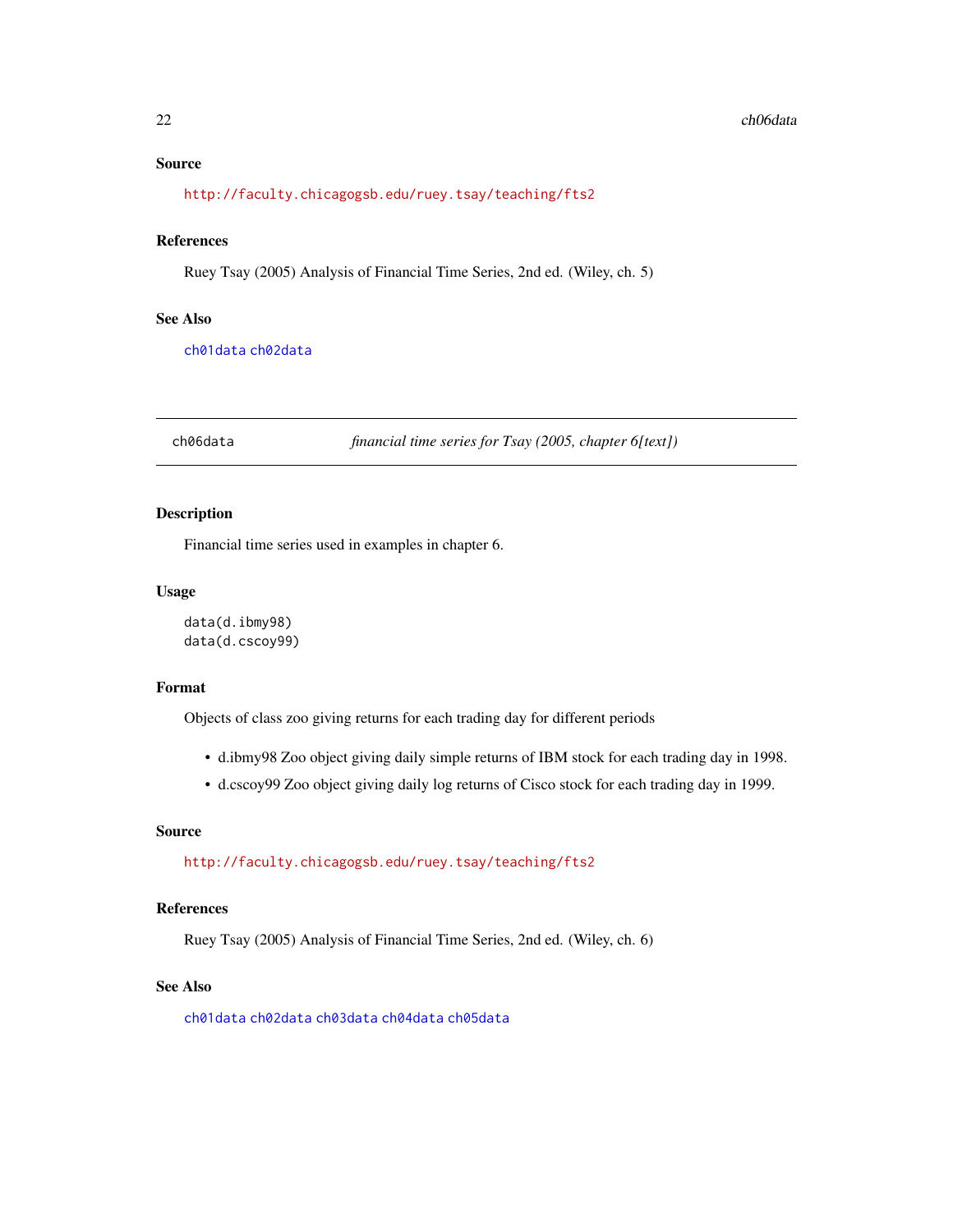<span id="page-22-1"></span><span id="page-22-0"></span>

# Description

Financial time series used in examples in chapter 7.

# Usage

```
data(d.ibm6298wmx)
data(d.intc7297)
```
#### Format

- d.ibm6298wmx a zoo object of 9190 observations on several series relating to IBM stock, 1962-07-03 to 1998-12-31:
	- dailySimpleRtns daily simple returns in percentages of IBM stock
	- daynumbers 1:9190
	- meanCorrectedLogRtnsmean-corrected log returns
	- Q41 for October, November, December, and 0 otherwise
	- drop2.5pct an indicator variable for the behavior of the previous trading day. Specifically, this is 1 if the meanCorrectedLogRtns for the previous day was at most (-0.025).
	- nOfLast5outside2.5pct number of the last 5 days for which the meanCorrectedLogRtns exceeded +/-2.5
	- annualTrend an annual trend defined as (year-1961)/38.
	- GARCH1.1volatility a volatility series based on a Gaussian GARCH(1,1) model for the mean-corrected log returns.
		- The simpleDailyRtns and the zoo index are from 'd-ibm6298.txt' from the book's web site.

The 'day' and 'meanCorrectedLogRtns' are from 'd-ibmln98wm.txt'.

- The last 5 columns are from 'd-ibml25x.txt'; they are described on p. 332 of the book.
- d.intc7297 a zoo object of daily log returns of Intel stock, 1972-12-15 to 1997-12-31

#### Source

#### [http://faculty.chicagogsb.edu/ruey.tsay/teaching/fts2]( http://faculty.chicagogsb.edu/ruey.tsay/teaching/fts2 )

# References

Ruey Tsay (2005) Analysis of Financial Time Series, 2nd ed. (Wiley, ch. 7)

# See Also

[ch01data](#page-13-1) [ch02data](#page-15-1) [ch03data](#page-17-1) [ch04data](#page-18-1) [ch05data](#page-19-1) [ch06data](#page-21-1)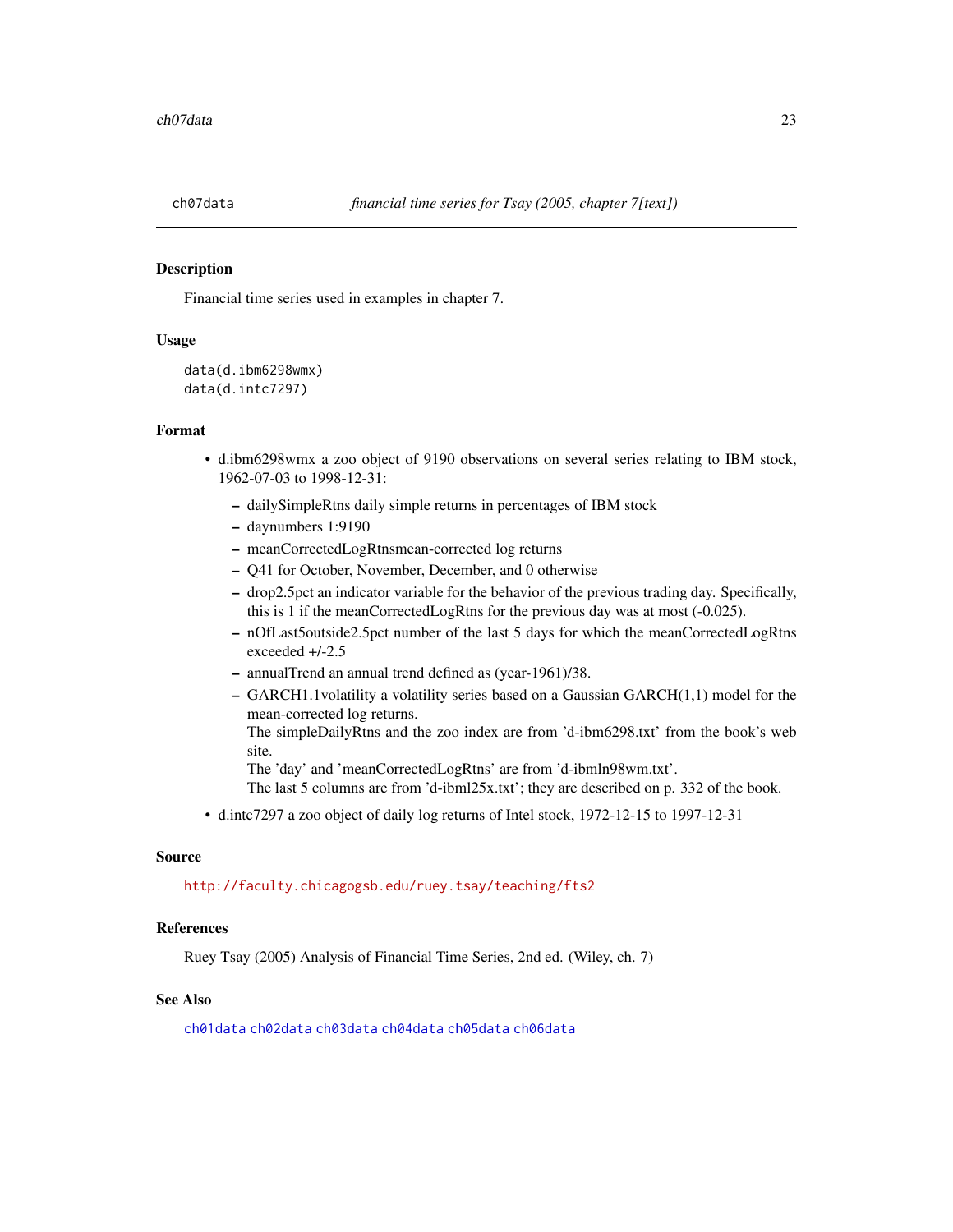<span id="page-23-1"></span><span id="page-23-0"></span>

# Description

Financial time series used in examples in chapter 8.

#### Usage

```
data(m.ibmsp2699ln)
data(m.bnd)
data(m.gs1n3.5301)
data(w.tb3n6ms)
data(sp5may)
```
#### Format

- m.ibmsp2699ln zoo object giving monthly simple and log returns of IBM stock and the Standard and Poor's 500 from 1926 through 1999. (This combines files 'm-ibmsp2699.txt' and 'm-ibmspln.txt' from the book's web site.)
- m.bnd zoo object giving the monthly simple returns of 30, 20, 10, 5 and 1 year maturity bonds from 1942 through 1999.
- m.gs1n3.5301 zoo object giving 1 and 3 year US Treasury constant maturity interest rates from April 1953 to January 2001 (used in Example 8.6, pp. 373ff).
- w.tb3n6ms zoo object giving weekly 3 and 6 month US Treasury Bill interest rates from 1958- 12-12 to 2004-08-06 (used in Sect. 8.6.5, pp. 385ff).
- sp5may A data.frame of 7061 observations on 4 variables based on minute-by-minute observations of the Standard and Poor's 500 Futures and prices in May 1993.

These data are used, after some processing, in Tsay(Sect. 8.7.2, pp. 392ff). Unfortunately, it's not yet clear what these numbers are. The following is a current guess and will doubtless change in the future.

- logFuture logarithms of June Futures contracts traded at the Chicago Mercantile Exchange. The first difference of this series appears to be plotted in Figure 8.16(a), after replacing '10 extreme values (5 on each side) by the simple average of their two nearest neighbors.' (p. 392)
- logPrice logarithms of Standard and Poor's 500 price levels. The first differences of this series appears to be plotted in Figure 8.16(b), after adjustment similar to that for 'logFuture'.
- dailyAvgSomething numbers that assume 19 distinct levels separated by 18 discrete jumps. The name of this will likely change whenever more information about it can be obtained for this documentation.
- day index for the 19 distinct levels assumed by 'dailyAvgSomething'. This is probably the trading day in May 1993. However, there appear to have been 20 trading days in that month, so if these 19 levels do correspond to trading days, it's not clear which date is missing.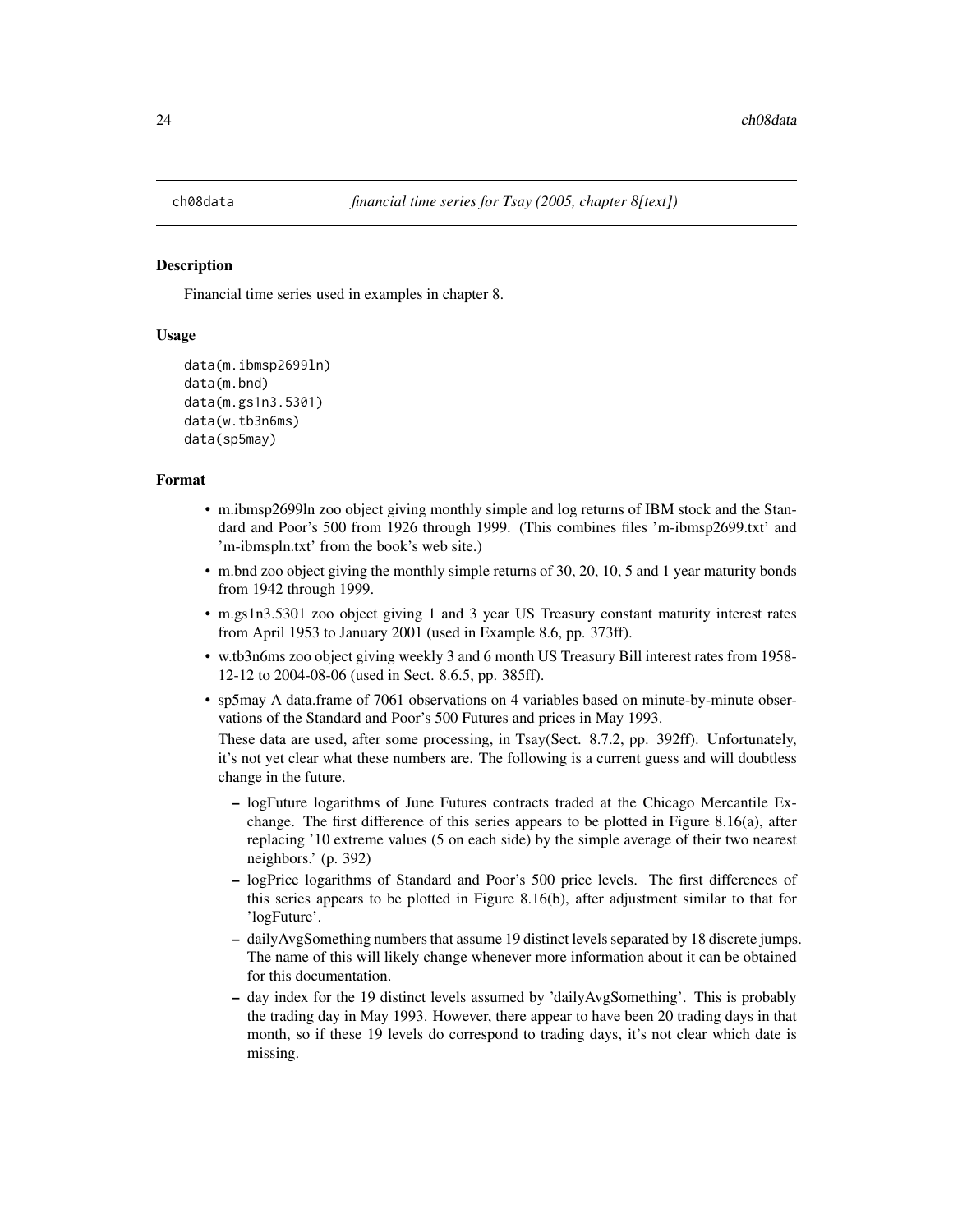#### <span id="page-24-0"></span>ch09data 25

These data were analyzed by Forbes, Kalb, and Kofman (1999); Tsay (1998) was also referenced with the discussion of the analysis of these data.

#### Source

[http://faculty.chicagogsb.edu/ruey.tsay/teaching/fts2]( http://faculty.chicagogsb.edu/ruey.tsay/teaching/fts2 )

#### References

Forbes, C. S., Kalb, G. R. J., and Kofman, P. (1999) 'Bayesian Arbitrage Threshold Analysis', Journal of Business and Economic Statistics, 17: 364-372.

Ruey Tsay (1998) 'Testing and Modeling Multivariate Threshold Models', Journal of the American Statistical Association, 93: 1188-1202.

Ruey Tsay (2005) Analysis of Financial Time Series, 2nd ed. (Wiley, ch. 8)

# See Also

[ch01data](#page-13-1) [ch02data](#page-15-1)

<span id="page-24-1"></span>ch09data *financial time series for Tsay (2005, chapter 9[text])*

#### **Description**

Financial time series used in examples in chapter 9.

# Usage

```
data(m.fac9003)
data(m.cpice16.dp7503)
data(m.barra.9003)
data(m.5cln)
#data(m.bnd) <- documented with ch08, also used in ch09
data(m.apca0103)
```
# Format

- m.fac9003 a zoo object of 168 observations giving simple excess returns of 13 stocks and the Standard and Poor's 500 index over the monthly series of three-month Treasury bill rates of the secondary market as the risk-free rate from January 1990 to December 2003. (These numbers are used in Table 9.1.)
	- AAAlcoa
	- AGEA. G. Edwards
	- CATCaterpillar
	- FFord Motor
	- FDXFedEx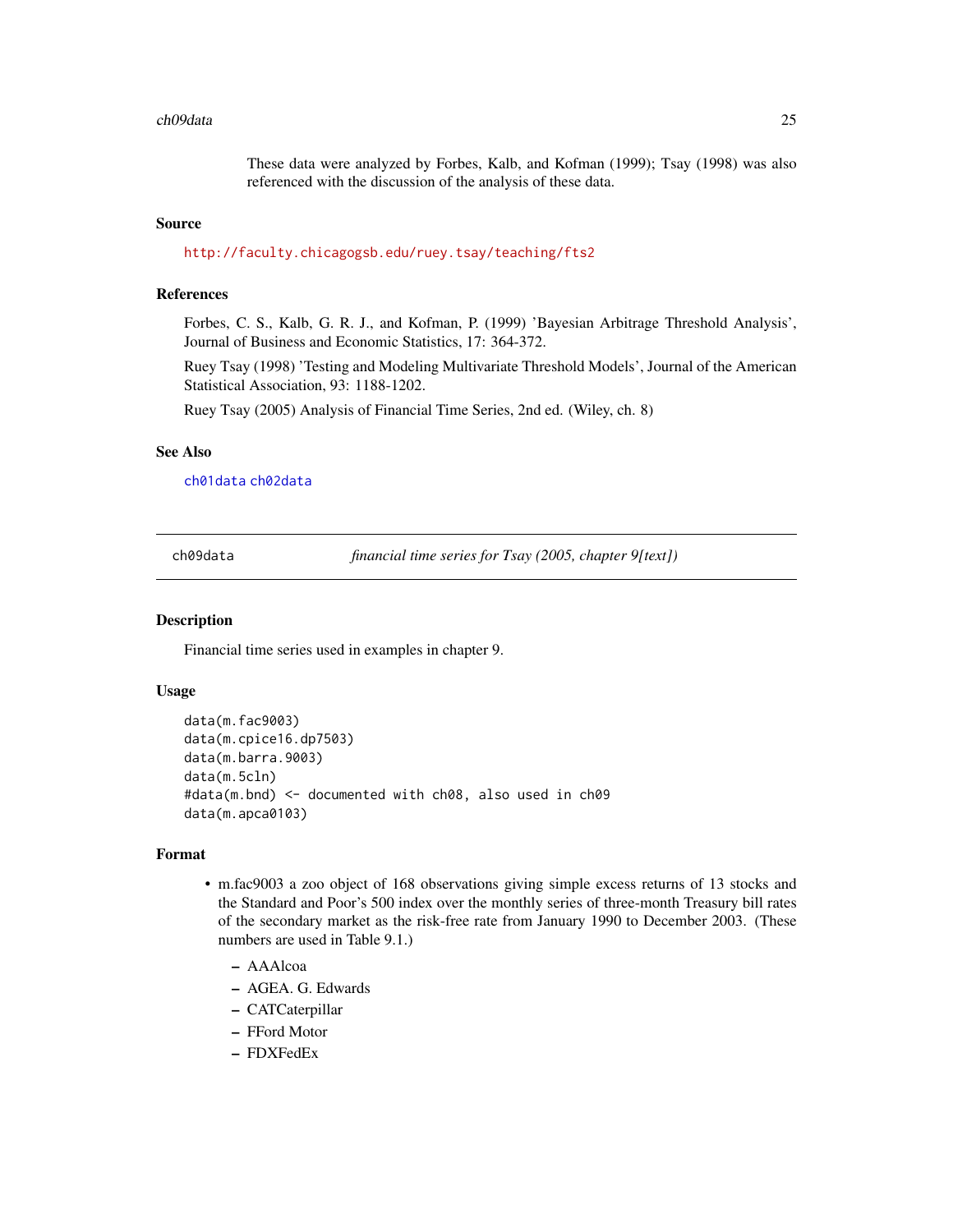#### 26 ch09data

- GMGeneral Motors
- HPQHewlett-Packard
- KMBKimberly-Clark
- MELMellon Financial
- NYTNew York Times
- PGProctor & Gamble
- TRBChicago Tribune
- TXNTexas Instruments
- SP5Standard & Poor's 500 index
- m.cpice16.dp7503 a zoo object of 168 monthly on two macroeconomic variables from January 1975 through December 2002 (p. 412):
	- CPI consumer price index for all urban consumers: all items and with index 1982-1984  $= 100$
	- CE16 Civilian employment numbers 16 years and over: measured in thousands
- m.barra.9003 a zoo object giving monthly excess returns of ten stocks from January 1990 through December 2003:
	- AGEA. G. Edwards
	- CCitigroup
	- MWDMorgan Stanley
	- MERMerrill Lynch
	- DELLDell, Inc.
	- IBMInternational Business Machines
	- AAAlcoa
	- CATCaterpillar
	- PGProctor & Gamble
- m.5cln a zoo object giving monthly log returns in percentages of 5 stocks from January 1990 through December 1999:
	- IBMInternational Business Machines
	- HPQHewlett-Packard
	- INTCIntel
	- MERMerrill Lynch
	- MWDMorgan Stanley Dean Witter
- m.apca0103 data.frame of monthly simple returns of 40 stocks from January 2001 through December 2003, discussed in sect. 9.6.2, pp. 437ff.
	- CompanyID5-digit company identification code
	- datethe last workday of the month
	- returnin percent

#### Source

[http://faculty.chicagogsb.edu/ruey.tsay/teaching/fts2]( http://faculty.chicagogsb.edu/ruey.tsay/teaching/fts2 )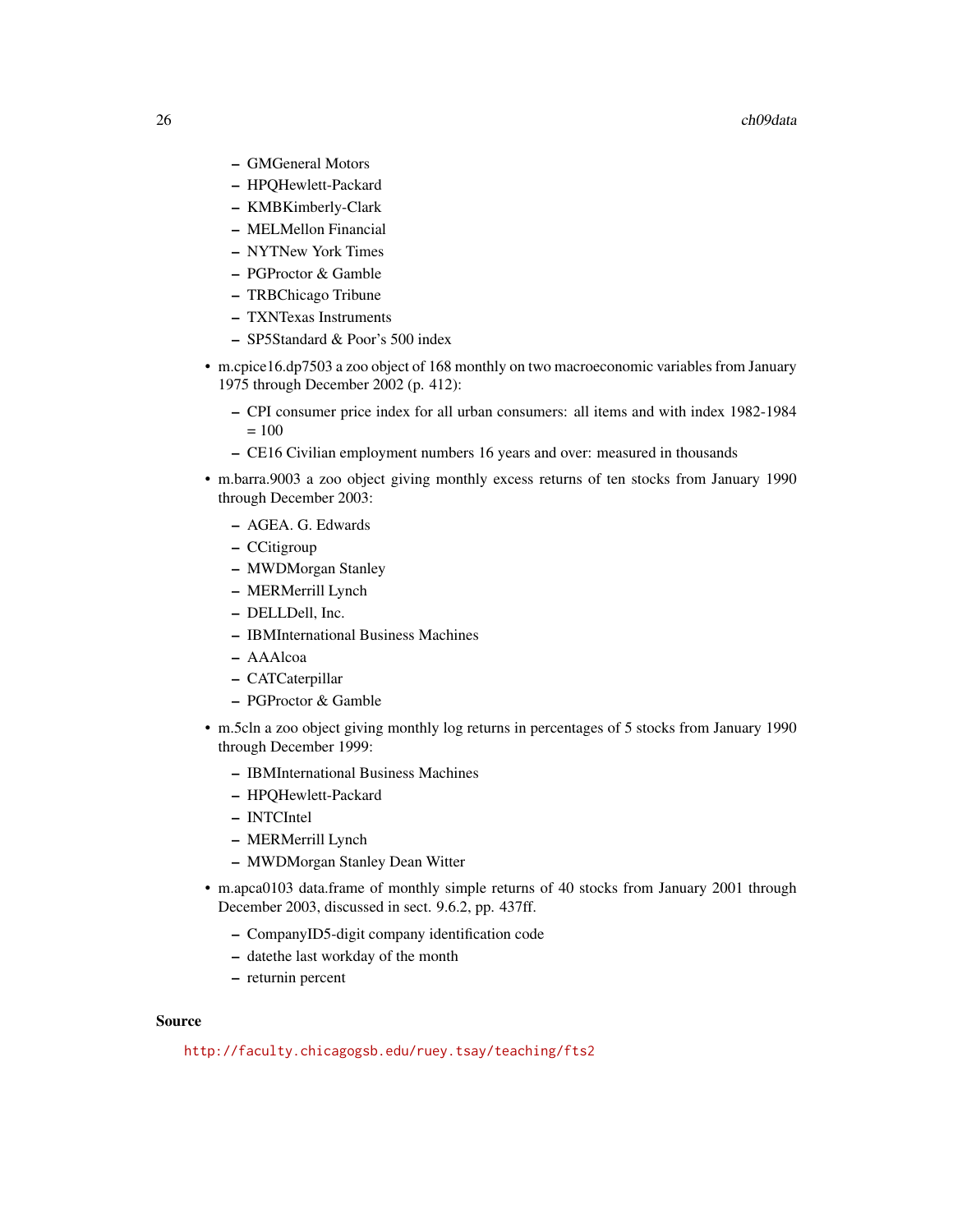#### <span id="page-26-0"></span>ch10data 27

# References

Ruey Tsay (2005) Analysis of Financial Time Series, 2nd ed. (Wiley, ch. 7)

#### See Also

[ch01data](#page-13-1) [ch02data](#page-15-1) [ch03data](#page-17-1) [ch04data](#page-18-1) [ch05data](#page-19-1) [ch06data](#page-21-1)

# Examples

```
data(m.apca0103)
dim(m.apca0103)
# 1440 3; 1440 = 40*36
# Are the dates all the same?
sameDates <- rep(NA, 39)
for(i in 1:39)
   sameDates[i] <- with(m.apca0103, all.equal(date[1:36],
                         date[(i*36)+1:36]))
stopifnot(all(sameDates))
M.apca0103 <- with(m.apca0103, array(return, dim=c(36, 40), dimnames=
        list(NULL, paste("Co", CompanyID[seq(1, 1440, 36)], sep=""))))
```
<span id="page-26-1"></span>ch10data *financial time series for Tsay (2005, chapter 10[text])*

# Description

Financial time series used in examples in chapter 10.

# Usage

```
data(d.hkja)
data(m.pfe6503)
data(m.mrk6503)
#data(m.ibmsp2699)
# <- 2 of the 4 columns in m.ibmsp2699ln
# documented with ch08data
data(d.spcscointc)
```
#### Format

One data set used in chapter 10 is also used earlier: 'm.ibmsp2699' is the first 2 of the 4 columns of 'm.ibmsp2699ln' used in chapter 8.

The other data sets used in chapter 10 are as follows:

- d.hkja zoo object giving the daily log returns of HK and Japan market indices from 1996-01-01 through 1997-05-05 (used in Example 10.1).
- m.pfe6503, m.mrk6503 zoo objects giving the monthly simple returns including dividends of Pfizer and Merk stocks.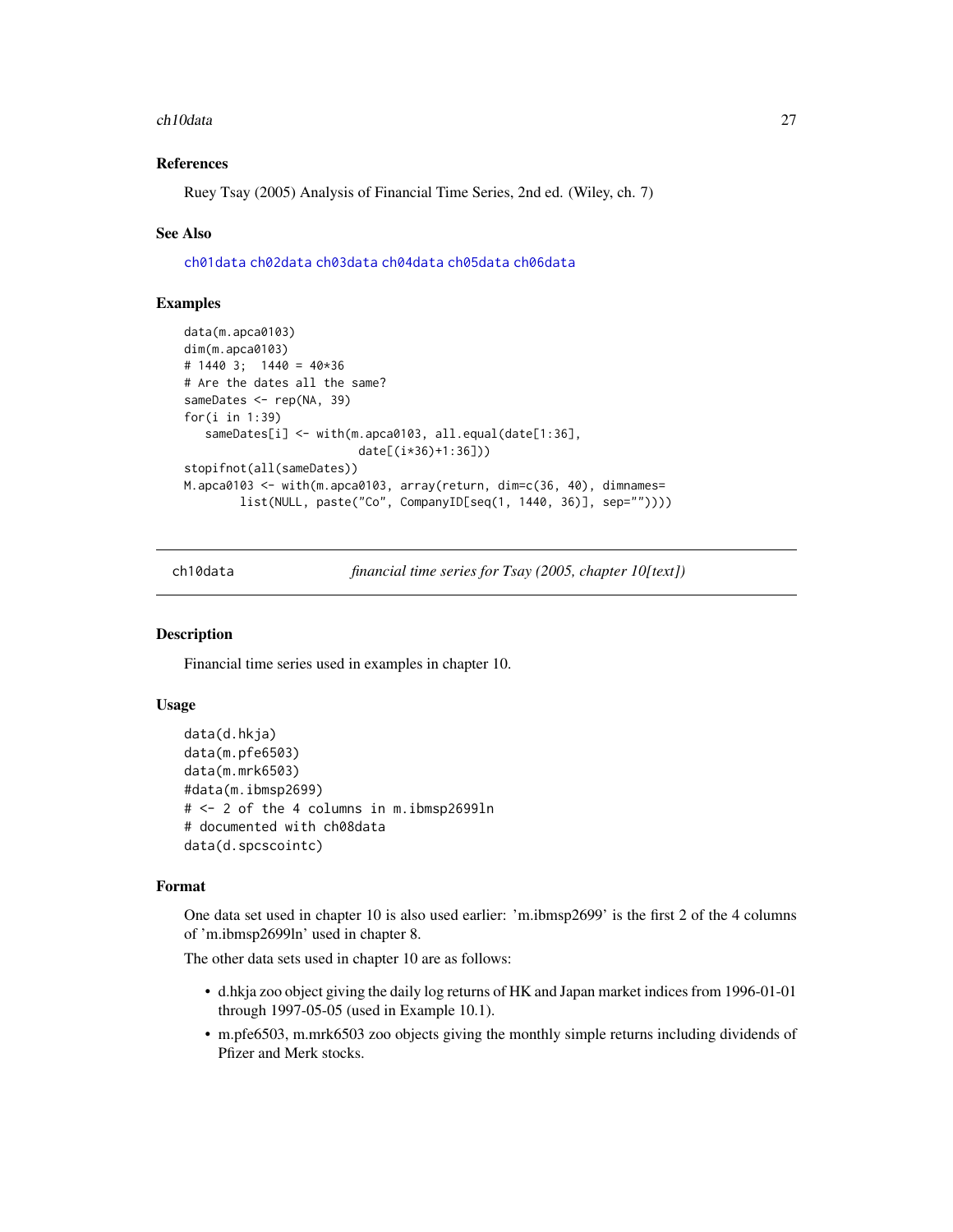- <span id="page-27-0"></span>• d.spcscointc data.frame giving 2275 daily log returns of three items from January 2, 1991 through December 31, 1999:
	- SP500Standard & Poor's 500 index
	- CiscoCisco stock
	- IntelIntel stock

NOTE: This date range seems to include 2280 trading days in the New York Stock Exchange. Since the file on the book's web site did not include dates and since there appear to be more trading days than observations, dates are not currently provided with these observations. This may change with a future revision of this package.

#### Source

[http://faculty.chicagogsb.edu/ruey.tsay/teaching/fts2]( http://faculty.chicagogsb.edu/ruey.tsay/teaching/fts2 )

#### References

Ruey Tsay (2005) Analysis of Financial Time Series, 2nd ed. (Wiley, ch. 10)

# See Also

[ch01data](#page-13-1) [ch02data](#page-15-1) [ch03data](#page-17-1) [ch04data](#page-18-1) [ch05data](#page-19-1) [ch06data](#page-21-1) [ch07data](#page-22-1) [ch08data](#page-23-1) [ch09data](#page-24-1)

<span id="page-27-1"></span>ch11data *financial time series for Tsay (2005, chapter 11[text])*

#### Description

Financial time series used in examples in chapter 11.

#### Usage

data(aa.3rv) # m.fac9003 described in ch09data # q.jnj described in dh02data

# Format

The text of chapter 11 considers one data set not used in previous chapters plus two that are. Monthly excess returns of GM stock are used in Table 9.1 of Chapter 9. Quarterly earnings of Johnson and Johnson are used in Chapter.

The data set introduced with chapter 11 is as follows:

• aa.3rv. a zoo object of daily 5, 10, and 20 minute realized volatility of Alcoa stock from 2003-01-02 through 2004-05-07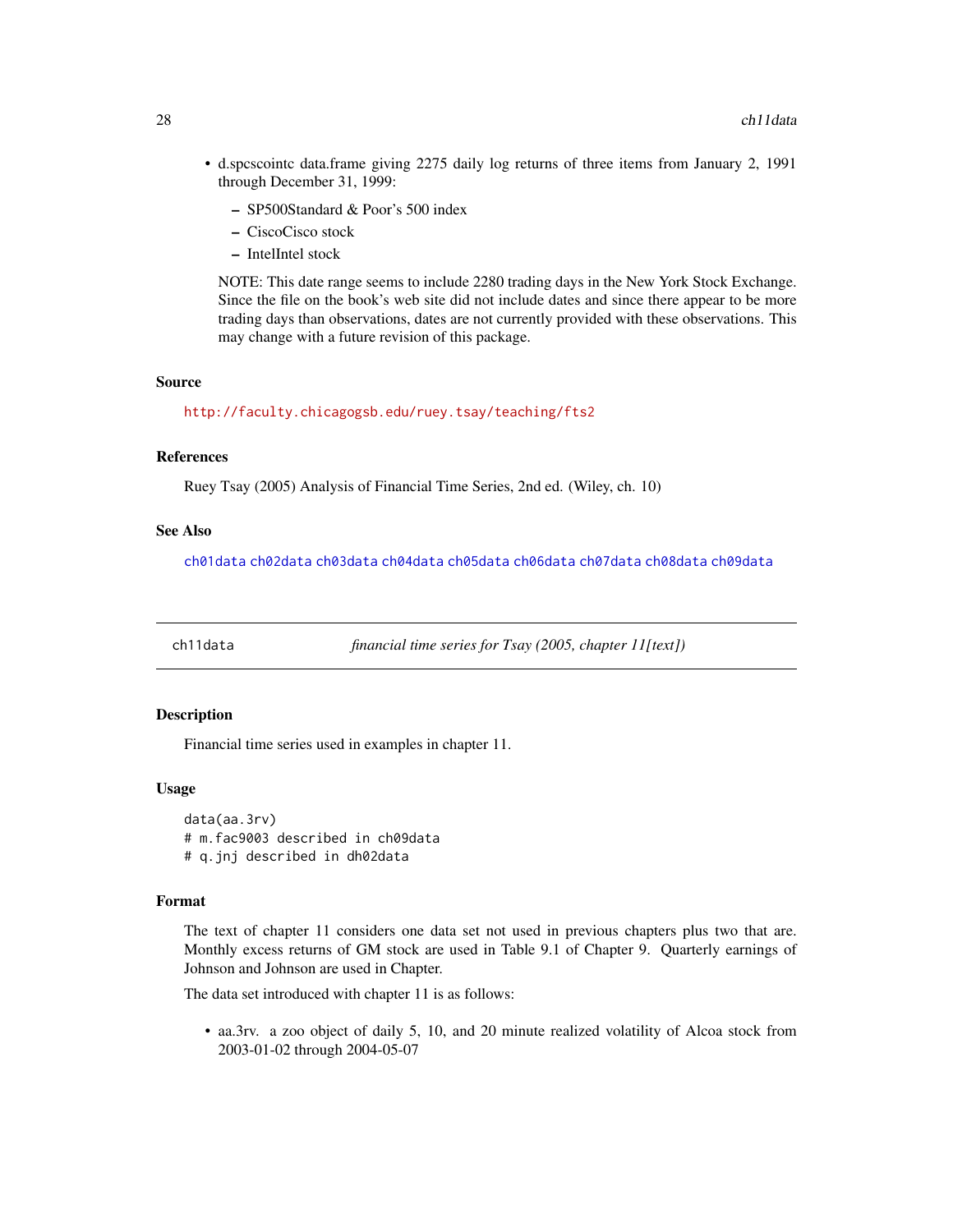#### <span id="page-28-0"></span>ch12data 29

# Source

[http://faculty.chicagogsb.edu/ruey.tsay/teaching/fts2]( http://faculty.chicagogsb.edu/ruey.tsay/teaching/fts2 )

#### References

Ruey Tsay (2005) Analysis of Financial Time Series, 2nd ed. (Wiley, ch. 11)

#### See Also

[ch09data](#page-24-1) [ch02data](#page-15-1)

ch12data *financial time series for Tsay (2005, chapter 12[text])*

#### **Description**

Financial time series used in examples in chapter 12.

# Usage

```
data(w.gs3n1c)
data(w.gs3c)
data(m.sp6299)
data(m.ibmspln6299)
data(m.sp5.6204)
data(m.geln)
```
#### Format

• w.gs3n1c a zoo object of the change series of weekly US interest rates (3 and 1 year maturities) from Jan. 5, 1962, to Sep. 10, 1999. This was obtained via diff(window(w.gs1n36299, start=as.Date("1962-01-05"), end=as.Date("1999-09-10")))[, 2:1] to get the dates with the data. Then 'all.equal' confirmed that these numbers matched those in the file read from the web site (which did not have dates).

These are used in Example 12.1, pp. 556ff.

• w.gs3c a zoo object giving the change series of weekly US 3-year maturity interest rates from March 18, 1988, to Sept. 10, 1999. This was obtained via window(w.gs $3n1c$ , 1], start=as.Date("1988-03-18"), end = as.Date("1999-09-10")). Then 'all.equal' confirmed that these numbers matched those read from the web site.

These data are used in Example 12.2, pp. 564ff.

• m.sp6299 Monthly log returns of S&P 500 index from January 1962 to December 1999. These data are used in Example 12.3, pp. 569ff.

These data are a subset of 'm.ibmspln', used in chapter 3. That series has dates, which were not provided in the file associated with this series on the book's web site. Moreover, the file with chapter 12 has only 4 significant digits where the earlier file has 6. Since the other data are otherwise identical, this 'm.sp6299' was constructed as 'window(m.ibmspln[, 2], start=yearmon(1962), end=yearmon(1999+11/12))'.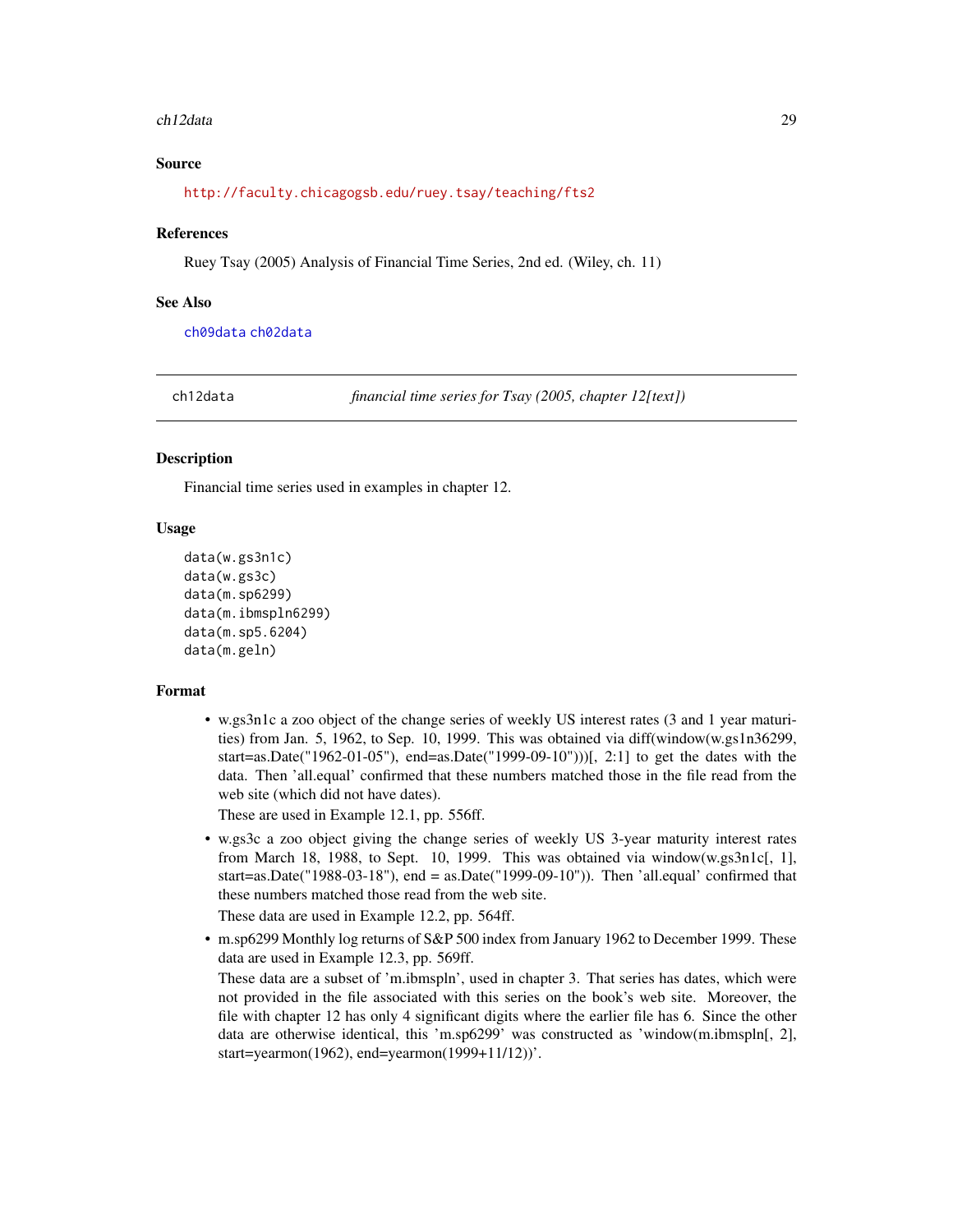- <span id="page-29-0"></span>• m.ibmspln6299 Monthly log returns of IBM stock and the S&P 500 index from January 1962 to December 1999. These data are used in Example 12.4, pp. 573ff.
	- These data are an expansion of 'm.sp6299' and were similarly obtained from 'm.ibmspln'.
- m.sp5.6204 Monthly log returns of S&P 500 index from January 1962 to November 1999. These data are used in Example 12.5, pp. 586ff.
- m.geln Monthly log returns of GE stock from January 1926 to December 1999. These data are used in Example 12.6, pp. 591ff.

#### Source

[http://faculty.chicagogsb.edu/ruey.tsay/teaching/fts2]( http://faculty.chicagogsb.edu/ruey.tsay/teaching/fts2 )

# References

Ruey Tsay (2005) Analysis of Financial Time Series, 2nd ed. (Wiley, ch. 12)

# See Also

[ch01data](#page-13-1) [ch02data](#page-15-1) [ch03data](#page-17-1) [ch04data](#page-18-1) [ch05data](#page-19-1) [ch06data](#page-21-1) [ch07data](#page-22-1) [ch08data](#page-23-1) [ch09data](#page-24-1) [ch10data](#page-26-1) [ch11data](#page-27-1)

compoundInterest *compute compound interest*

#### Description

Compute compound interest for a given number of periods, compounding with an indicated frequency per period.

#### Usage

```
compoundInterest(interest,periods=1,frequency=1,net.value=FALSE)
```
simple2logReturns(R)

# Arguments

| interest  | rate of interest per period (usually per year)                                                          |
|-----------|---------------------------------------------------------------------------------------------------------|
| periods   | number of periods over which to compound                                                                |
| frequency | number of times per period to compound; frequency=Inf to convert simple to<br>log returns               |
| net.value | if TRUE, return the total value per unit invested; otherwise return net increase =<br>$(net value - 1)$ |
| R         | simple interest to be converted to log(returns)                                                         |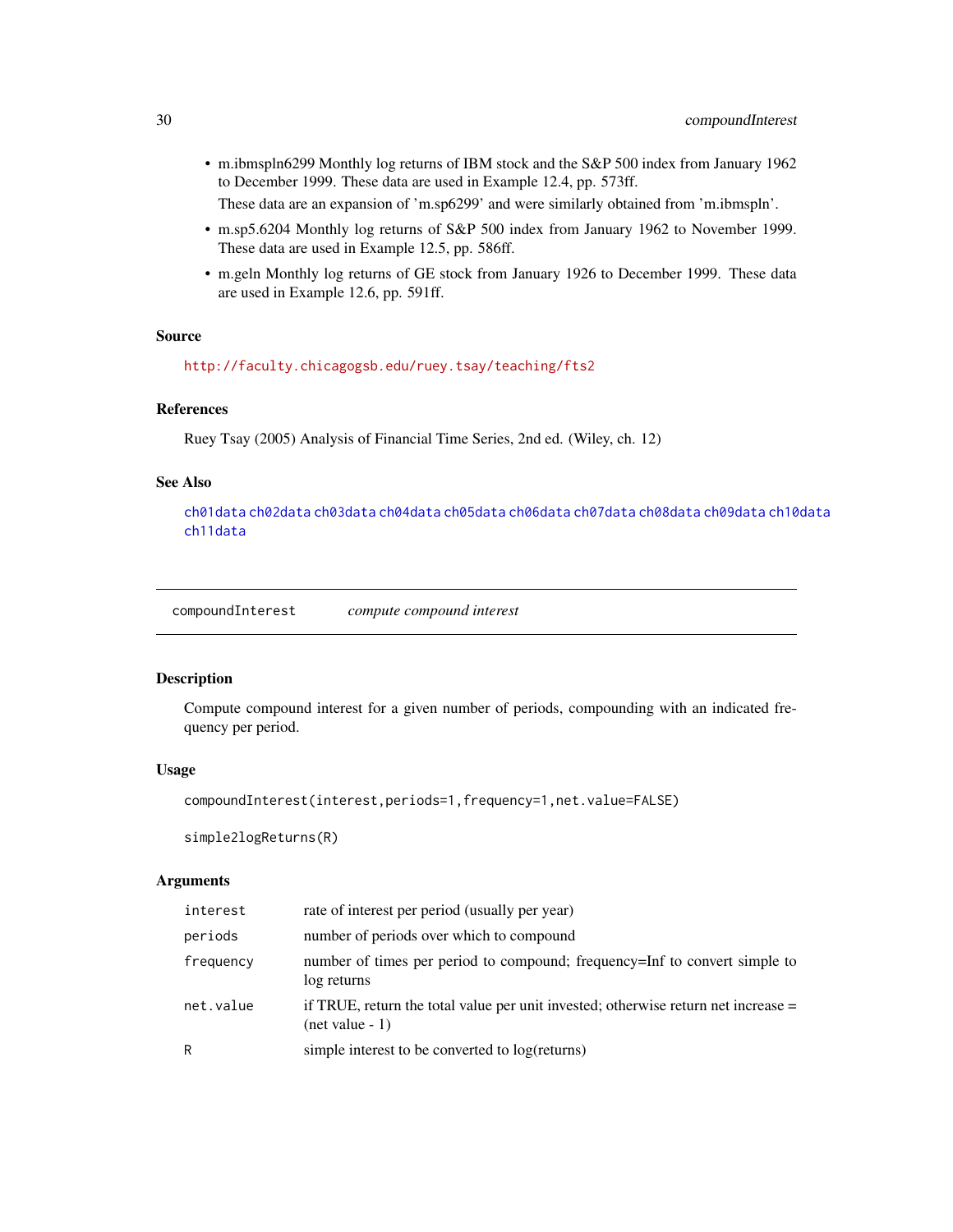# <span id="page-30-0"></span>findConjugates 31

# Details

These functions are vectorized for all arguments. (The code uses optionally  $\exp(1(x)) = (\exp(x))$  -1) and  $log1p(x)=(log(1+x)$  which can preserve numerical precision for x very close to 0.)

# Value

vector of the length of the longest argument.

# References

Ruey Tsay (2005) Analysis of Financial Time Series, 2nd ed. (Wiley, p. 6)

# Examples

```
# "Net Value" column of Tsay Table 1.1, p. 4
compoundInterest(0.1,
  frequency=c(1, 2, 4, 12, 52, 365, Inf),
 net.value=FALSE)
# Example 1.1, p. 6
compoundInterest(.0446, freq=Inf)
# Inverse of Example 1.1
simple2logReturns(.0456)
```
findConjugates *Find complex conjugate pairs*

# Description

Find all complex conjugate pairs in a vector of complex numbers and return one number from each pair.

# Usage

```
findConjugates(x, complex.eps=.Machine[["double.eps"]])
```
#### Arguments

| x           | a vector of complex numbers                                                                                |
|-------------|------------------------------------------------------------------------------------------------------------|
| complex.eps | a small positive number used to identify complex conjugates: x[i] and x[j] are<br>considered conjugates if |
|             | $(abs(x-Conj(x)) / max(abs(x[i], x[j])) < complex.eps)$                                                    |
|             | and                                                                                                        |
|             | $(abs(x[i]-x[i]) > complex.eps.$                                                                           |
|             | The latter condition excludes repeated roots.                                                              |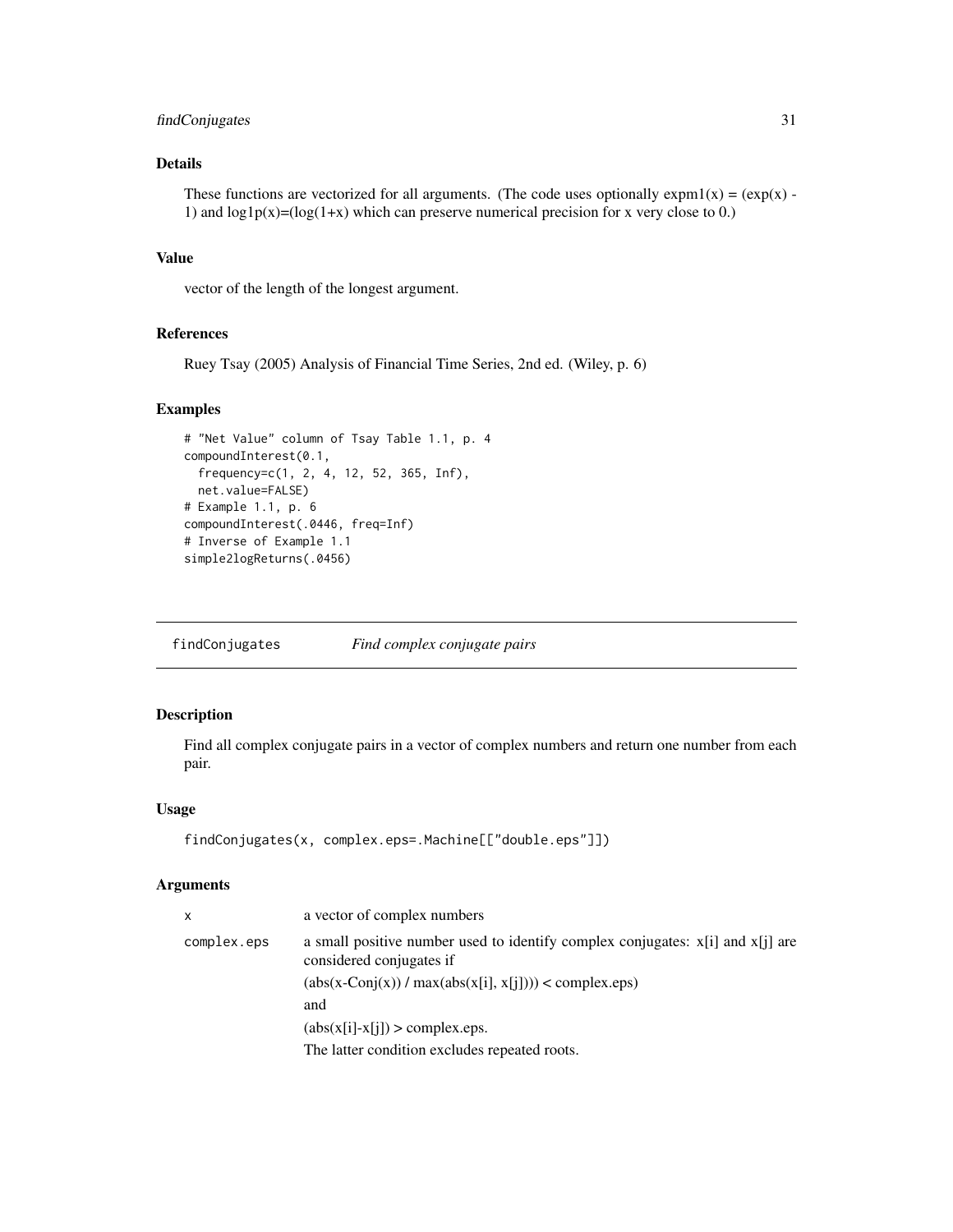# <span id="page-31-0"></span>Details

- 1. Compute normalization  $m2 = outer(abs(x), abs(x), max)$
- 2. Compute complex differences  $c2 = abs(outr(x, Conj(x), "--))/m2$
- 3. If any  $abs(c2) <$  complex.eps, make sure the numbers are not duplicate reals via  $(d2 = abs(outr(x,$
- $(x, "--"))$ ) > complex.eps

# Value

a complex vector with one representative of each complex pair found

#### Author(s)

Spencer Graves and Ravi Varadhan

#### See Also

[plotArmaTrueacf](#page-35-1)

#### Examples

```
# none
findConjugates(NULL)
findConjugates(numeric(0))
findConjugates(0:4)
findConjugates(rep(0:1,each=3))
# some
findConjugates(c(1+1i, 0, 1-1i, 2-2i, 3, 2+2i, NA))
# Testing with polyroot and solve(polynomial(...))
set.seed(1234)
if(require(polynom)){
  p <- polynomial(sample(1:10, size=45, rep=TRUE)) # degree 44
  z \leftarrow solve(p)findConjugates(z, complex.eps=.Machine$double.eps)
# this identifies all 21 conjugate pairs, R 2.6.0 for Windows
z1 <- polyroot(p)
findConjugates(z1, complex.eps=.Machine$double.eps)
# this only identifies only 3 conjugate pairs, R 2.6.0 for Windows
}
```
<span id="page-31-1"></span>FinTS.stats *Financial Time Series summary statistics*

# Description

Summary statistics as in Table 1.2, Tsay (2005), including the start date, number of observations, mean, standard deviation, skewness, excess kurtosis, min and max.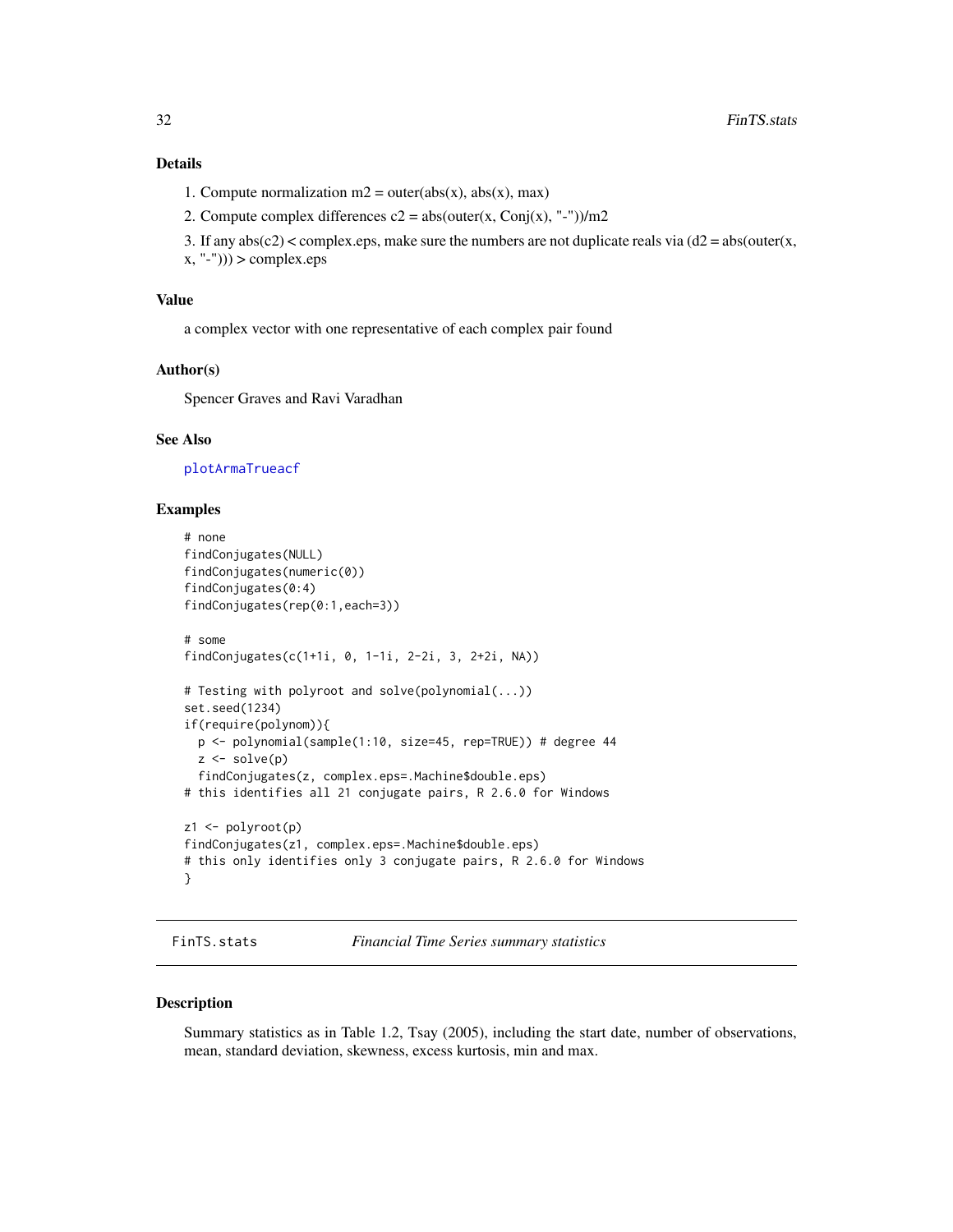# <span id="page-32-0"></span>package.dir 33

# Usage

FinTS.stats(x)

# Arguments

x A univariate object of class 'zoo'

# References

Ruey Tsay (2005) Analysis of Financial Time Series, 2nd ed. (Wiley, p. 11)

# See Also

[index](#page-0-0) [sum](#page-0-0) [is.na](#page-0-0) [mean](#page-0-0) [sd](#page-0-0) [skewness](#page-0-0) [kurtosis](#page-0-0) [min](#page-0-0) [max](#page-0-0)

# Examples

FinTS.stats(rep(1, 5))

# The following generates an error, # because FinTS.stats expects a vector # of class 'zoo', and d.c8603 is a matrix #FinTS.stats(100\*d.c8603)

<span id="page-32-1"></span>package.dir *Directory of a package*

# Description

Display a partial or complete directory of a package. By default, suppress common package contents to focus on 'demo', 'doc', 'scripts', and similar subdirectories whose contents might contain examples that could make it easier to learn capabilities of the package.

#### Usage

```
package.dir(package='base', lib.loc=NULL,
      exclude=c('chtml', 'data', 'help', 'html', 'latex', 'libs',
                'man', 'Meta', 'po', 'R', 'R-ex', 'src'),
      include=NULL, pattern=NULL, recursive=FALSE)
```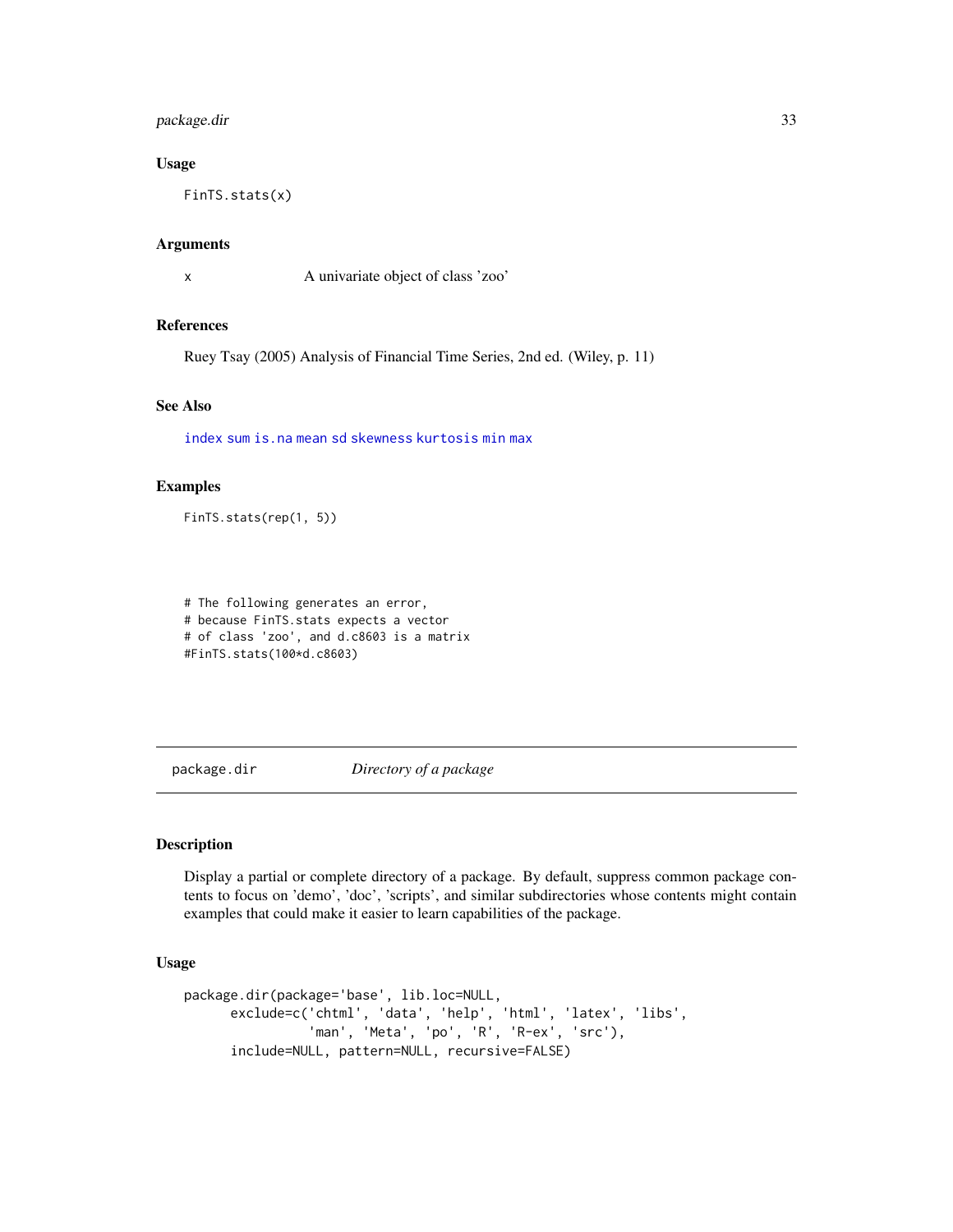# <span id="page-33-0"></span>Arguments

| package   | character string naming a locally installed package. If 'package' is not locally<br>installed, it is an error.                                                                                                               |
|-----------|------------------------------------------------------------------------------------------------------------------------------------------------------------------------------------------------------------------------------|
| lib.loc   | a character vector with path names of R libraries, or 'NULL'. The default value<br>of 'NULL' corresponds to all libraries currently known. If the default is used,<br>the loaded packages are searched before the libraries. |
| exclude   | either NULL or a character vector naming subdirectories of 'package' to exclude<br>from the list. If 'include' is not NULL, 'exclude' is ignored.                                                                            |
| include   | either NULL or a character vector naming subdirectories of 'package' to exclude<br>from the list. If 'include' is not NULL, 'exclude is ignored.                                                                             |
| pattern   | an optional regular expression passed with the results of system file to dir. Only<br>file names which match the regular expression will be returned. This is ignored<br>if 'recursive' is FALSE.                            |
| recursive | logical. Should the listing recurse into subdirectories?                                                                                                                                                                     |

# Details

1. fullPath <- system.file(package=package, lib.loc=lib.loc)

2. Dir <- dir(fullPath)

3. Restrict Dir only to 'include' if provided and to all but 'exclude' otherwise.

4. If recursive, return a list produced by [dir](#page-0-0) for each of the subdirectories of interest determined in step 3. Else, return only the list of subdirectories from step 3.

# Value

If recursive, a list of the contents of the subdirectories of interest. Else, a character vector of the names of the relevant subdirectories.

# Author(s)

Spencer Graves

# See Also

# [system.file](#page-0-0) [dir](#page-0-0) [file.path](#page-0-0)

# Examples

```
package.dir() # 'demo'
package.dir(recursive=TRUE) # contents of 'demo'
package.dir('nlme') # 'mlbook', 'scripts'
```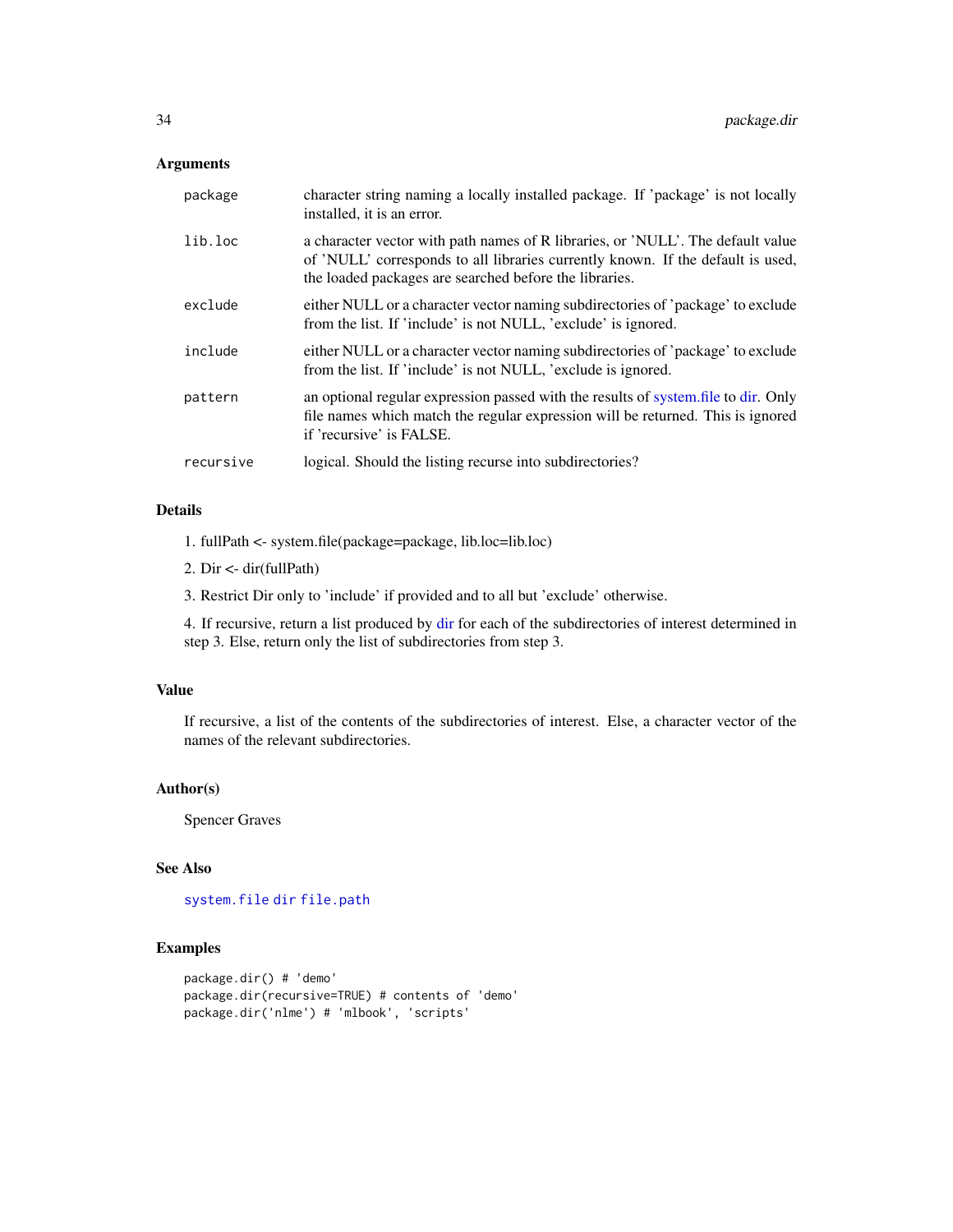<span id="page-34-0"></span>plot.loadings *Plot loadings*

# Description

Plots loadings as a separate barplot for each factor.

# Usage

## S3 method for class 'loadings'  $plot(x, n = 5, k = ncol(x), mfrom = c(k, 1), ...)$ 

# Arguments

| X     | A loadings object.                             |
|-------|------------------------------------------------|
| n     | Number of components of each factor to plot.   |
| k     | Number of factors to plot.                     |
| mfrow | Passed to par ( $m$ frow= $\dots$ ) if $k>1$ . |
|       | Other arguments passed to barplot.             |

# Details

The top n components of each of the top k factors are displayed in a separate barplot.

# Value

Return value is a list of the return values from each barplot invocation.

# See Also

[barplot](#page-0-0)

# Examples

```
data(m.barra.9003)
rtn <- m.barra.9003
stat.fac <- factanal(rtn, factors = 3)
m.barra.loadings <- loadings(stat.fac)
plot(m.barra.loadings)
```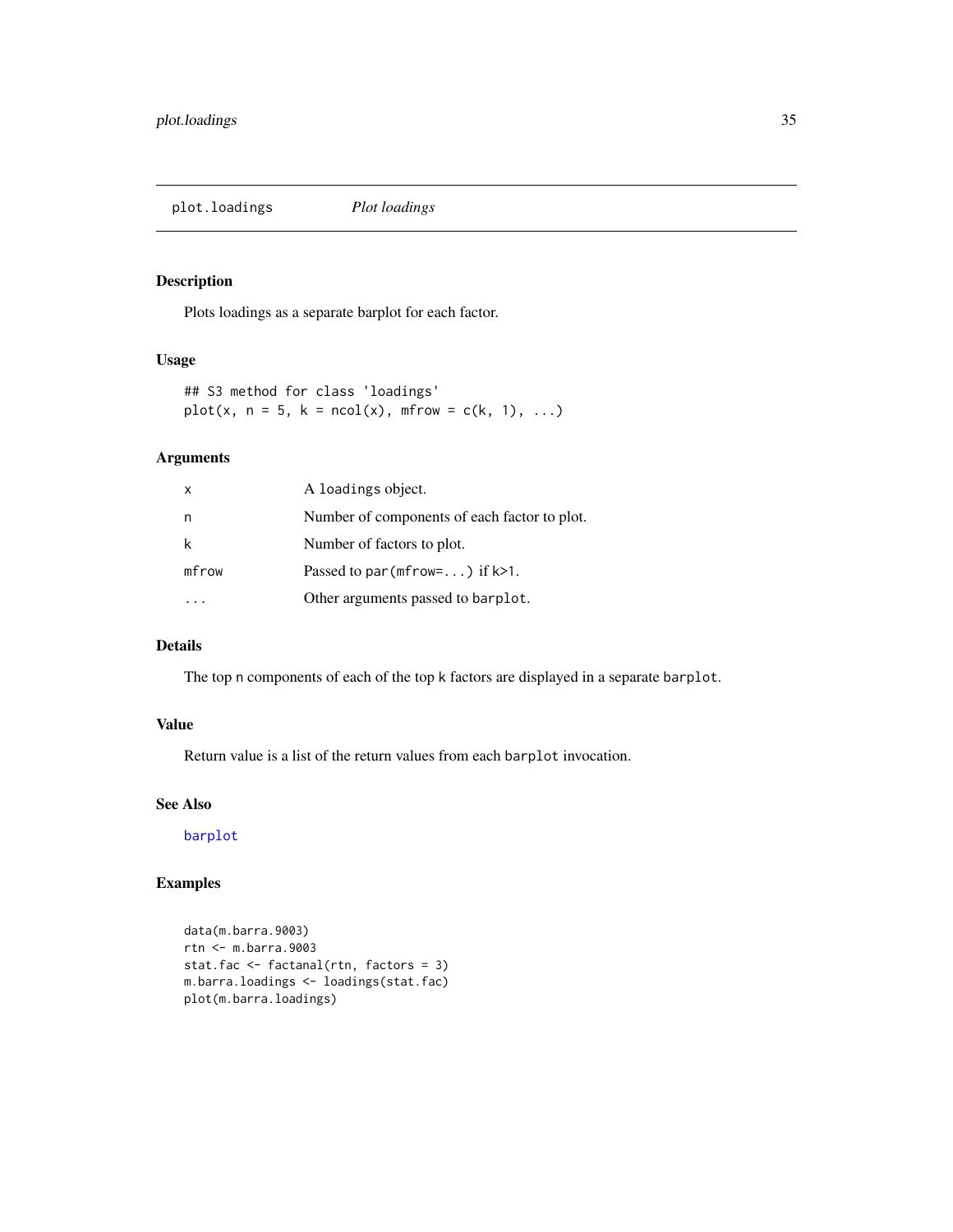<span id="page-35-1"></span><span id="page-35-0"></span>

# Description

Compute the roots and theoretical ACF corresponding to an ARMA model

#### Usage

```
plotArmaTrueacf(object, lag.max=20, pacf=FALSE, plot=TRUE,
          xlab="lag", ylab=c("ACF", "PACF")[1+pacf],
          ylim=c(-1, 1)*max(ACF), type="h",
          complex.eps=1000*.Machine[["double.neg.eps"]], ...)
```
# Arguments

| object                 | either a numeric vector or a list with components 'ar' and 'ma'. If 'object' is<br>numeric, it is interpreted as a model with no 'ma' part.                                                                                                                                                                                                                                               |
|------------------------|-------------------------------------------------------------------------------------------------------------------------------------------------------------------------------------------------------------------------------------------------------------------------------------------------------------------------------------------------------------------------------------------|
| lag.max                | the maximum number of lags for which to calculate the ACF or PACF                                                                                                                                                                                                                                                                                                                         |
| pacf                   | logical. Should the partial autocorrelations be returned?                                                                                                                                                                                                                                                                                                                                 |
| plot                   | logical. Should the ACF (or PACF) be plotted?                                                                                                                                                                                                                                                                                                                                             |
| xlab, ylab, ylim, type | arguments for 'plot'                                                                                                                                                                                                                                                                                                                                                                      |
| complex.eps            | a small positive number used to identify complex conjugates: Let 'roots' = the<br>vector of p roots of the characteristic polynomial of the autoregressive part of<br>'object'. This is used by 'findConjugates': x[i] and x[j] are considered conjugate<br>if their relative difference exceeds complex eps but the relative difference of<br>their conjugates is less than complex eps. |
|                        | We use 'solve' in the 'polynom' package, because it was substially more accu-<br>rate for cases we tested in R 2.6.0 than 'polyroot'.                                                                                                                                                                                                                                                     |
|                        | optional arguments passed to 'plot'                                                                                                                                                                                                                                                                                                                                                       |
|                        |                                                                                                                                                                                                                                                                                                                                                                                           |

# Details

1. Compute and test stationarity. An ARMA process is stationary if all the roots of its AR component lie inside the unit circle (Box and Jenkins, 1970). If the process is not stationary, a warning is issued, and no plot is produced.

2. Compute and plot the theoretical ACF.

3. Analyze periodicity of any complex roots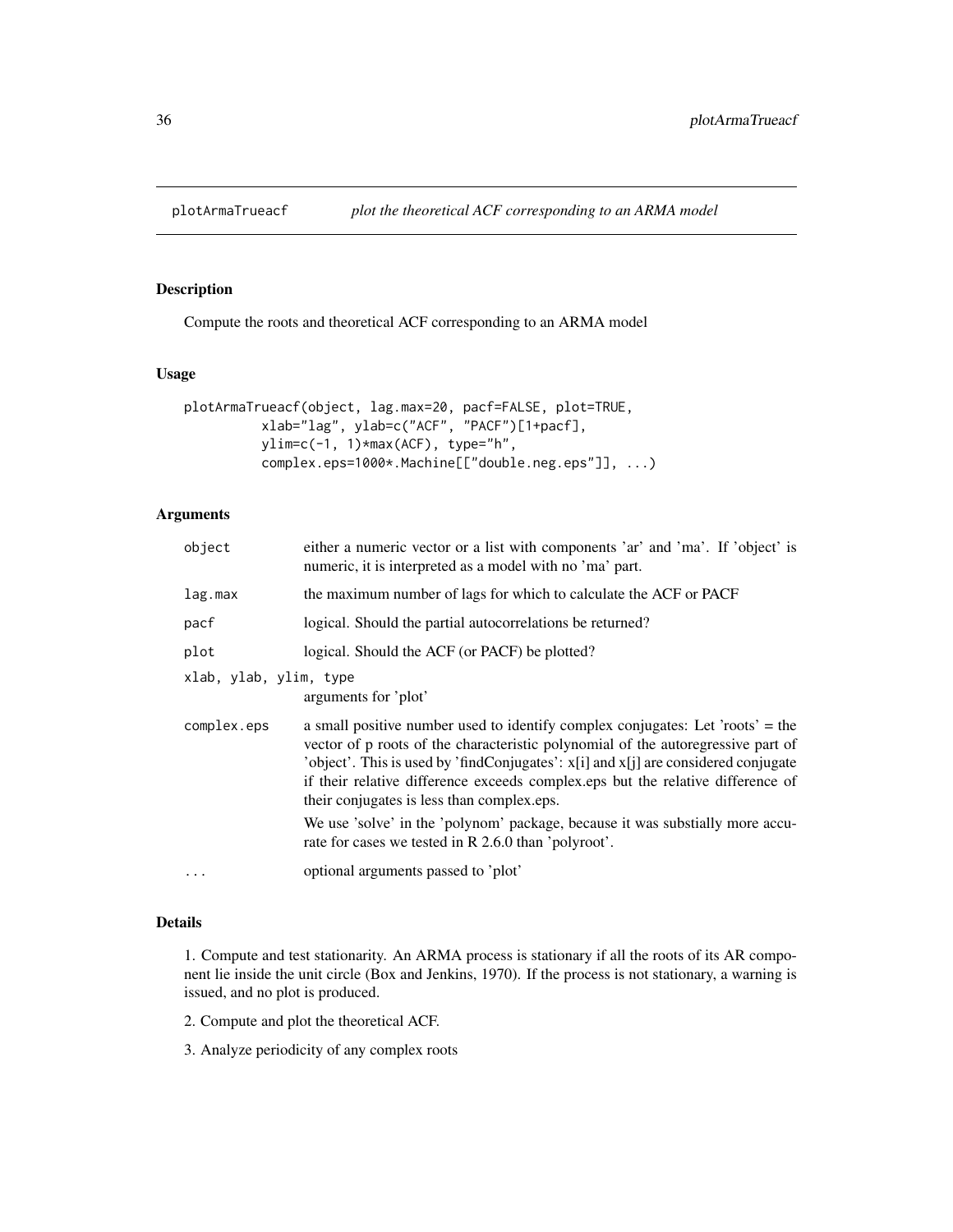# <span id="page-36-0"></span>plotArmaTrueacf 37

# Value

a list with the following components

| roots       | a complex vector of the roots sorted by modulus and sign of the immaginary<br>part. |
|-------------|-------------------------------------------------------------------------------------|
|             |                                                                                     |
| acf, pacf   | a named numeric vector of the estimated ACF (or PACF of 'pacf = TRUE').             |
| periodicity | a data frame with one row for each complex conjugate pair of roots and columns      |
|             | 'damping' and 'period'.                                                             |

# Source

[http://faculty.chicagogsb.edu/ruey.tsay/teaching/fts2]( http://faculty.chicagogsb.edu/ruey.tsay/teaching/fts2 )

#### References

George E. P. Box and Gwilym M. Jenkins (1970) Time Series Analysis, Forecasting and Control (Holden-Day, sec. 3.4.1. Stationarity and invertibility properties of Mixed autoregressive-moving average processes)

Ruey Tsay (2005) Analysis of Financial Time Series, 2nd ed. (Wiley, ch. 2)

# See Also

[solve.polynomial](#page-0-0) [ARMAacf](#page-0-0)

# Examples

```
# Tsay, Figure 2.3
op \leq par(mfcol=c(1, 2))
plotArmaTrueacf(.8, lag.max=8)
title("(a)")
plotArmaTrueacf(-.8, lag.max=8)
title("b")
par(op)
```

```
# Tsay, Figure 2.4
op \leq par(mfrow=c(2,2))
plotArmaTrueacf(c(1.2, -.35))
title("(a)" )plotArmaTrueacf(c(.6, -.4))
title("(b)")
plotArmaTrueacf(c(.2, .35))
title("(c)")
plotArmaTrueacf(c(-.2, .35))
title("(d)")
par(op)
# Tsay, Example 2.1
```

```
data(q.gnp4791)
(fit.ar3 <- ar(q.gnp4791, aic=FALSE, order=3))
plotArmaTrueacf(fit.ar3)
```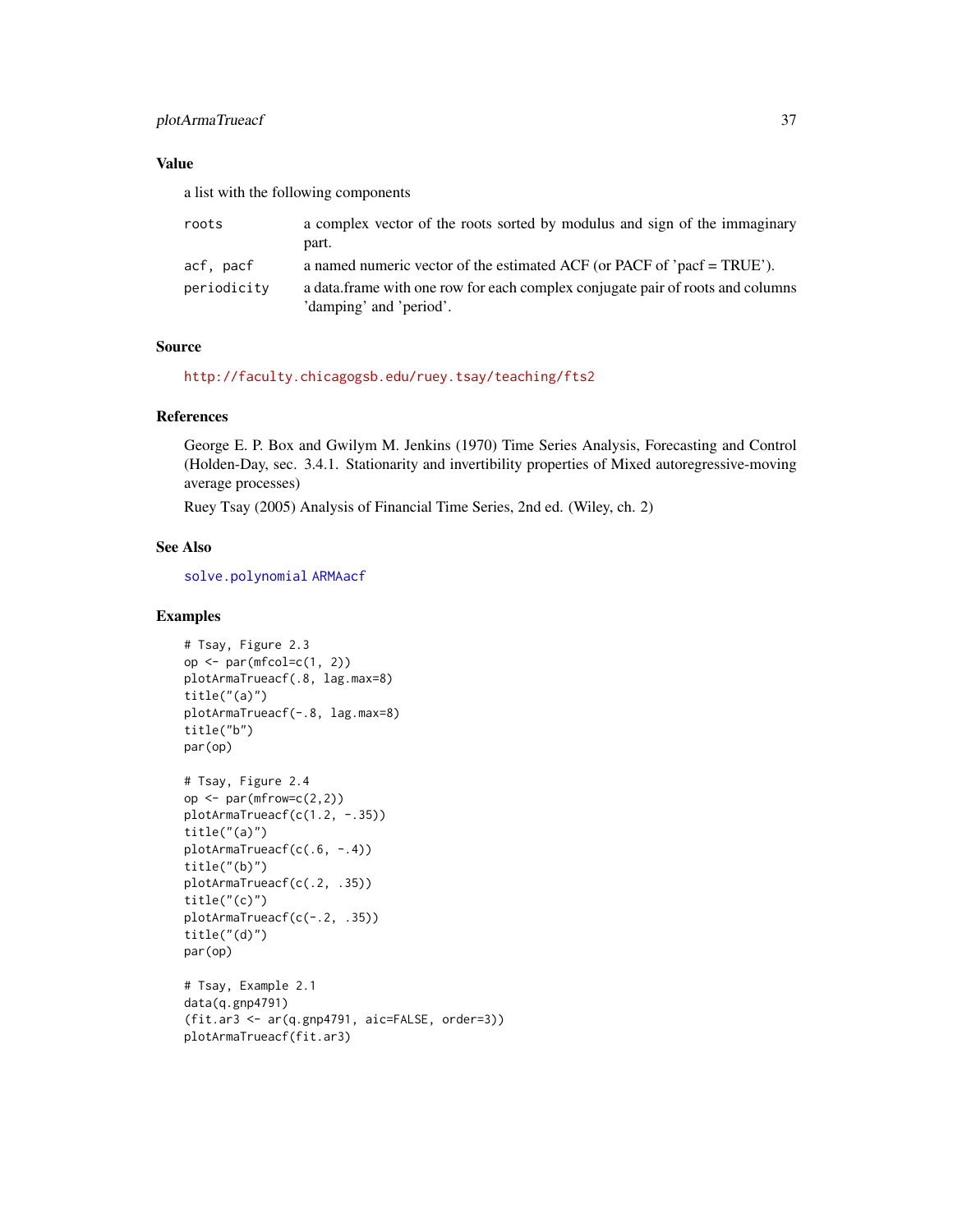<span id="page-37-0"></span>

#### Description

Read a text file containing monthly data with a date column and return a zoo object with index  $= a$ yearmon series with the dates read as names.

#### Usage

```
read.yearmon(file, format = "", tz = "", FW = NULL, regular = FALSE,
            index.column = 1, ...)
```
# Arguments

|              | As for read, zoo:                                                                                                                              |
|--------------|------------------------------------------------------------------------------------------------------------------------------------------------|
|              | character giving the name of the file which the data are to be read from/written<br>to. See read, table and write, table for more information. |
| format       | date format argument passed to as . Date . character.                                                                                          |
| tz           | time zone argument passed to as. POSIXct.                                                                                                      |
| <b>FUN</b>   | a function for computing the index from the first column of the data. See details.                                                             |
| regular      | logical. Should the series be coerced to class "zooreg" (if the series is regular)?                                                            |
| index.column | integer. The column of the data frame in which the index/time is stored.                                                                       |
| $\cdots$     | further arguments passed to read. table or write. table, respectively.                                                                         |

# Details

TS <- read.zoo(...) zoo(coredata(TS), as.yearmon2(index(TS)))

# Value

an object of class "zoo" (or "zooreg").

# See Also

[read.table](#page-0-0) [zoo](#page-0-0) [read.zoo](#page-0-0) [coredata](#page-0-0) [index](#page-0-0) [as.yearmon2](#page-11-1)

#### Examples

```
## Not run:
## turn *numeric* first column into yearmon index
## where number is year + fraction of year represented by month
z \le read.zoo("foo.csv", sep = ",", FUN = as.yearmon2)
z2 <- read.yearmon("foo.csv", sep = ",")
```
## End(Not run)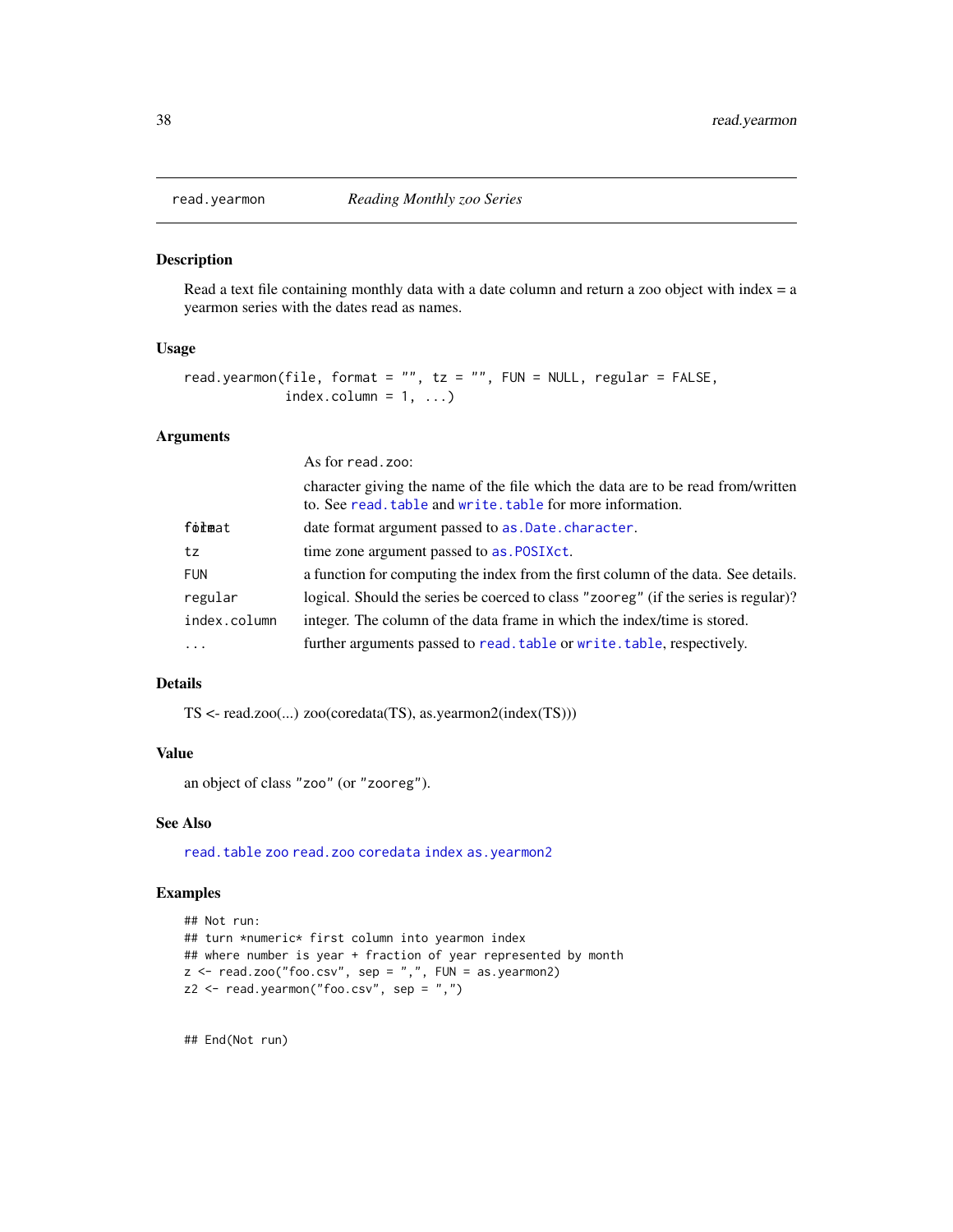<span id="page-38-0"></span>

# Description

Run a script associated with a particular chapter

# Usage

```
runscript(x, method=c('run', 'copy', 'view', 'show', 'dir'),
          ask = TRUE, fmt="ch%02d.R", package="FinTS",
         subdir="scripts", lib.loc=NULL)
```
# Arguments

| X       | an object to identify a file in package/subdir via sprintf(fmt, x).                                                                                                           |
|---------|-------------------------------------------------------------------------------------------------------------------------------------------------------------------------------|
|         | For example, the default 'fmt' translates $x = 2$ into 'ch02.R'. If no 'x' is speci-<br>fied, a directory of options is provided.                                             |
|         | CAUTION: Under some systems like ESS (Emacs Speaks Statistics) under Win-<br>dows, pop-up menus such as produced by 'runscript()' may not work properly.                      |
| method  | One of the following:                                                                                                                                                         |
|         | • run run the desired script file, similar to demo or example.                                                                                                                |
|         | • copy make a copy if the desired script file in the working directory, similar<br>to Stangle(vignette()[["file"]]).                                                          |
|         | • view display the desired script file on R console but do not execute it.                                                                                                    |
|         | • show display the desired script file using file.show                                                                                                                        |
|         | • dir return the directory showing only the location of the desired script.                                                                                                   |
|         | Partial matching is allowed.                                                                                                                                                  |
| ask     | logical: Should 'par(ask=TRUE)' should be called before graphical output hap-<br>pens from the scruot?                                                                        |
| fmt     | a format to be used with 'x' in sprint fto create the name of a file in lib.loc/package/subdir.                                                                               |
| subdir  | subdirectory of package containing a file of the name constructed via sprintf(fmt,<br>$\mathbf{x})$                                                                           |
| package | Name of a package with subdirectory 'subdir'.                                                                                                                                 |
| lib.loc | NULL or character string identifying the location where 'system.file(subdir,<br>package, lib.loc)' will find the folder containing the file identified via sprintf(fmt,<br>X) |

# Details

similar to [demo](#page-0-0) or [example](#page-0-0)

# Value

the full full path and filename, invisibly unless method == 'dir'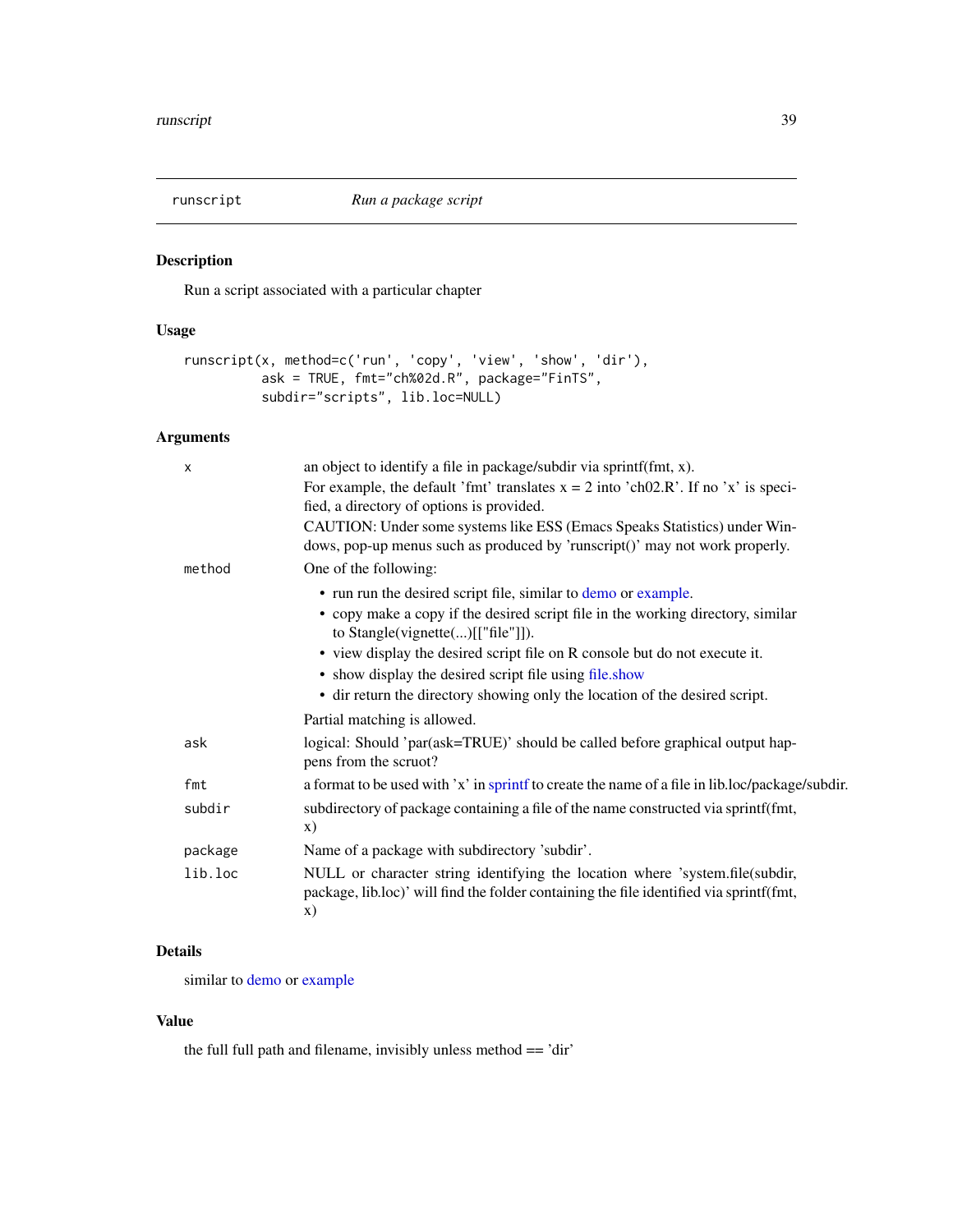#### Author(s)

Gabor Grothendieck and Spencer Graves

# See Also

[demo](#page-0-0) [sprintf](#page-0-0) [system.file](#page-0-0) [package.dir](#page-32-1) [Stangle](#page-0-0) [vignette](#page-0-0) [example](#page-0-0)

# Examples

```
## Not run:
# provide a menu
runscript()
# run ~R\library\FinTS\scripts\ch01.R
runscript(1)
# same as:
runscript(1, "run")
# make a copy as 'ch01.R' in the working directory
runscript(1, 'copy')
# display on console only
runscript(1, 'view')
# display using file.show
runscript(1, 'show')
# where is it?
runscript(1, 'dir')
# run ~R\library\nlme\scripts\afda-ch01.R
if(require(fda))
     runscript(1, fmt="afda-ch
## End(Not run)
```
TsayFiles *List of the names of files downloaded from the "Analysis of Financial Data" web site.*

# Description

A list organized by chapter and text vs. exercises of the files downloaded from the web site associated with Tsay (2005) Analysis of Financial Time Series, 2nd ed. (Springer) and stored in "~library/FinTS/scripts/TsayFiles". These facilitate the process of creating and updating the 'FinTS' package (and documenting the creation process).

<span id="page-39-0"></span>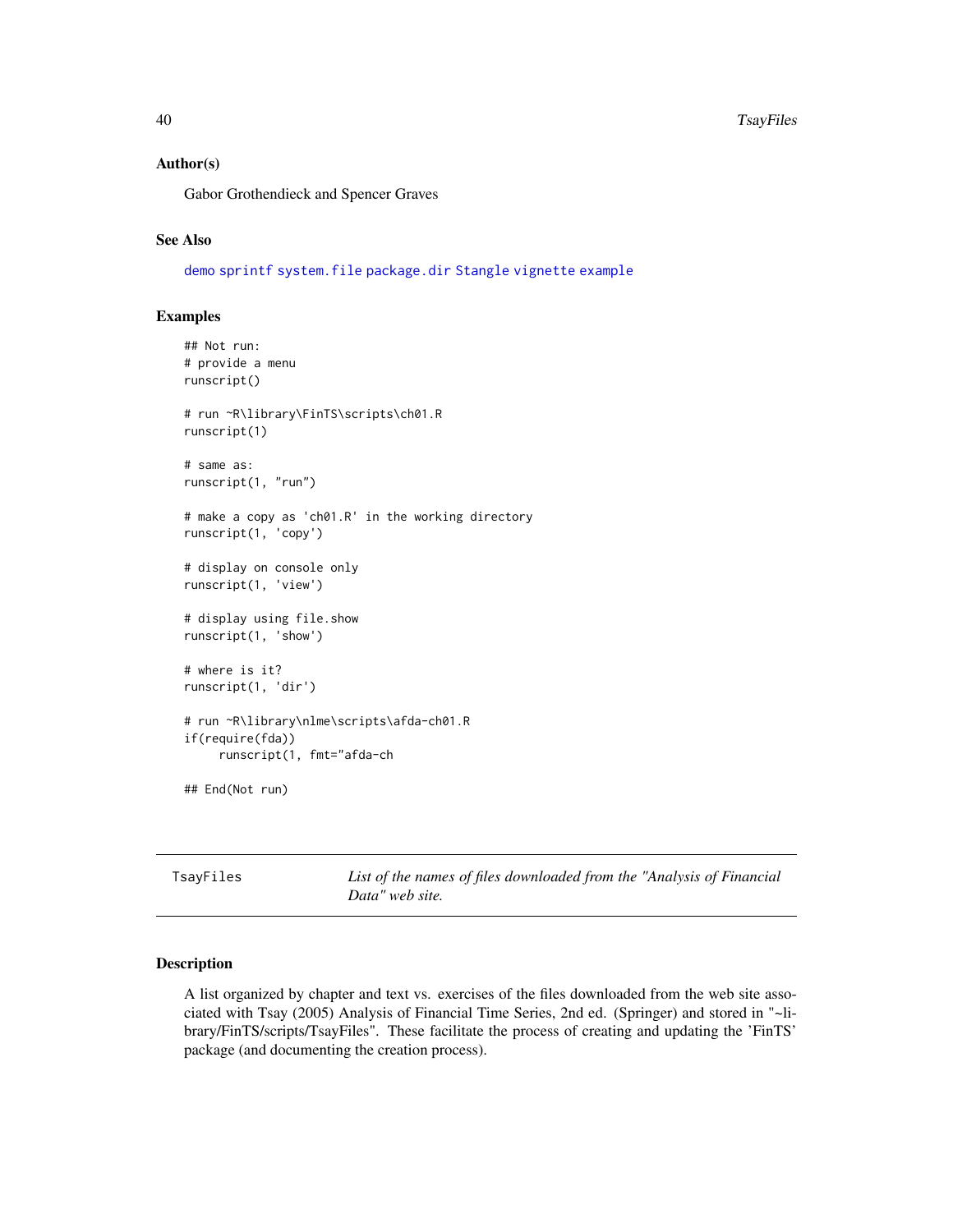#### <span id="page-40-0"></span>Unitroot 41

#### Usage

TsayFiles FinTS.url

# Format

• TsayFiles A list with names 'ch01', 'ch02', ..., 'ch12' for components describing the files associated with the corresponding chapter.

Each chapter component is a list with 'text' and 'exercises' components, where 'text' and 'exercises' are each a character array giving names for 'data', 'file', 'url', and 'found' for the data referenced in the text or exercises of that chapter:

- data 'file' without the extension, e.g, 'd-ibmvwewsp6203' for daily simple returns of IBM, VW, EW, SP  $(7/3/62 - 12/31/03) =$  'file' without the extension.
- file short file name = 'data' plus the extension, e.g., 'd-ibmvwewsp6203'.txt' for daily simple returns of IBM, VW, EW, SP (7/3/62-12/31/03)
- url universal resource locator for the data, e.g., "http://faculty.chicagogsb.edu/ruey.tsay/teaching/fts2/d-ibmvwewsp6203.txt"

– found 'TRUE' if the data were found, 'FALSE' if the attempt to access the url failed.

#### NOTES:

(1) 13 files are referenced twice, and 2 are referenced three times on the web page. This redundancy is retained in 'TsayFiles'.

(2) A few files (most noticably some with with '.dat' extension) are referenced in the HTML code without an apparent visible link. These 'invisible files' are retained in 'TsayFiles'.

• FinTS.url A character string giving the universal resource locator (URL) associated with the Tsay (2005) book:

FinTS.url <- "http://faculty.chicagogsb.edu/ruey.tsay/teaching/fts2"

#### Source

Tsay (2005) Analysis of Financial Time Series, 2nd ed. (Springer)

#### Examples

```
data(TsayFiles)
TsayFiles$ch01$exercises
```
Unitroot *unit root tests*

# Description

Test for a unit root, comparable to 'unitroot' from S-PLUS Finmetrics used in the examples on pp. 70-72 of Tsay (2005).

NOTE: This help page is written without access to S-PLUS Finmetrics, and functionality beyond that in those two examples could change in the future.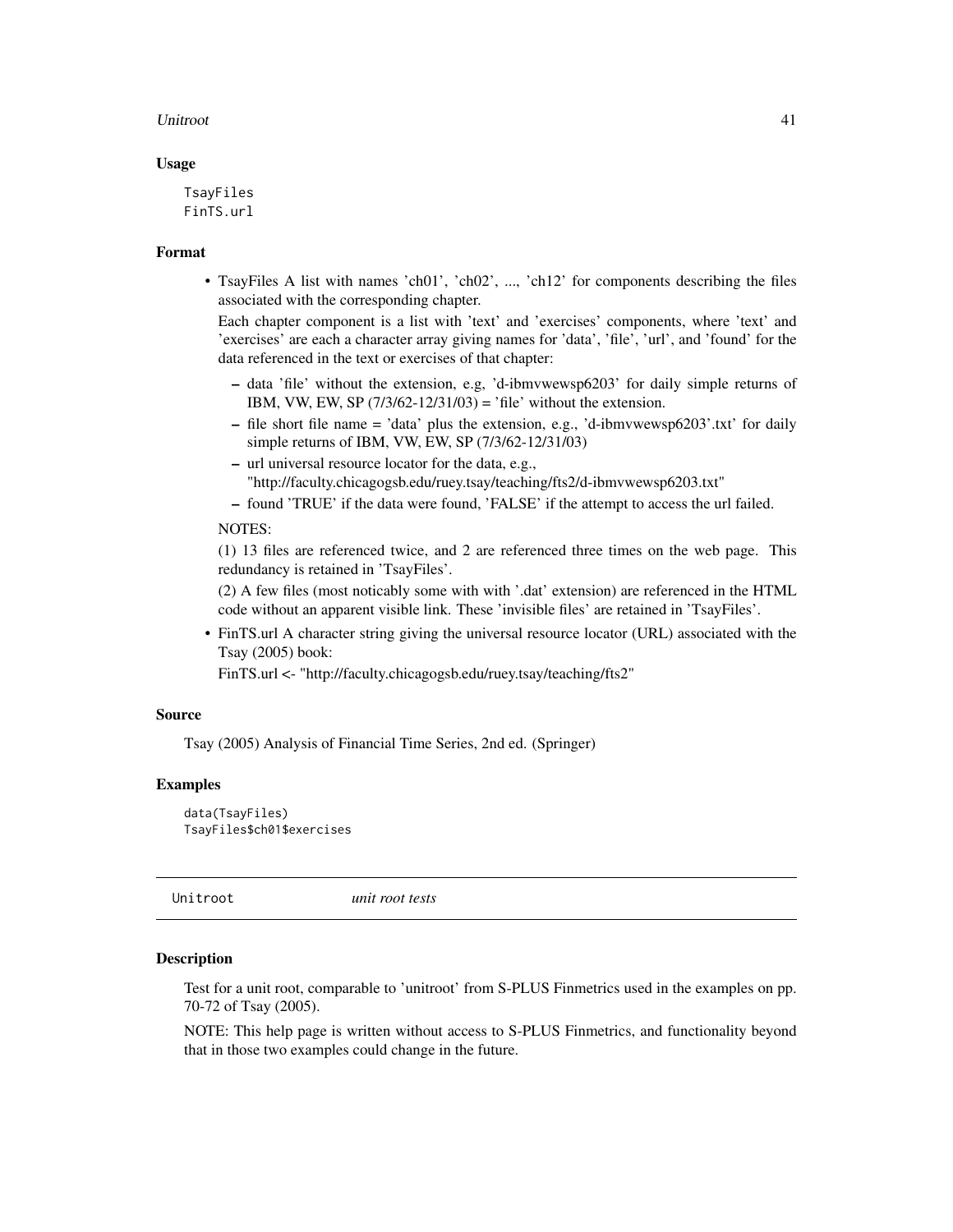#### Usage

```
Unitroot(x, trend=c("c", "nc", "ct"), method=c('adf', 'McKinnon'),
       lags=2)
## S3 method for class 'fHTEST'
summary(object, ...)
```
# Arguments

| x        | a numvariate time series or numeric vector                                                                                                                                                                                                                                                                                                                                                             |
|----------|--------------------------------------------------------------------------------------------------------------------------------------------------------------------------------------------------------------------------------------------------------------------------------------------------------------------------------------------------------------------------------------------------------|
| trend    | a character string describing the type of the unit root regression. Valid choices<br>are "nc" for a regression with no intercept (constant) nor time trend, and "c"<br>for a regression with an intercept (constant) but no time trend, "ct" for a re-<br>gression with an intercept (constant) and a time trend.                                                                                      |
| method   | character string, 'adf' to use 'adfTest' and "McKinnon" to use 'unitrootTest' in<br>'fUnitRoots' package.                                                                                                                                                                                                                                                                                              |
| lags     | the maximum number of lags used for error term correction.<br>NOTE: This is one more than the 'lags' argument used in 'adfTest', 'unit-<br>rootTest', 'ADF test' and 'ur.df'. See the comparison in the examples. The<br>default was copied from 'ur.df' and 'UnitrootTests', noting that the 'lags' ar-<br>gument for other R functions are one less than that of 'unitroot' in S-PLUS<br>Finmetrics. |
| object   | an object of class 'fHTEST', as returned by 'unitroot'.                                                                                                                                                                                                                                                                                                                                                |
| $\ddots$ | optional arguments for 'summary'; not currently used.                                                                                                                                                                                                                                                                                                                                                  |

# Details

There are 3 functions in different contributed packages in R for the Augmented Dickey-Fuller test (as of 2009.08.24):

adf.test{tseries} by A. Trapletti

adfTest{fUnitRoots} by Diethelm Wuertz, based on Trapletti's algorithm

ur.df{urca} by Bernhard Pfaff

This 'Unitroot' function and the companion 'summary.fHTEST' use 'adfTest'. It is provided for partial compatibility with the S-PLUS Finmetrics examples on pp. 70-72 of Tsay (2005). As noted in the examples below, this function produces a very close match for the numbers on pp. 70-72, except for the ADF p-value in the first example. For this, 'adfTest' (and hence 'Uniroot') uses linear interpolation in a crude table. This could be improved. See the examples below.

NOTE: This function uses  $diff(x)$  rather than x as the response, so it tests whether the coefficient of lag(x) is different from 0 rather than testing if the coefficient is different from 1. I mention it, because the formula on the middle of p. 69 in Tsay (2005) describes the "ADF-test" as comparing the regression coefficient to 1, rather than to 0.

#### Value

an object of class '"fHTEST"' as described with 'UnitrootTests' in the 'fUnitRoots' package, except that the returned vallue may not have a slot 'data.name' described with 'Unitroottests'.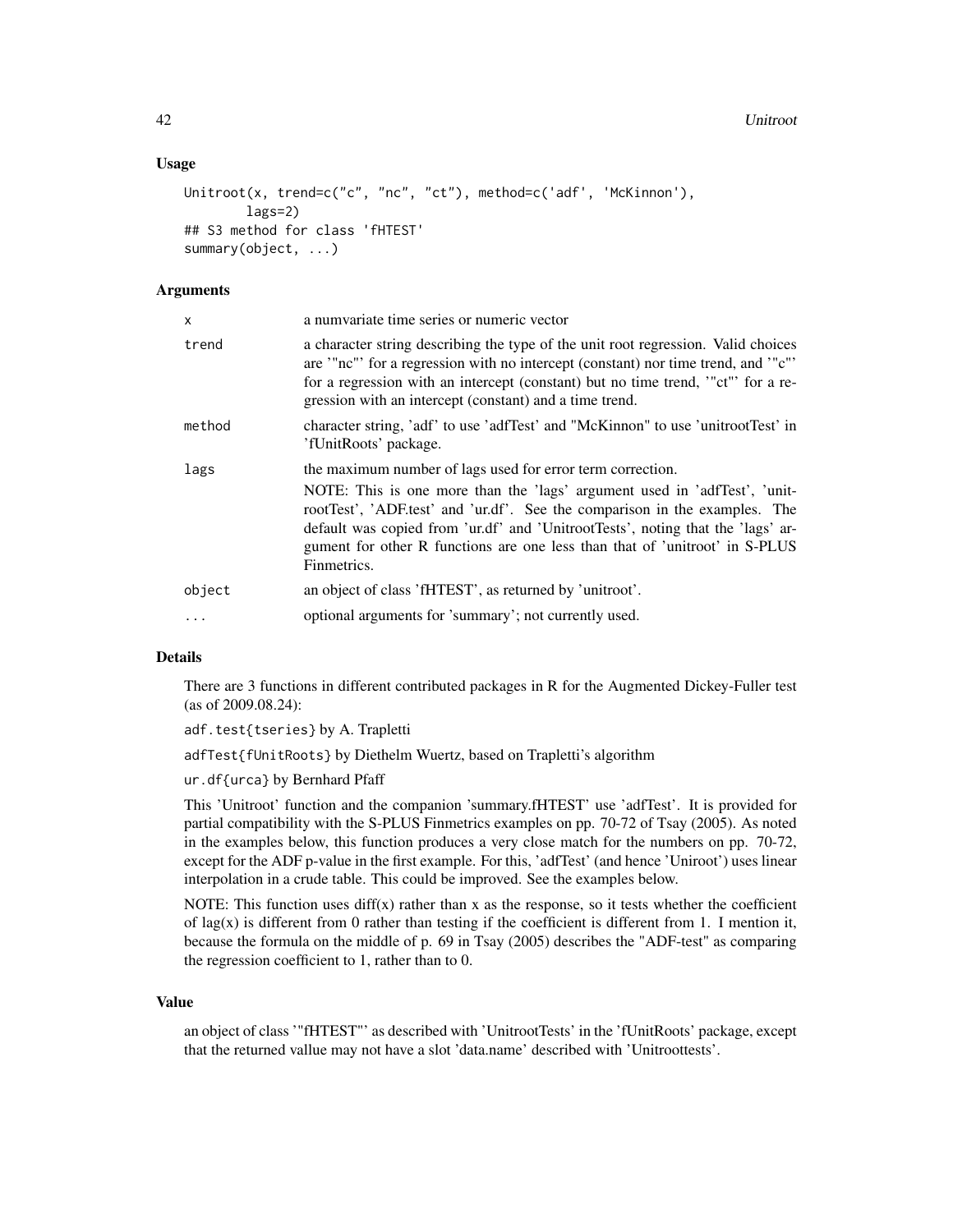#### <span id="page-42-0"></span>Unitroot 43

#### Author(s)

Adrian Trapletti and Diethelm Wuertz for the 'fUnitRoots' functions used, and Spencer Graves for the 'FinTS' interface, with help from Javier Lopez de Lacalle and Bernard Pfaff.

# References

Ruey Tsay (2005) Analysis of Financial Time Series, 2nd ed. (Wiley)

#### See Also

[UnitrootTests](#page-0-0) [ur.df](#page-0-0)

#### Examples

```
##
## Tsay, pp. 69-71
##
data(q.gdp4703)
adft.gdp <- Unitroot(log(q.gdp4703), trend='c', method='adf', lags=10)
summary(adft.gdp)
# Except for the p-value and degrees of freedom for residual std error,
# all numbers matched the S-Plus Finmetrics answers.
##
## Tsay, pp. 71-72
##
data(d.sp9003lev)
adft.sp <- Unitroot(log(d.sp9003lev), trend='ct', method='adf', lags=14)
summary(adft.sp)
##
## Using adfTest{fUnitRoots} directly
##
adfTest(log(q.gdp4703), lags=9, type='c')
# Gives the ADF statistic and p-value but not the table.
##
## Using ur.df{urca}
##
if(require(urca))ur.df(log(q.gdp4703), type='drift', lags=9)
# prints 2 numbers:
# The first is the ADF statistic on Tsay, p. 70.
# It's not obvious what the second number is.
```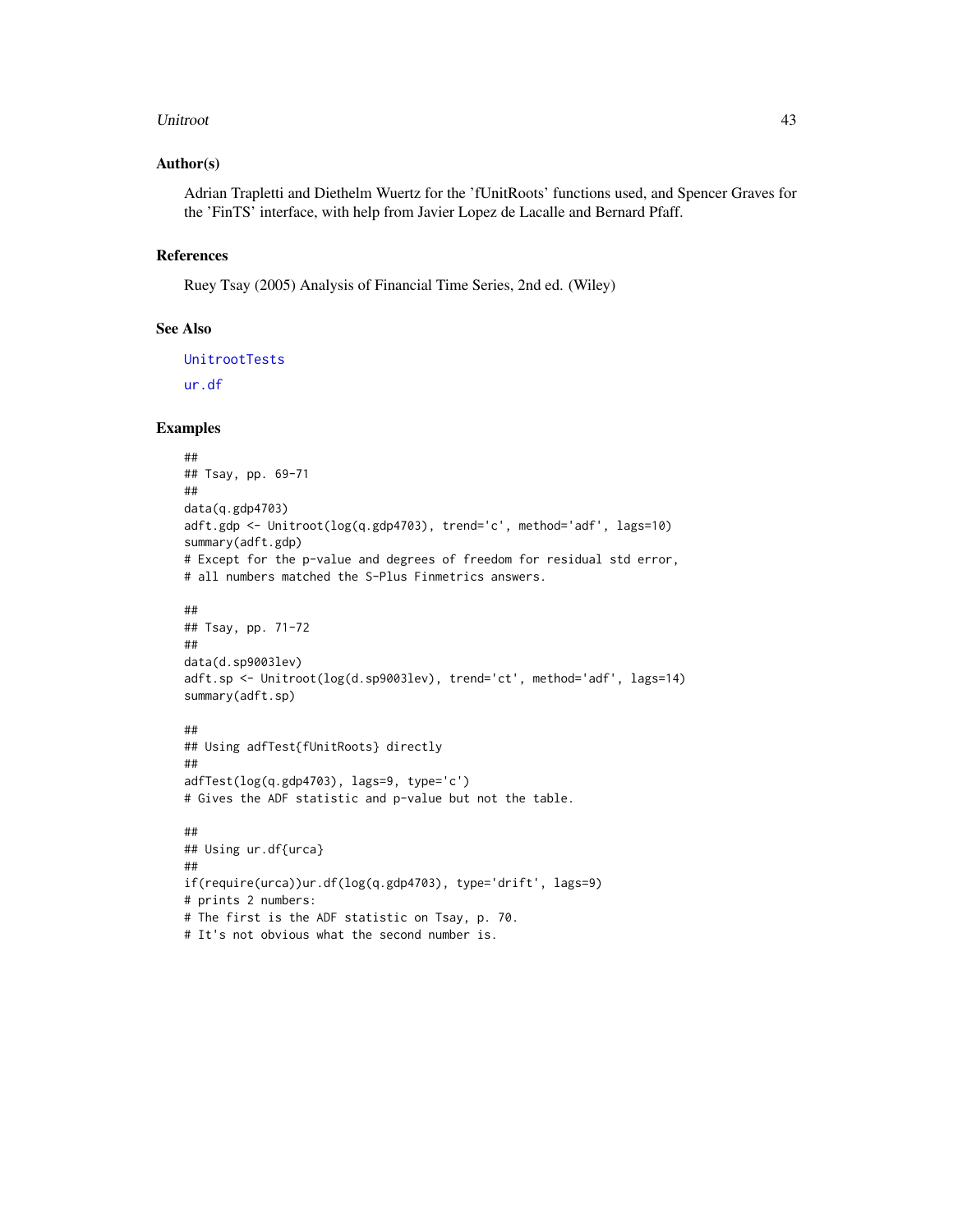```
##
## Using adf.test{tseries}
##
if(require(tseries))
 adf.test(log(as.numeric(q.gdp4703)), alternative="stationary", k=9)
# None of the numbers match; I don't know why.
```
url2data *Create local copies of files read from urls.*

# Description

Call 'download.file' with each element of a vector of character strings assumed to be URLs, create a local copy for each, and return a character matrix summarizing what was done.

# Usage

url2data(url.)

#### Arguments

url. a vector of character strings assumed to be URLs, whose names are assumed to be the names to be used for local copies of the URLs.

# Details

1. fili <- names(urls.)

2. dati <- fili without its extension, i.e., the part following the last '.'

3. for(i in 1:length(url.)try(download.file(url.[i], fili[i])); found[i] = TRUE if something found and FALSE if not.

4. Return a character matrix with 4 columns: data  $=$  dati, file  $=$  fili, url  $=$  url., and found.

#### Examples

# See ~R\library\FinTS\scripts\TsayFiles.R

<span id="page-43-0"></span>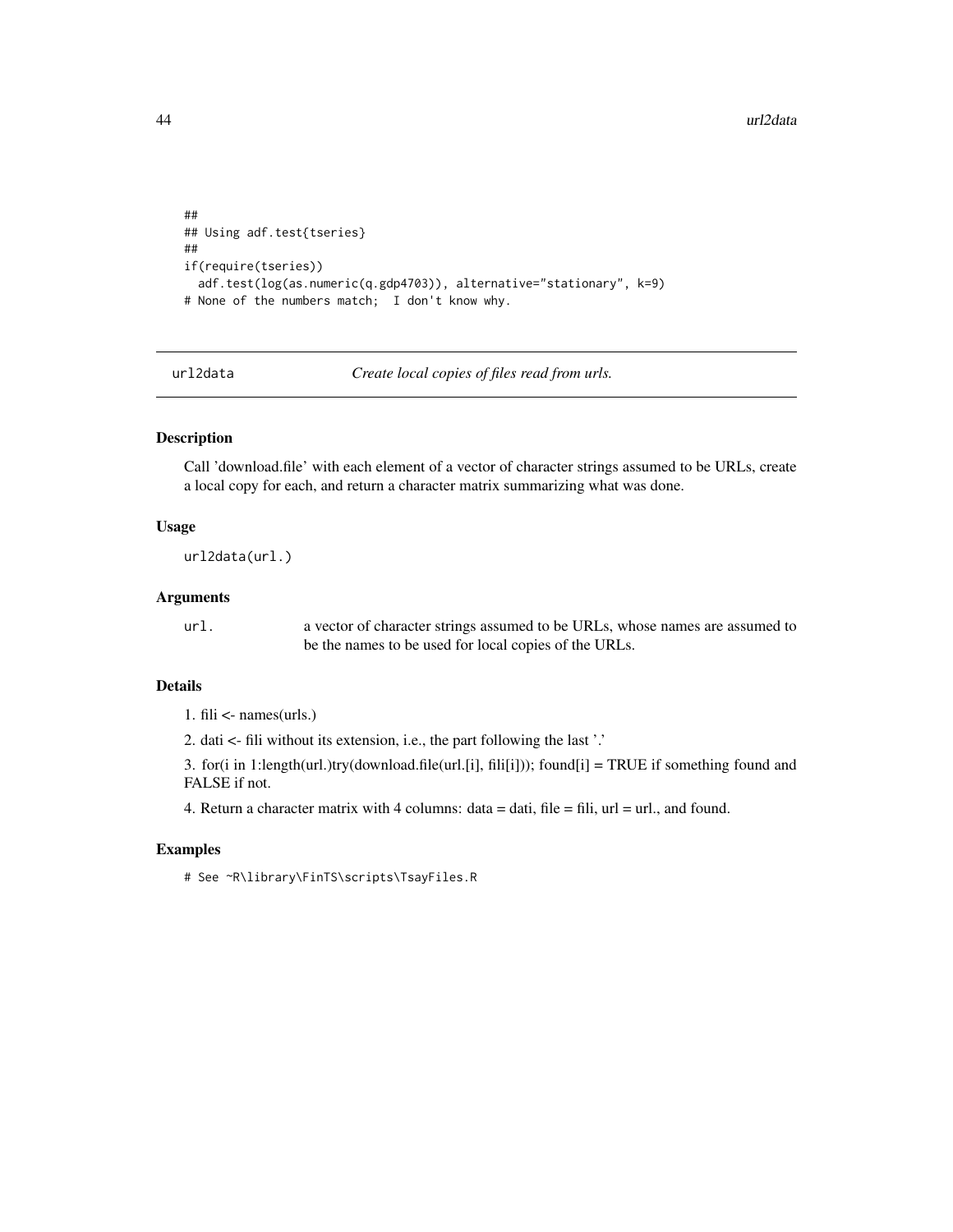# <span id="page-44-0"></span>Index

∗Topic arith compoundInterest , [30](#page-29-0) findConjugates , [31](#page-30-0) ∗Topic datasets ch01data , [14](#page-13-0) ch02data , [16](#page-15-0) ch03data , [18](#page-17-0) ch04data , [19](#page-18-0) ch05data , [20](#page-19-0) ch06data , [22](#page-21-0) ch07data , [23](#page-22-0) ch08data , [24](#page-23-0) ch09data , [25](#page-24-0) ch10data , [27](#page-26-0) ch11data , [28](#page-27-0) ch12data , [29](#page-28-0) TsayFiles , [40](#page-39-0) ∗Topic file url2data , [44](#page-43-0) ∗Topic hplot plot.loadings, [35](#page-34-0) plotArmaTrueacf , [36](#page-35-0) ∗Topic package FinTS-package, [2](#page-1-0) package.dir , [33](#page-32-0) ∗Topic ts Acf , [4](#page-3-0) apca , [6](#page-5-0) ArchTest , [7](#page-6-0) ARIMA, [8](#page-7-0) as.yearmon2 , [12](#page-11-0) AutocorTest, [13](#page-12-0) FinTS-package , [2](#page-1-0) read.yearmon, [38](#page-37-0) Unitroot , [41](#page-40-0) ∗Topic univar FinTS.stats, [32](#page-31-0) ∗Topic utilities runscript , [39](#page-38-0)

aa.3rv *(*ch11data *)* , [28](#page-27-0) Acf , [4](#page-3-0) acf , *[5](#page-4-0)* apca , [6](#page-5-0) ArchTest , [7](#page-6-0) ARIMA , [8](#page-7-0) , *[13](#page-12-0) , [14](#page-13-0)* arima , *[10](#page-9-0) , [11](#page-10-0)* ARMAacf , *[37](#page-36-0)* as.Date.character , *[38](#page-37-0)* as.POSIXct , *[38](#page-37-0)* as.yearmon2 , [12](#page-11-0) , *[38](#page-37-0)* AutocorTest , *[5](#page-4-0)* , *[8](#page-7-0)* , [13](#page-12-0) barplot , *[35](#page-34-0)* Box.test , *[5](#page-4-0)* , *[10](#page-9-0) , [11](#page-10-0)* , *[13](#page-12-0) , [14](#page-13-0)* ch01data , [14](#page-13-0) , *[18](#page-17-0) [–20](#page-19-0)* , *[22](#page-21-0) , [23](#page-22-0)* , *[25](#page-24-0)* , *[27,](#page-26-0) [28](#page-27-0)* , *[30](#page-29-0)* ch02data , [16](#page-15-0) , *[19](#page-18-0) , [20](#page-19-0)* , *[22](#page-21-0) , [23](#page-22-0)* , *[25](#page-24-0)* , *[27](#page-26-0)[–30](#page-29-0)* ch03data , [18](#page-17-0) , *[22](#page-21-0) , [23](#page-22-0)* , *[27,](#page-26-0) [28](#page-27-0)* , *[30](#page-29-0)* ch04data , [19](#page-18-0) , *[22](#page-21-0) , [23](#page-22-0)* , *[27,](#page-26-0) [28](#page-27-0)* , *[30](#page-29-0)* ch05data , [20](#page-19-0) , *[22](#page-21-0) , [23](#page-22-0)* , *[27,](#page-26-0) [28](#page-27-0)* , *[30](#page-29-0)* ch06data , [22](#page-21-0) , *[23](#page-22-0)* , *[27,](#page-26-0) [28](#page-27-0)* , *[30](#page-29-0)* ch07data , [23](#page-22-0) , *[28](#page-27-0)* , *[30](#page-29-0)* ch08data , [24](#page-23-0) , *[28](#page-27-0)* , *[30](#page-29-0)* ch09data , [25](#page-24-0) , *[28](#page-27-0) [–30](#page-29-0)* ch10data , [27](#page-26-0) , *[30](#page-29-0)* ch11data , [28](#page-27-0) , *[30](#page-29-0)* ch12data , [29](#page-28-0) compoundInterest , [30](#page-29-0) coredata , *[38](#page-37-0)* d.3m6203 *(*ch01data *)* , [14](#page-13-0) d.c8603 *(*ch01data *)* , [14](#page-13-0) d.cscoy99 *(*ch06data *)* , [22](#page-21-0) d.fxjp00 *(*ch01data *)* , [14](#page-13-0) d.hkja *(*ch10data *)* , [27](#page-26-0) d.ibm6298wmx *(*ch07data *)* , [23](#page-22-0) d.ibmvwewsp6203 *(*ch01data *)* , [14](#page-13-0) d.ibmy98 *(*ch06data *)* , [22](#page-21-0) d.intc7297 *(*ch07data *)* , [23](#page-22-0)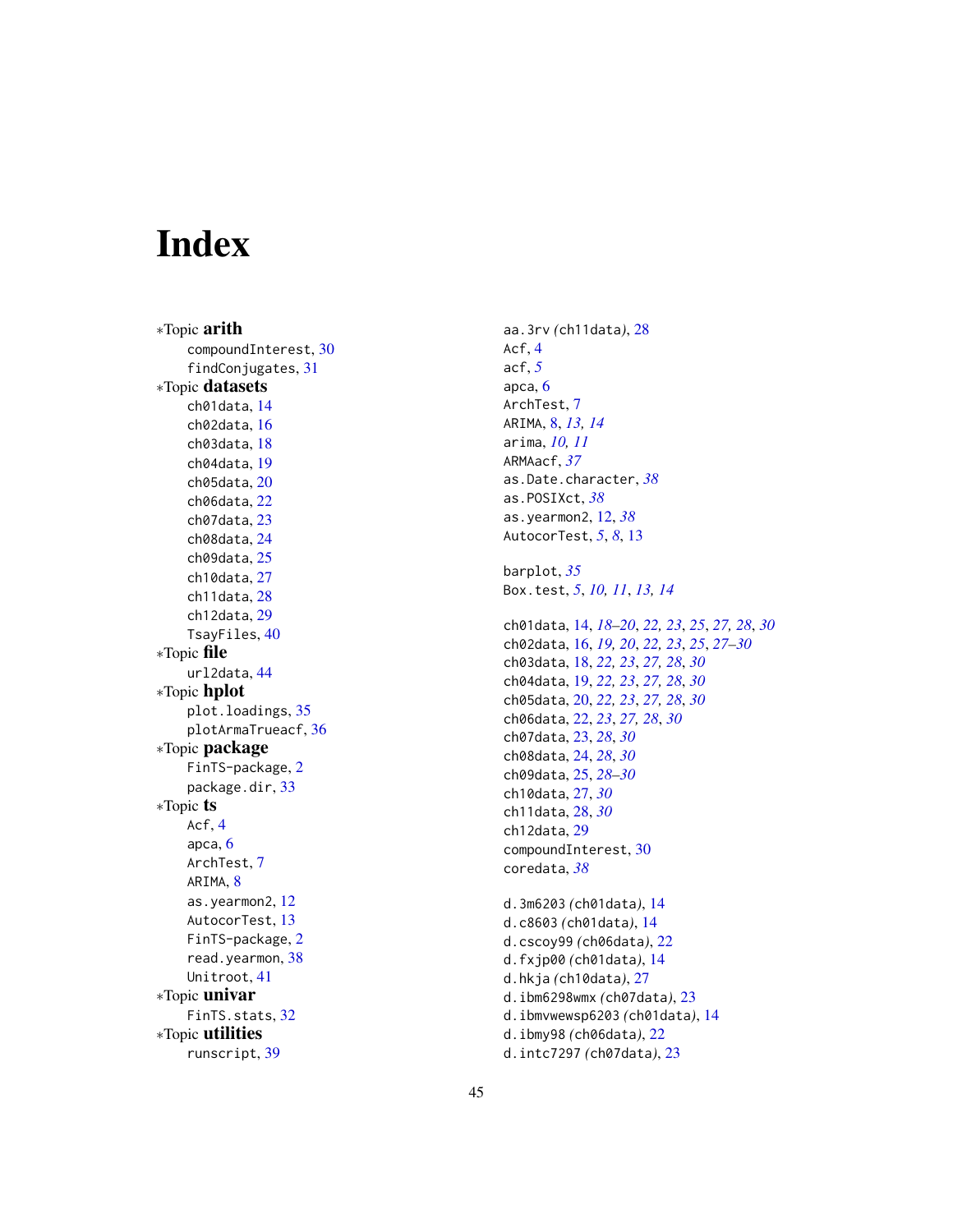# 46 INDEX

```
d.intc7303 (ch01data), 14
d.msft8603 (ch01data), 14
d.sp8099 (ch03data), 18
d.sp9003lev (ch02data), 16
d.spcscointc (ch10data), 27
day15 (ch05data), 20
demo, 39, 40
dir, 34
example, 39, 40
exch.perc (ch03data), 18
file.path, 34
file.show, 39
findConjugates, 31
FinTS (FinTS-package), 2
FinTS-package, 2
FinTS.stats, 16, 32
FinTS.url (TsayFiles), 40
ibm (ch05data), 20
ibm1to5.dur (ch05data), 20
ibm91.ads (ch05data), 20
ibm91.adsx (ch05data), 20
ibm9912.tp (ch05data), 20
ibmdurad (ch05data), 20
index, 33, 38
is.na, 33
kurtosis, 33
m.3m4603 (ch01data), 14
m.3m4697 (ch02data), 16
m.5cln (ch09data), 25
m.apca0103 (ch09data), 25
m.barra.9003 (ch09data), 25
m.bnd (ch08data), 24
m.c8603 (ch01data), 14
m.cpice16.dp7503 (ch09data), 25
m.decile1510 (ch02data), 16
m.fac9003 (ch09data), 25
m.fama.bond5203 (ch01data), 14
m.geln (ch12data), 29
m.gs1 (ch01data), 14
m.gs10 (ch01data), 14
m.gs1n3.5301 (ch08data), 24
m.gs3 (ch01data), 14
m.gs5 (ch01data), 14
m.ibm2697 (ch02data), 16
```
m.ibm3dx2603 *(*ch02data*)*, [16](#page-15-0) m.ibmln2699 *(*ch04data*)*, [19](#page-18-0) m.ibmsp2699ln *(*ch08data*)*, [24](#page-23-0) m.ibmspln *(*ch03data*)*, [18](#page-17-0) m.ibmspln6299 *(*ch12data*)*, [29](#page-28-0) m.ibmsplnsu *(*ch03data*)*, [18](#page-17-0) m.ibmvwewsp2603 *(*ch01data*)*, [14](#page-13-0) m.intc7303 *(*ch01data*)*, [14](#page-13-0) m.mrk6503 *(*ch10data*)*, [27](#page-26-0) m.msft8603 *(*ch01data*)*, [14](#page-13-0) m.pfe6503 *(*ch10data*)*, [27](#page-26-0) m.sp5.6204 *(*ch12data*)*, [29](#page-28-0) m.sp6299 *(*ch12data*)*, [29](#page-28-0) m.unrate *(*ch04data*)*, [19](#page-18-0) m.vw2697 *(*ch02data*)*, [16](#page-15-0) max, *[33](#page-32-0)* mean, *[33](#page-32-0)* min, *[33](#page-32-0)* package.dir, [33,](#page-32-0) *[40](#page-39-0)* plot.Acf *(*Acf*)*, [4](#page-3-0) plot.acf, *[5](#page-4-0)* plot.loadings, [35](#page-34-0) plotArmaTrueacf, *[32](#page-31-0)*, [36](#page-35-0) princomp, *[6](#page-5-0)* q.gdp4703 *(*ch02data*)*, [16](#page-15-0) q.gnp4791 *(*ch02data*)*, [16](#page-15-0) q.jnj *(*ch02data*)*, [16](#page-15-0) q.unemrate *(*ch04data*)*, [19](#page-18-0) read.table, *[38](#page-37-0)* read.yearmon, [38](#page-37-0) read.zoo, *[38](#page-37-0)* runscript, [39](#page-38-0) sd, *[33](#page-32-0)* simple2logReturns *(*compoundInterest*)*, [30](#page-29-0) skewness, *[33](#page-32-0)* solve.polynomial, *[37](#page-36-0)* sp500 *(*ch03data*)*, [18](#page-17-0) sp5may *(*ch08data*)*, [24](#page-23-0) sprintf, *[39,](#page-38-0) [40](#page-39-0)* Stangle, *[40](#page-39-0)* sum, *[33](#page-32-0)* summary.fHTEST *(*Unitroot*)*, [41](#page-40-0) system.file, *[34](#page-33-0)*, *[40](#page-39-0)* Table1.2 *(*ch01data*)*, [14](#page-13-0)